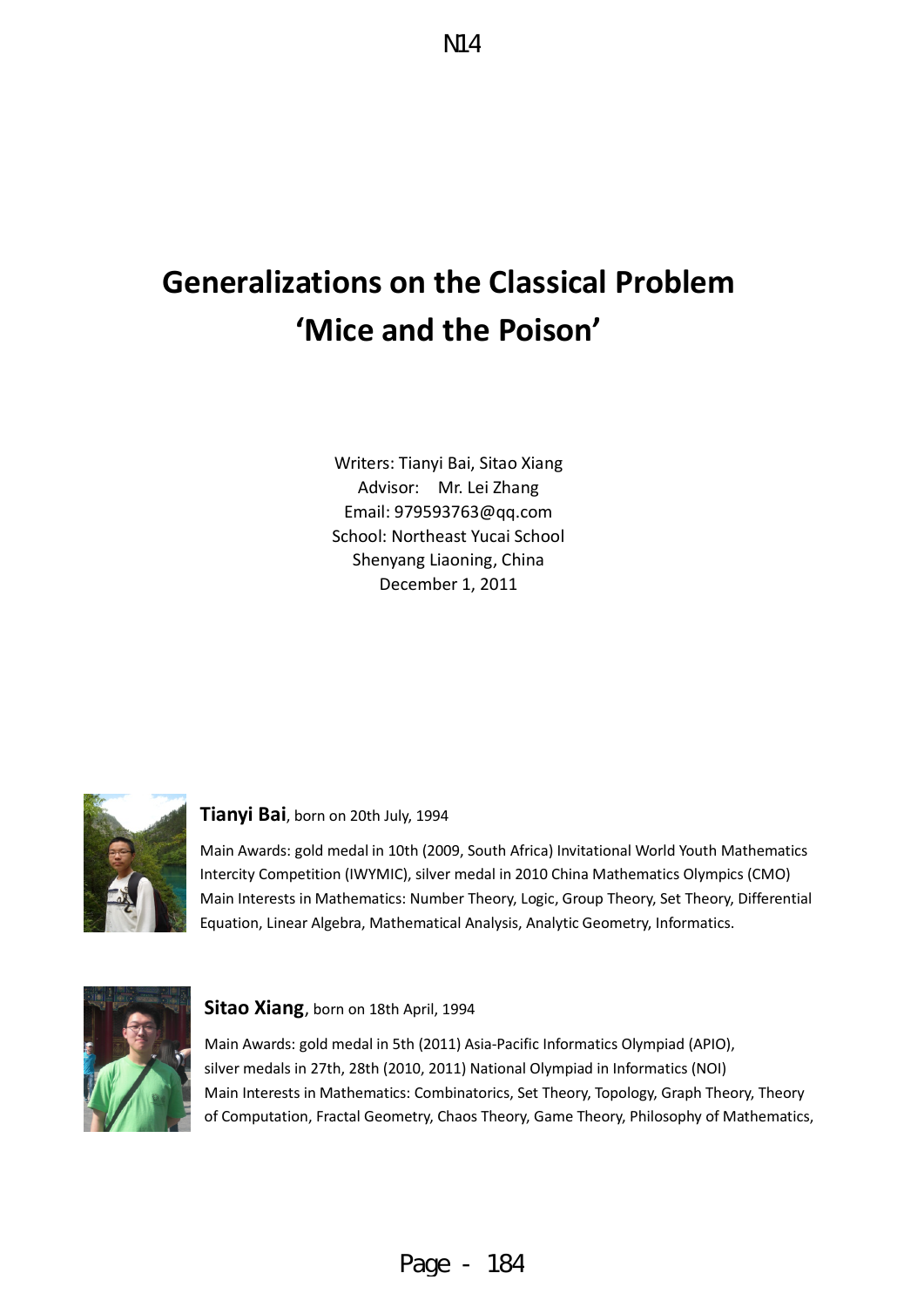## **Abstract**

The classical problem 'Mice and the Poison' is expressed as follows.

There are 1000 bottles of liquid with one of them poisoned. A mouse will die after one week if it takes the poison. Otherwise it will remain living. Can you use only 10 mice to check out which bottle contains the poison within one week?

This essay generalizes the problem, and obtains the following topics and conclusions.

(1) Time constraints are generalized and Radix Scheme is developed and studied.

(2) A new restriction is added to the 'mice', which also makes the problem more difficult. A new method called 'Chart-Filling' Method is contrived, and its feasibility demonstration is adopted to solve the new problem, which also raises new themes.

(3) Replacement for 'the poison' to 'two poisons' leads to a big challenge, which 'Coordinates-Grouping' Scheme is created to tackle. Upper and Lower bounds are obtained, and computer programs are employed to work out both exact solutions and appraisal solutions. New conjectures are also made due to these efforts.

**Key words** mice and the poison; radix; binary; status; coordinate; grouping; combination; chart-filling.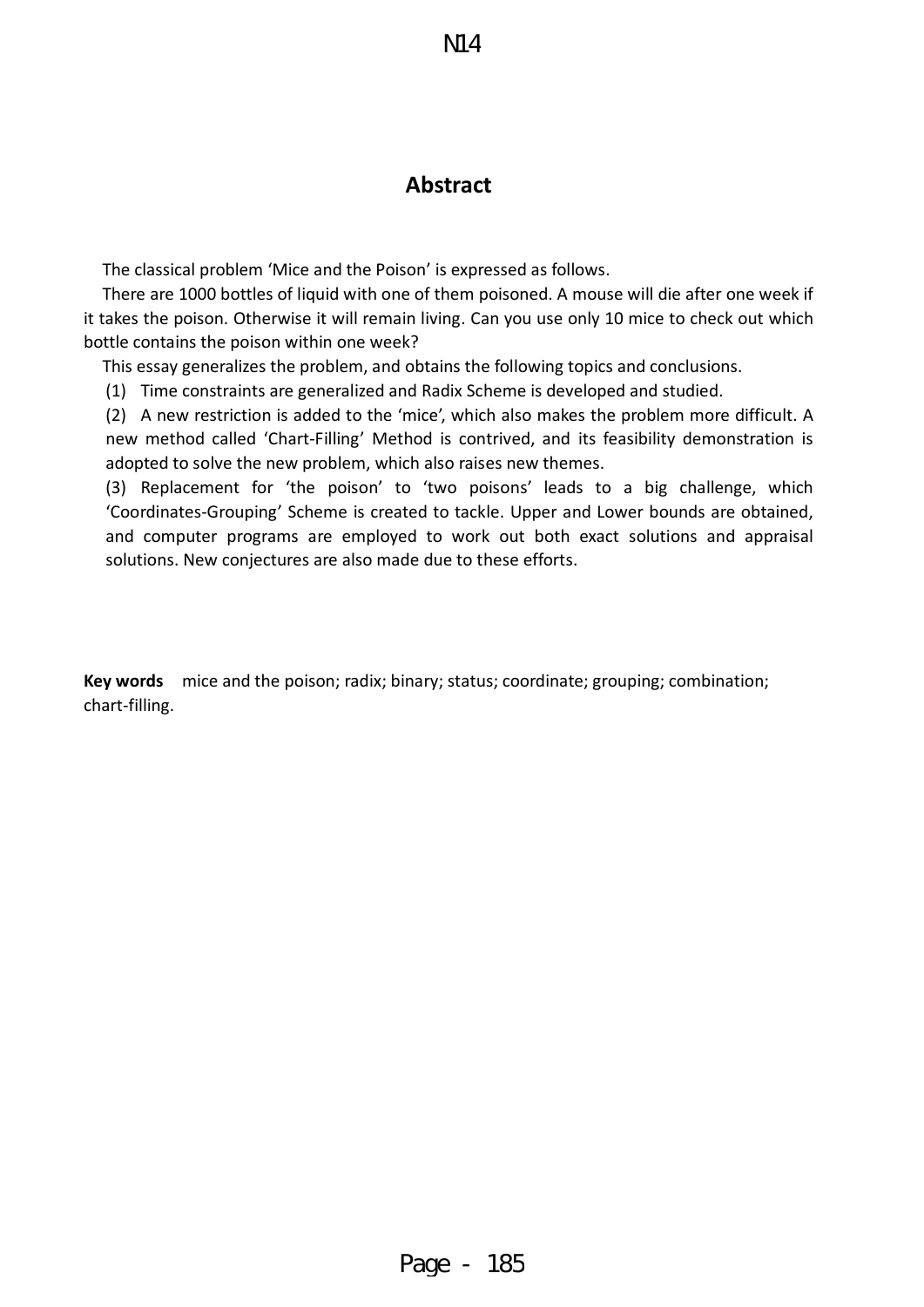## Content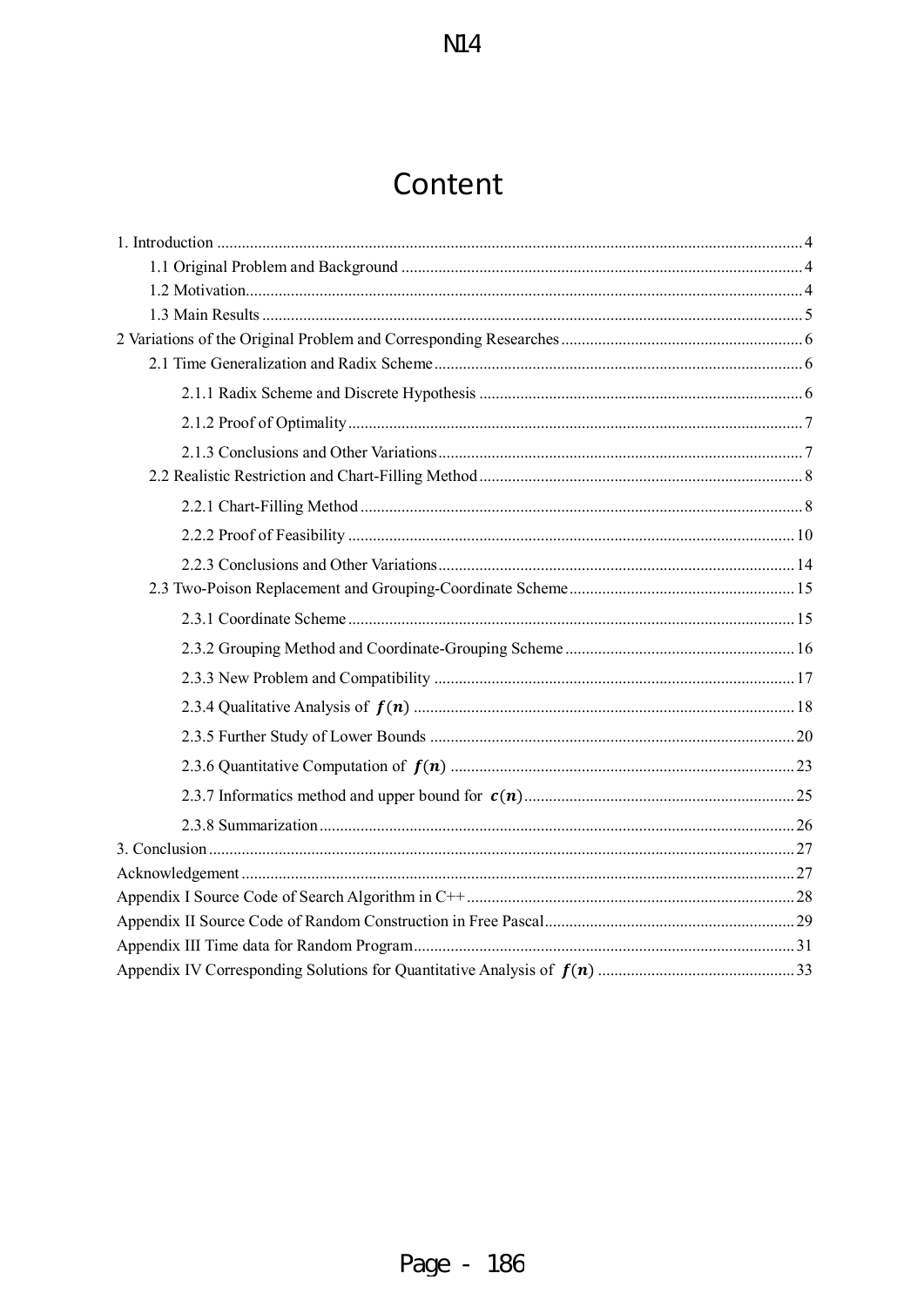### <span id="page-3-0"></span>**1. Introduction**

#### <span id="page-3-1"></span>**1.1 Original Problem and Background**

We once read an interesting passage on [http://www.matrix67.com/blog/archives/4361,](http://www.matrix67.com/blog/archives/4361) which states a curious problem named 'Mice and the Poison' and several new thoughts in this problem. We were attracted by the amazing solution of the problem, and wanted to do some new research on it.

 The original problem 'Mice and the Poison' is expressed as follows. There are 1000 bottles of liquid with one of them poisoned. A mouse will die after one week if it takes the poison, otherwise it will remain alive. Can you use only 10 mice to check out which bottle contains the poison within one week? (It can be easily worked out that we can only do one experiment according to the time constriction. What is more, to guarantee that a solution is possible, we must suppose that several medicines can be taken by one mouse at a time and the poison works just as it is the only one the mouse takes)

The solution given by the website writer uses binary representation. We give a binary number to each bottle, namely from 0000000001 to 111110100. The experiment is carried out so that the *i*th( $1 \le i \le 10$ ) mouse takes all medicines whose *i*th digit is '1'. Finally, if the *i*th mouse is dead one week later, we can deduce that the *i*th digit of the poison's number is 1, or else it is 0.

 Hence we can easily tell that the maximum amount of bottles we are able to check by the manipulation is the amount of all binary numbers with 10 digits, that is, 1024. Further more, if we have *n* mice instead of 10, the maximum number turns out to be  $2^n$ .

This passage raised heated discussion online, and lots of other generalizations are advanced. The author himself gave a radix 3 solution to a situation of the time generalization which we will consider in the first part of our essay. 'yh' and lots of others discussed noticed difficulties of not having the discrete hypothesis, which we are to think about as well in the first part. One commentator named 'yac' displayed a concrete version of the two-poison problem which we shall try in the third part of this essay. He claimed it to be an interview question of a company named 'GaoSheng', and gave the Coordinate Scheme (named by us) of  $n = 10$  in addition. In fact, this problem also has several different variations, for instance, the problem of 'IBM Ponder This'(May 2011). While our researches rely on concepts such as 'mice' and 'poison', we will only consider the problem itself in the passage.

Since the only basis of our paper is the question posted on the website, we are not to show reference again at the end of the paper.

#### <span id="page-3-2"></span>**1.2 Motivation**

As we have already seen from the previous section, when we have  $n$  mice instead of 10, the maximum number will vary correspondingly. If we change other conditions of it, we probably will get some similar results. Therefore, we try changing every concrete number to variable in the problem as well as adding new restrictions and new conditions, and get three main results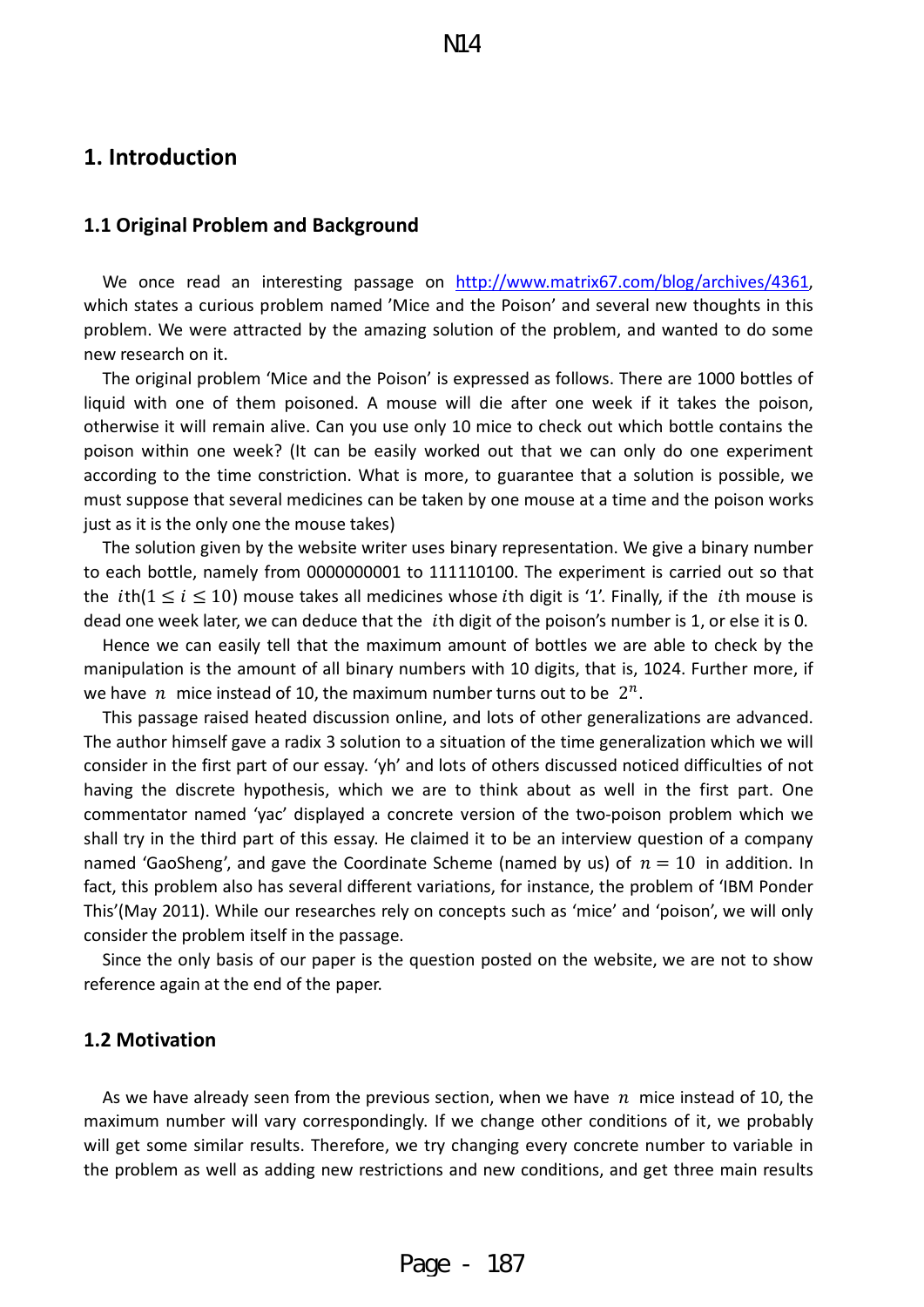which we shall state in the following section.

Firstly, we change those numbers representing time to variables since the writer of the blog led us to do so by changing the 'one week' to 'two weeks'.

Secondly, we notice that in the original problem, each mouse has to be fed with more than 500 different kinds of medicine all at a time, which in some way is too ideal. So we add a new constraint and get an entirely new problem.

<span id="page-4-0"></span>Thirdly, we consider the two-poison problem, which was displayed in the website by yac first.

#### **1.3 Main Results**

In the *Time Generalization* part of our essay, we consider the following problem.

**Problem1** There are some bottles of liquid with one of them poisoned. A mouse will die after t weeks if it takes the poison; otherwise it will remain alive. Now we have  $n$  mice to check out which bottle contains the poison in  $m$  weeks' time, what is the maximum number of bottles we are able to check from?

Let  $a(n, m, t)$  denotes the optimal answer, we conclude that  $a(n, m, t) = (m - t + 2)^n$  by generalizing the binary solution to radix scheme. While doing this, we notice the core of the problem and introduce the discrete hypothesis. In addition, we combine the two time variables and get an insight into the radix scheme.

In the *Realistic Restriction* part, we add a further constraint to the problem.

**Problem 2** There are some bottles of liquid with one of them poisoned. A mouse will die if it takes the poison, otherwise it will remain alive. Now we have  $n$  mice to check out which bottle contains the poison with only one experiment, where each mouse can take at most  $r$  different medicines at a time. What is the maximum number of bottles we are able to deal with this time?

We create a new manipulation called Chart-Filling Method to convert the problem so that a new point of view is worked out. Thus we get the exact expression of the answer. In the process of reaching this goal, we get an important concept called 'status' of a medicine, which is actually a generalization of the binary representation.

In the *Two-Poison* part, we will try a somewhat different problem as follows.

**Problem 3** There are plenty of medicines with two of them poisoned. A mouse will die if it takes the poison, otherwise it will remain alive. With n mice and one experiment, we can check out that some propositions of those medicines are nontoxic. What is the maximum ratio of nontoxic proportion we are able to get?

We consider 'Coordinates Scheme' and 'Grouping Method', which we shall combine to get our 'Coordinates-Grouping Scheme'. Since this **Problem 3** is tough to handle, we will consider a restricted problem with respect to the idea of Grouping.

**Problem 3\*** There are some bottles of liquid with two of them poisoned. A mouse will die if it takes the poison, otherwise it will remain alive. Now we have *n* mice to check out which bottle contains the poison within one experiment. What is the maximum number of bottles we are able to deal with?

Main content of this part is about this answer, which is donated by  $f(n)$ . We get an upper bound and several lower bounds. Moreover, lower bounds are studied carefully and coordinates are encountered again. As the exact number of general cases cannot be worked out, we have two computer programs, one of which is precise but slow, the other being faster but estimative.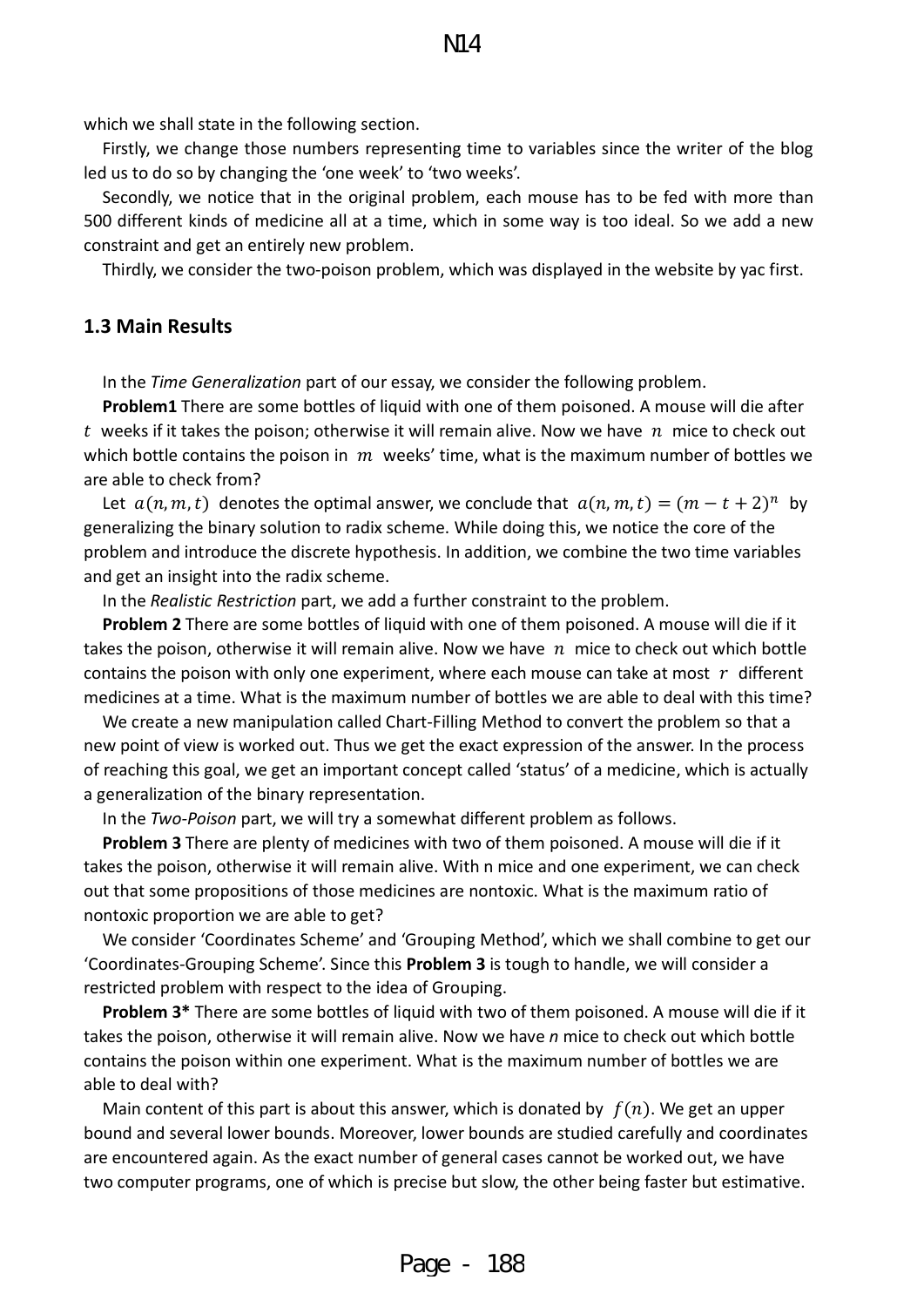## <span id="page-5-0"></span>**2 Variations of the Original Problem and Corresponding Researches**

#### <span id="page-5-1"></span>**2.1 Time Generalization and Radix Scheme**

#### <span id="page-5-2"></span>**2.1.1 Radix Scheme and Discrete Hypothesis**

In this chapter, we consider **problem 1** stated in section 1.3.

**Problem 1** There are some bottles of liquid with one of them poisoned. A mouse will die after t week if it takes the poison, otherwise it will remain alive. Now we have  $n$  mice to check out which bottle contains the poison in  $m$  weeks' time, what is the maximum number of bottles we are able to check from?(Notation  $a(n, m, t)$  is created to represent the answer)

The website where the original problem comes from has already pointed out a radix 3 solution to  $a(n, 2, 1)$ : Notice that if we give a radix 3 number to each bottle, from 0 to  $3<sup>n</sup>$ , and let *i*th mouse  $(1 \le i \le n)$  take all medicines with the *i*th digit '1' in the first week and take all medicines with the *i*th digit '2' in the second week (if it is still alive). If the mouse dies after the first week, dies after the second week or remains alive after all experiments, we can deduce respectively that the *i*th digit of the poison is 1, 2, or 0. As a consequence, the number corresponding to the poison can be worked out digit by digit.

Imitating the manipulation used, we can easily get the general solution when  $t = 1$ .

Give a radix  $m + 1$  number to each bottle, from 0 to  $(m + 1)^n - 1$ , and let the *i*th mouse  $(1 \le i \le n)$  take all medicines with the *i*th digit  $j(1 \le j \le m)$  in the *j*th week if it is still alive then. If the mouse dies after *j*th week, we can deduce that the *i*th digit of the poison is *j*. Specially, if it remains alive finally, that digit is 0. As a consequence, the number corresponding to the poison can be worked out digit by digit. Therefore  $a(n, m, 1) \ge (m + 1)^n$ .

When  $t > 1$ , it seems that we can take  $t$  weeks as one time unit, thus we have  $\frac{m}{t}$  units of

experiment time(not necessarily an integer), and we should get  $a(n, m, t) = a(n, \frac{m}{t}, 1)$ .

However, a closer look gives a better scheme:

Give a radix  $m - t + 2$  number to each bottle, from 0 to  $(m - t + 2)^n - 1$ , and let *i*th mouse ( $1 \le i \le n$ ) take all medicines with the *i*th digit  $j(1 \le j \le m-t+1)$  in the *j*th week if it is still alive then. If the mouse dies after  $(j + t)$ th week, we can deduce that the *i*th digit of the poison is  $j$ , or it is 0. Thus we can get the number of the poison as all experiments made by a mouse can only have at most one 'die' answer, so when a mouse dies, the other experiments it takes inevitably give 'alive' answers.

According to the previous paragraph, we get a solution which guarantees  $a(n, m, t) \ge$  $(m - t + 2)^n$ . Comparing the two methods, we can see that the stronger one does not wait until the end of an experiment to carry out another experiment with the same mouse.

It seems perfect that we have already worked out the best solutions. But this astonishing manipulation not only illustrates that instinct does not always give the right answer, but motivates us to examine the intrinsical structure of the problem as well.

Carrying this idea back to the original  $t = 1$  situation, we find that if we take the one week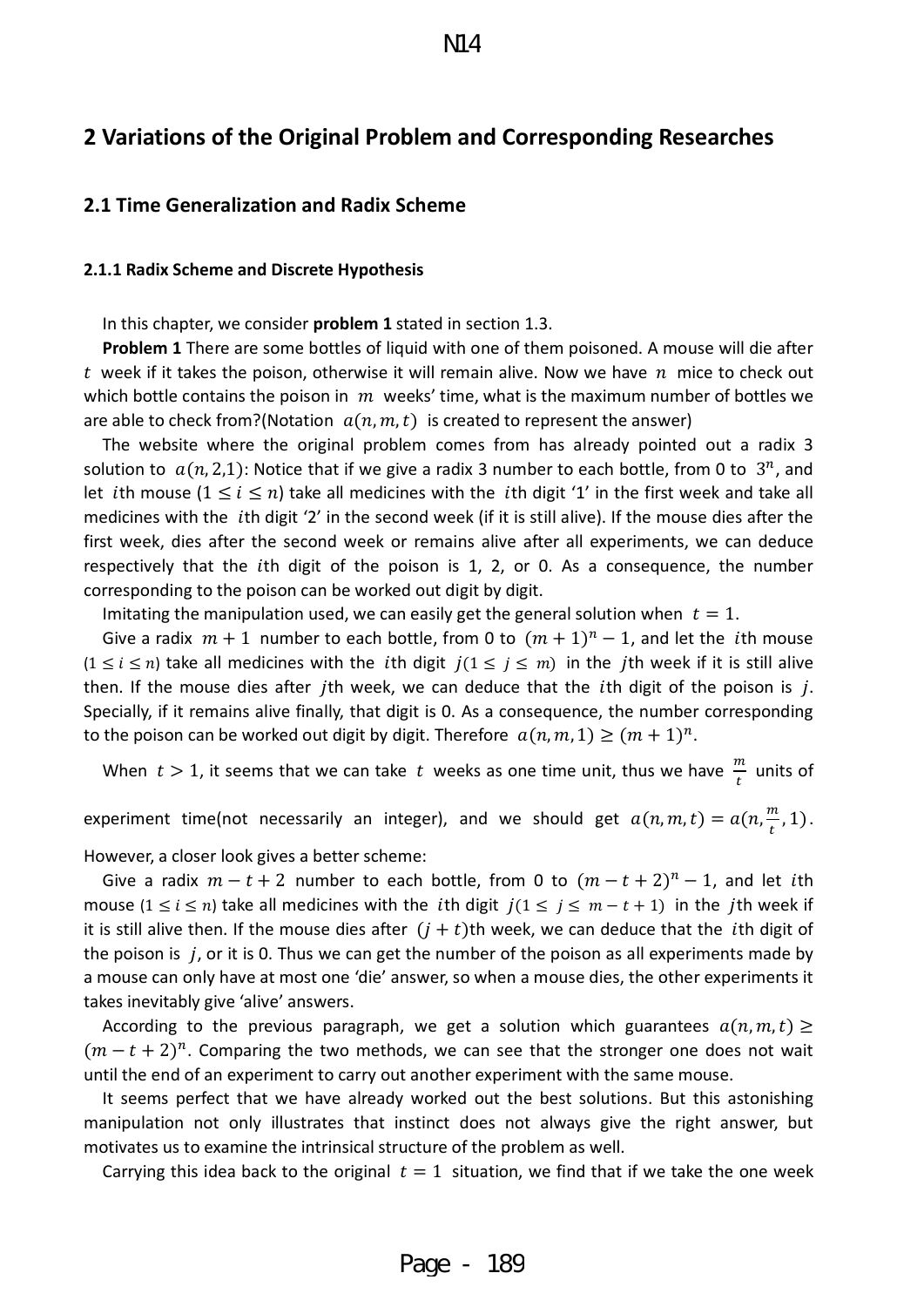of delitescence as seven days and m weeks of experiment time as  $7m$  days, we should get an even better solution! As the time interval gets smaller and smaller, our function  $\alpha$  approaches infinity easily! This is a terrible disaster, so we must take measures to stop it.

We examine our convention and add a new restriction that 'time' here should be discrete. To be precise, one week should be the least time interval. Things get consistent again after this hypothesis is added.

<span id="page-6-0"></span>So now we can satisfactorily announce our radix scheme gives  $a(n, m, t) \ge (m - t + 2)^n$ .

#### **2.1.2 Proof of Optimality**

Notice that our **problem 1** requests the best solution, and we should prove the optimality of the scheme in order to really solve this problem.

**Theorem 1**  $a(n, m, t) = (m - t + 2)^n$ Proof:

No matter what scheme we adopt, the only data we can get from it is the death time of every mouse (A mouse can also survive all experiments, which is considered a special case 'die after infinite time'). As the discrete hypothesis guarantees that a mouse can only die after  $t$  to  $m + 1$  weeks ( $m + 1$  stands for infinity), there are only  $m - t + 2$  possible states for each mouse. Thus there are  $(m - t + 2)^n$  possible data for us.

From another point of view, we have  $a(n, m, t)$  possible states of which medicine being poisoned. If this number is bigger than  $(m - t + 2)^n$ , according to the well-known Pigeon-hole Principle, there must be one experiment data corresponding to two possibilities of the poison, in which case we fail to examine the poisoned medicine precisely. So  $a(n, m, t) \le (m - t + 2)^n$ .

Combine this inequality with the one we got in the previous section, and we gives proof to **theorem 1**. QED.

#### <span id="page-6-1"></span>**2.1.3 Conclusions and Other Variations**

 According to section 2.1.1 and 2.1.2, **problem 1** is solved completely. Long story short, we generalized the binary solution given by the author of the website, added a new discrete hypothesis to make things consistent, and finally proved the optimality of this solution.

Since  $m$  and  $t$  appear at the same position in the answer, it is indicated that these two variables are related constitutionally. In fact,  $m$  and  $t$  do the same job of qualifying how many experiments we can make. As all experiments can be made in an arbitrary order and this does not affect the result, we can replace  $m$  and  $t$  with one variable, the number of experiments. This replacement also implies the discrete hypothesis, so it gives us a further insight of the problem.

 Some similar questions can be easily asked and solved. Adding possibilities such as a mouse has a risk of dying naturally will do no good since the problem relies on certainty. Now we may consider one more similar problem in order to illustrate that mice can be even more powerful.

Let  $a'(n,p)$  be the maximum amount of bottles we are able to check from with  $p$ experiments (notice that we have already abandon  $m$  and  $t$  to make it clearer) when all conditions of **problem 1** holds except that a mouse will recover immediately after the poison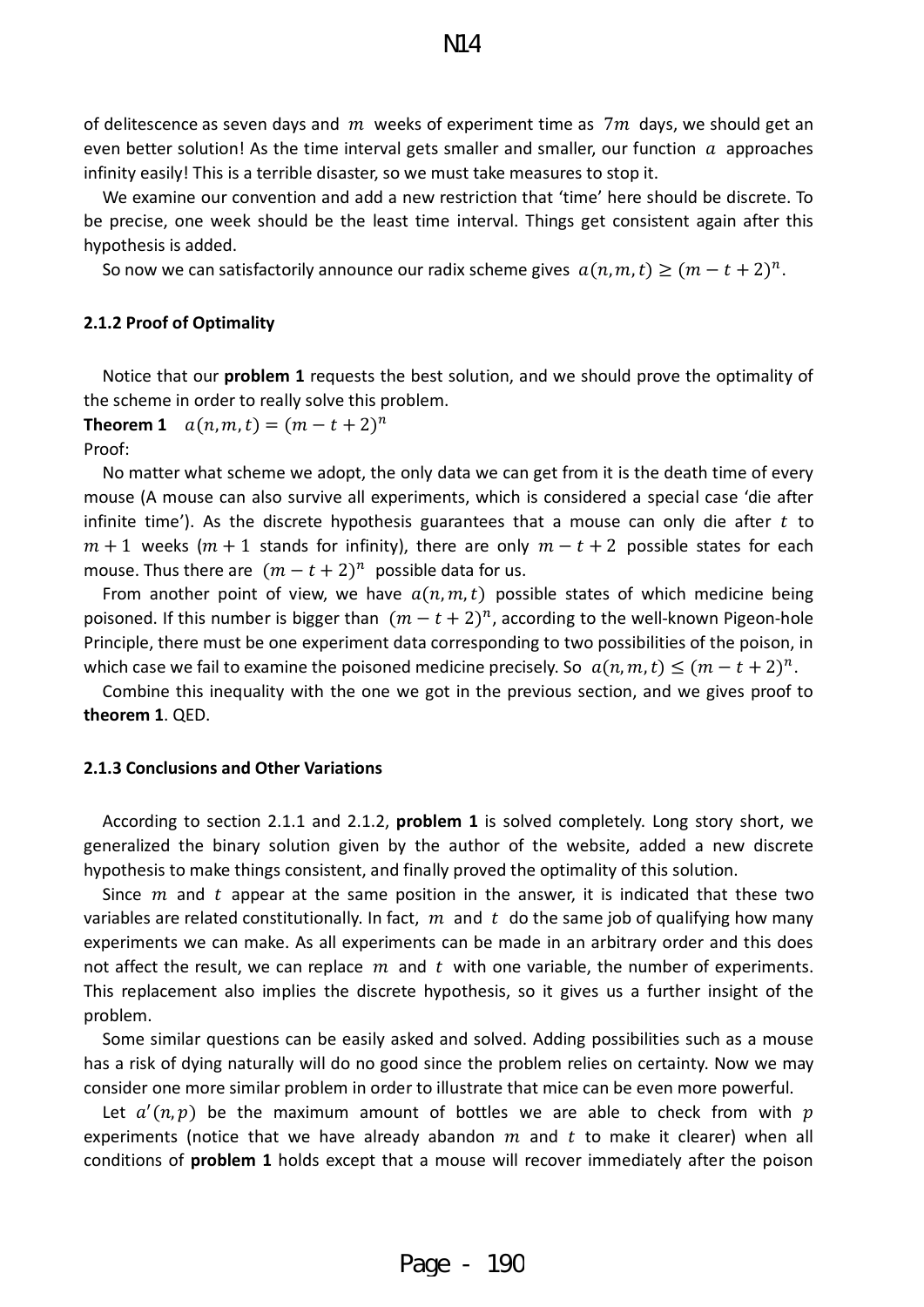takes effect.

We can at once convert the optimality proof and announce  $a'(n,p) \leq 2^{np}$  since each mouse now has  $p$  chances of choosing to 'die' or not and has  $2<sup>p</sup>$  possible situations in all.

 The corresponding scheme can be made on purpose to satisfy the proof: number each bottle with an  $n \times p$  matrix whose components are either 1 or 0, and use  $a_{i,jk}$  to note component  $(j, k)$  of the *i*th matrix. Let mouse  $j(1 \leq j \leq n)$  take all medicines *i* with  $a_{i, jk} = 1$  at the kth  $(1 \le k \le p)$  experiment, and the result of experiments gives the poison's matrix.

#### <span id="page-7-0"></span>**2.2 Realistic Restriction and Chart-Filling Method**

#### <span id="page-7-1"></span>**2.2.1 Chart-Filling Method**

Notice that in the original problem, each mouse has to be fed with more than 500 different kinds of medicine all at a time according to the radix scheme, which in some way is too ideal. So we add a new restriction that each mouse has a limitation with the amount of medicines it takes at a time (We will consider only one experiment for the time being to make it easier):

**Problem 2** There are some bottles of liquid with one of them poisoned. A mouse will die if it takes the poison, otherwise it will remain alive. Now we have  $n$  mice to check out which bottle contains the poison within only one experiment, where each mouse can take at most  $r$ different kinds of medicine at a time.( $1 \le r \le 2^{n-1}$ ) . What is the maximum number of bottles we are able to deal with this time? (The answer is noted  $(b(n, r))$ )

 Now that radix scheme can not be used to solve this problem, we must create an entirely new method, which is, Chart-Filling Method. To introduce this method, we shall have some new concepts leading to a new point of view first.

**Definition 1** *n*-troop: a group of *n* mice with each of them able to take  $r_i(1 \le i \le n)$  more medicines is called an  $n$ -troop. Specially, a mouse which is already full (cannot take more medicines) is still considered a legal member of a troop.

In addition, when some more medicines are fed to a troop,  $r_i$  will decrease and we consider this add-medicine process same as a troop-decline process. By this means, we will study troop-decline process or add-medicine process instead of the original problem. To get a better view, we will illustrate a troop by plotting a chart with  $n$  rows and  $r_i$  columns.

**Definition 2** Space: If a mouse in a troop can take  $r$  more medicines, we say it has  $r$  spaces. Spaces of all mice add up to the spaces of the troop. If a medicine is planned to be fed to  $x$ mice, we say it takes up  $x$  spaces.

 According to this definition, a scheme cannot take up more spaces than the troop really has, while we are not sure whether or not a scheme is feasible if it takes up less spaces. In addition, a medicine cannot take up more than one space of one mouse, because using the same medicine to feed the same mouse for more than one time is of no use.

**Definition 3**  $m$ -status: When we choose a scheme for one medicine, we can deduce the result of what will happen if it is poisoned. This 'result' can be noted as a binary number called the status of the medicine. The method used here is similar to the one used in the first part, that is, use  $n$  digits to represent the  $n$  mice, and a digit is '1' if the medicine is fed to this mouse, otherwise it is '0'. If a status contains m digits '1' (so it takes up  $m$  spaces), it is called an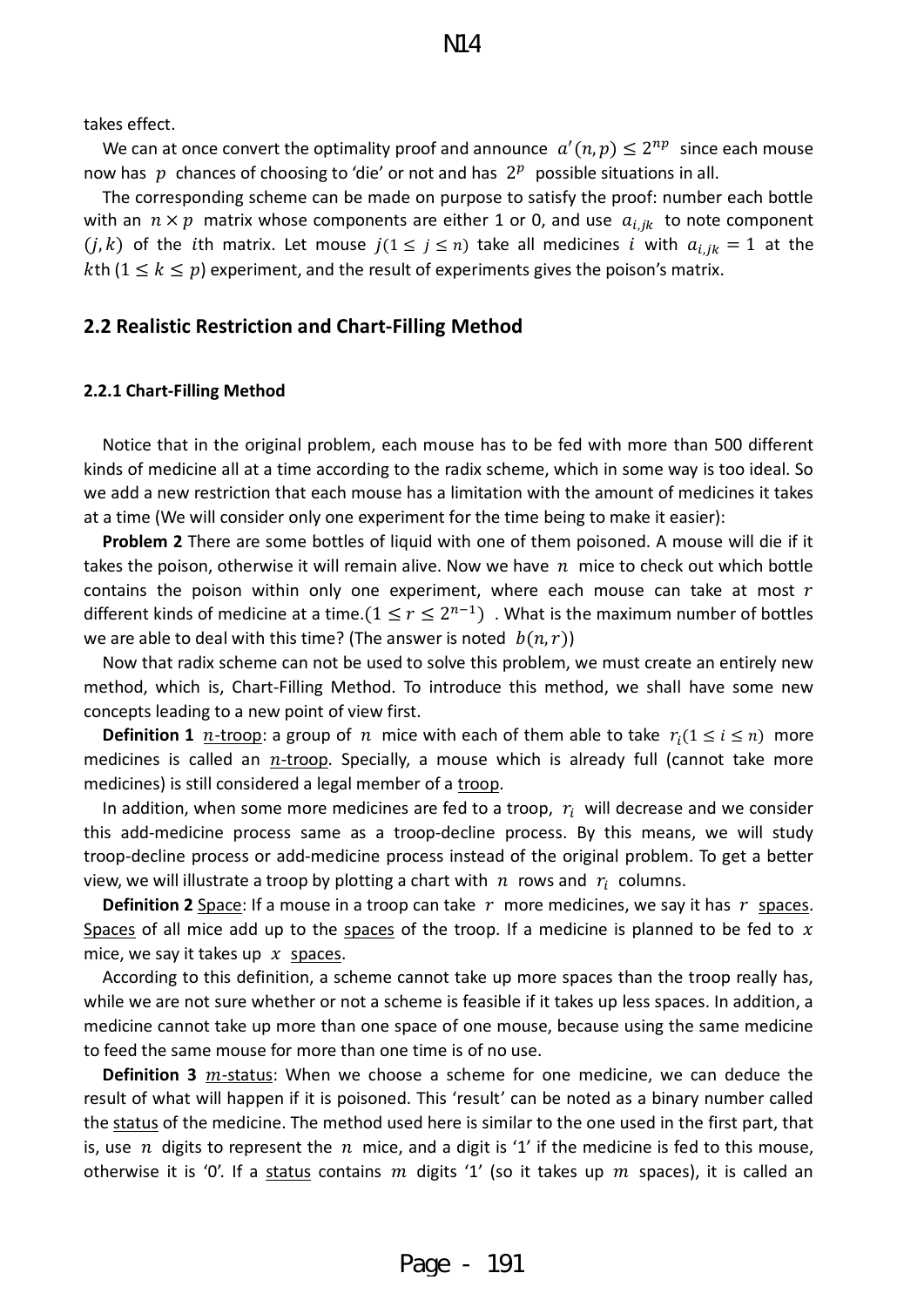#### $m$ -status.

We notice that if a medicine is poisoned, status of it stands for the result we will get from the experiment, thus status signifies all the information about the corresponding medicine in the scheme. To make it clearer, two kinds of medicine can be told apart if and only if their statuses are different.

Now our problem is converted to how to choose the biggest amount of statuses so that each one is distinct and they do not take up more spaces than the troop provides.

We will show manipulation we used in this Chart-Filling Method by considering the following example of  $b(5,8)$ .

Since the number of spaces is limited, we tend to choose statuses that take up few spaces first. Thus the 0-status(00000) is considered at the beginning. However, there is only one 0-status, and we then turn to 1-statuses, 10000, 01000, 00100, 00010, 00001. Filling these statuses into the troop, we can get a chart like this:

| Mouse 1 | 2 |  |  |  |  |
|---------|---|--|--|--|--|
| Mouse 2 | 3 |  |  |  |  |
| Mouse 3 |   |  |  |  |  |
| Mouse 4 |   |  |  |  |  |
| Mouse 5 | ь |  |  |  |  |

This 5×8 form illustrates the original condition of  $b(5,8)$ , and the numbers inside stand for the second to the sixth statuses are 10000 to 00001, respectively. (The first is 00000, so it does not appear in the form)

Now think about 2-statuses, it is clear that there are  $\binom{5}{2}$  $\binom{5}{2}$  of them (and  $\binom{n}{m}$  *m*-statuses for  $n$ -troop in general) and filling in all of them costs us 20 spaces. We still have 45 spaces now, so probably we can do it. The form looks like this after the previous step:

| Mouse 1 | 2 |    | 8  | 9  | 10 |  |  |
|---------|---|----|----|----|----|--|--|
| Mouse 2 | 3 |    | 11 | 12 | 13 |  |  |
| Mouse 3 | 4 | 14 | 8  | 11 | 15 |  |  |
| Mouse 4 | 5 | 14 | 16 | 9  | 12 |  |  |
| Mouse 5 | 6 | 15 | 16 | 13 | 10 |  |  |

3-statuses seem the same, but we encounter a problem now. All 3-statuses will take up  $3\binom{5}{3}$  $\binom{5}{3}$  = 30 spaces while we have only 15 left. Thus at most  $\frac{15}{3}$  = 5 3-statuses can be placed. If we do this carefully, we may have a form as follows.

| Mouse 1 | 2 | 7  | 8  | 9  | 10 | 17 | 18 | 19 |
|---------|---|----|----|----|----|----|----|----|
| Mouse 2 | 3 |    | 11 | 12 | 13 | 17 | 18 | 20 |
| Mouse 3 | 4 | 14 | 8  | 11 | 15 | 17 | 19 | 21 |
| Mouse 4 | 5 | 14 | 16 | 9  | 12 | 18 | 20 | 21 |
| Mouse 5 | 6 | 15 | 16 | 13 | 10 | 19 | 20 | 21 |

Before we happily accept the fact that this Char-Filling Method works, let's see what we will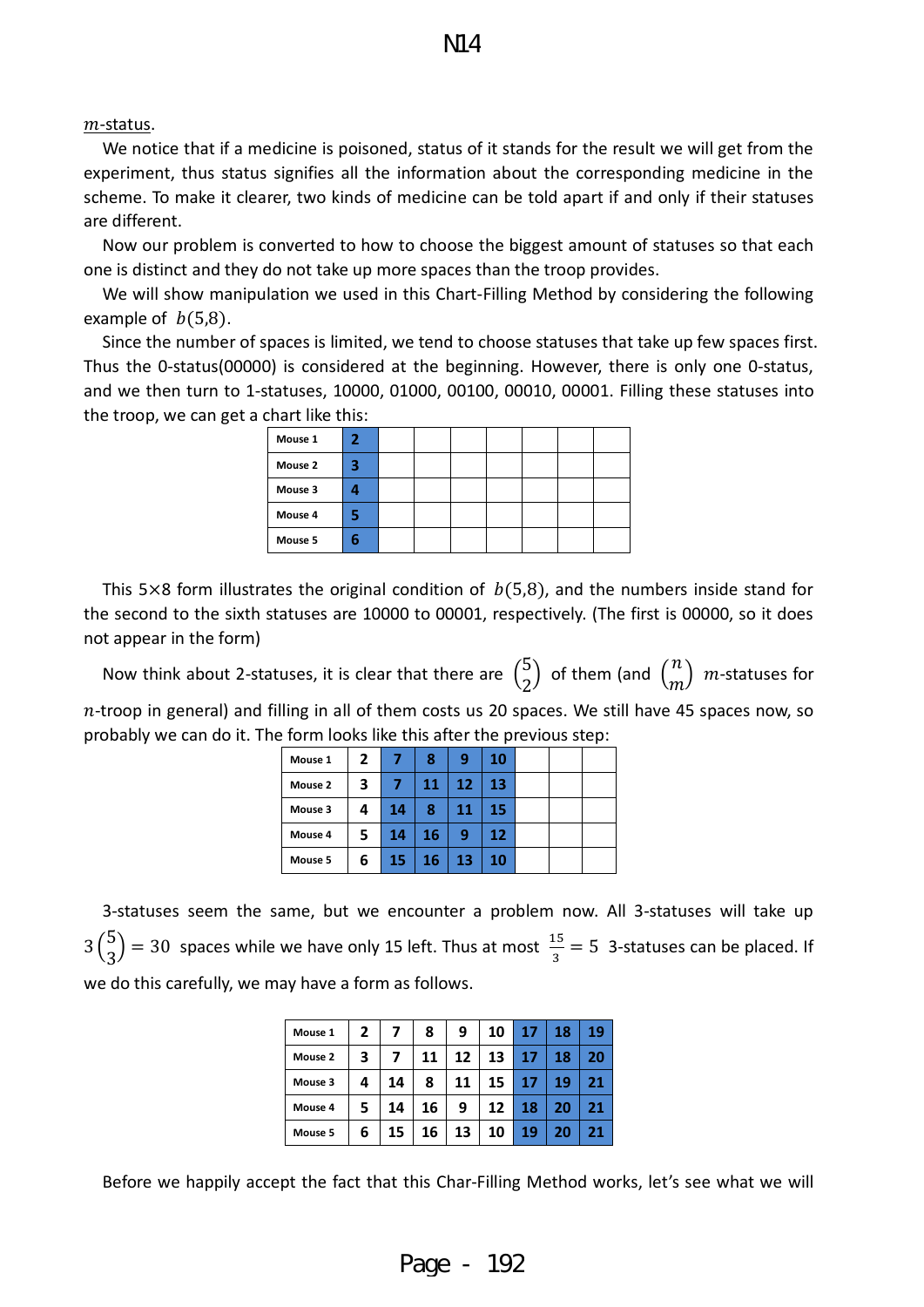| Mouse 1 | $\mathbf{2}$ | 7  | 8  | 9  | 10 | 17 | 18 | 19 |
|---------|--------------|----|----|----|----|----|----|----|
| Mouse 2 | 3            | 7  | 11 | 12 | 13 | 17 | 18 | 20 |
| Mouse 3 | 4            | 14 | 8  | 11 | 15 | 17 | 19 | 20 |
| Mouse 4 | 5.           | 14 | 16 | 9  | 12 | 18 | 19 | 20 |
| Mouse 5 | 6            | 15 | 16 | 13 | 10 |    |    |    |

get if we are not careful enough and get stuck with less than five 3-statuses:

There are still three spaces but we cannot fill them with a 3-status. As a result, this method gives an upper bound but we are not sure whether we have a scheme to reach it.

The upper bound, in general, is  $b(n,r) \leq [\frac{nr - s_{i_0 - 1}}{l_0}]$  $[\frac{S_{i_0-1}}{i_0}]+\sum_{j=0}^{l_0-1} {n \choose j}$ , where  $S_i = \sum_{j=0}^{i} j {n \choose j}$  and

 $i_0$  is an integer satisfying  $S_{i_0-1} < nr \leq S_{i_0}$ . This formula is an instant result of our method

since we hope to fill the troop with all 0, 1,..., $(i_0 - 1)$ -statuses and some  $i_0$ -statuses so that there are less than  $i_0$  spaces left(when we just run out of t-status, t spaces left is also considered acceptable, but in this case, we tend to consider that we have used all  $t$ -statuses and finish with using zero  $(t + 1)$ -status so that  $t + 1$  is the actual  $i_0$ ). Since for every possible management, we can convert a  $p$ -status to a  $q$ -status if we have not used all  $q$ -statuses and  $q < p$ , and when all those adjustments are made, the final management will not contain more statuses than this method does, thus it gives the best solution if this goal is reachable. As a consequence, all we need is to prove the feasibility of Chart-Filling Method.

#### <span id="page-9-0"></span>**2.2.2 Proof of Feasibility**

We need more concepts in order to describe our situation before actually trying to solve the problem.

**Definition 4**  $(n, r)$ -party: An  $(n, r)$ -party is an *n*-troop where each mouse has either *r* spaces or  $r - 1$  spaces and at least one of them has r spaces. Specially, when r is omitted, we write it as  $n$ -party. Further more, when all mice have  $r$  spaces, the troop is called a perfect  $(n, r)$ -party.



Page - 193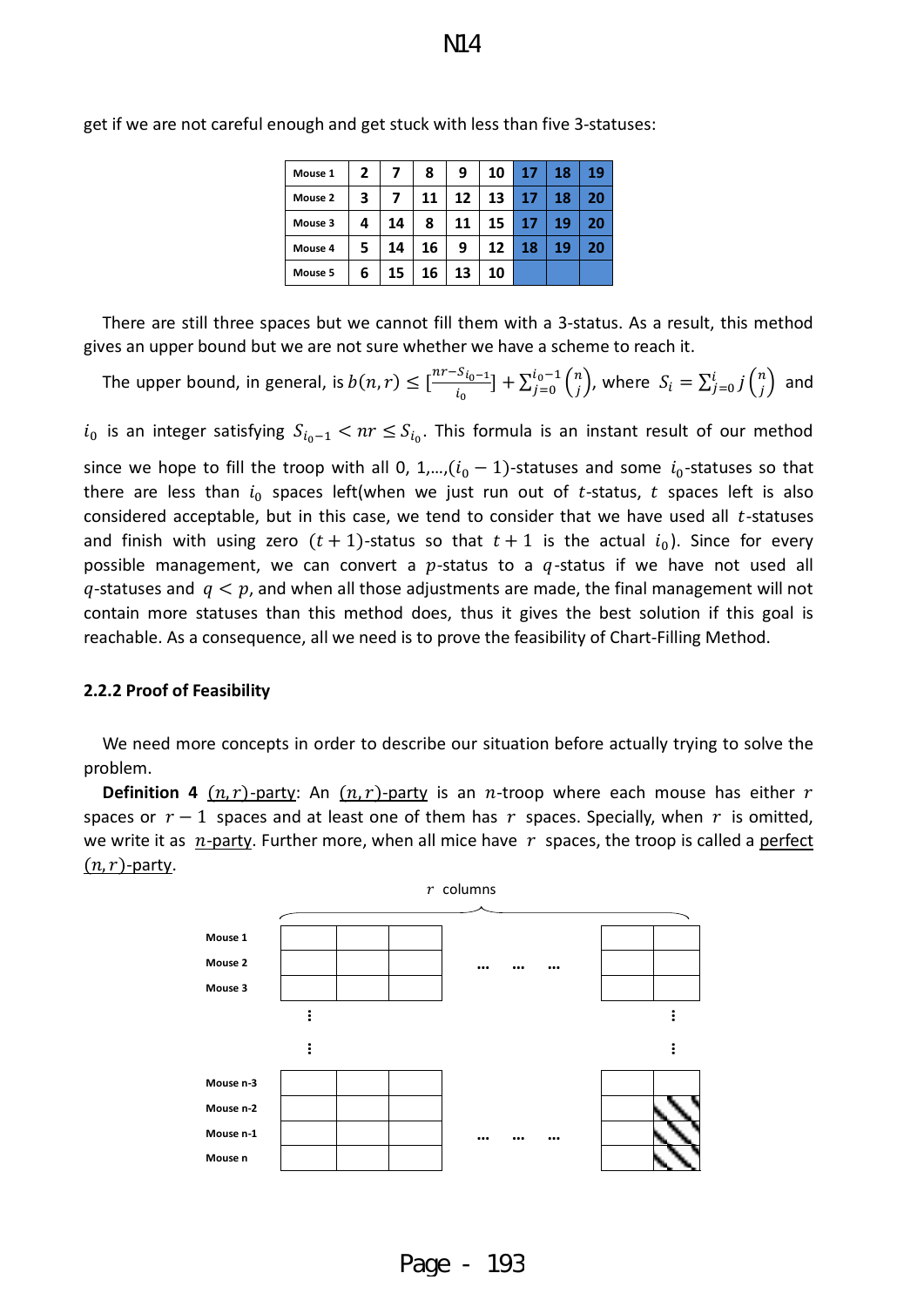N14

We can deduce instantly that an  $(n, r)$ -party has more than  $n(r - 1)$  and not more than  $nr$  spaces. When it has exactly  $nr$  spaces, it is a perfect  $(n, r)$ -party, in other words, a matrix.

**Definition 5**  $p$ -fill: If we have a scheme to fill an  $n$ -troop with  $p$ -statuses so that only less than  $p$  spaces are left clear, we say this  $n$ -troop can be  $p$ -filled.

**Definition 6**  $\underline{Z(n,r)}$ : For each pair of  $(n, r)$  $(1 \le r \le 2^{n-1})$ , there exists a number *i* such that  $S_{i-1} < nr \leq S_i$   $(S_i = \sum_{j=0}^i j{n \choose j})$ . This number is donated by  $Z(n,r)$ . (That is the  $i_0$  we

discussed in the previous section)

Now the problem of feasibility is converted to a problem of whether a perfect  $(n, r)$ -party can be filled with all 0, 1,…, $(Z(n, r) - 1)$ -statuses and then be  $Z(n, r)$ -filled.

We will give a solution by induction of a stronger proposition. To do so, we need a view of what it looks like when a chart is filled with all  $p$ -statuses, which will be described in **Lemma 1**. This lemma will give us a well-known equation, **Lemma 2**, containing binominal coefficients which we shall also use. In addition, our proof will rely on a division which will be proved legal in **Lemma 3**. With all three lemma, we shall use induction to prove the reinforced **Theorem 2**, which implies the feasibility of Chart-Filling Method. So let's begin our journey now.

**Lemma 1** All *i*-statuses for a big enough  $n$ -troop will take up  $\binom{n-1}{i-1}$  spaces of each mouse.

Proof:

It can be examined that there are  $\binom{n-1}{i-1}$  *i*-statuses containing each row, for one component

of them must be this row, and the other  $i - 1$  components can optionally distribute in the other  $n - 1$  rows. Since each of them takes up one space of the mouse, altogether the number

is  $\binom{n-1}{i-1}$ .

This statement is valid for every mouse. QED.

**Lemma 2**  $x\binom{n}{x} = n\binom{n-1}{x-1}$ 

Proof: (In fact, proof of this equation need not use the concepts we created)

Consider a big enough  $n$ -troop, with all  $x$ -statuses filled in. Let's try two ways of calculating the amount of spaces they take up totally.

(1)There are  $\binom{n}{x}$  x-statuses, each of which has  $x$  components, so these add up to  $x\binom{n}{x}$ 

(2)As it is in **Lemma 1**, those statuses take up  $\binom{n-1}{x-1}$  spaces in each row, thus in total they

take up  $n {n-1 \choose x-1}$  spaces.

Since the two ways must give the same answer, we have  $x\binom{n}{x}$ = $n\binom{n-1}{x-1}$ . QED.

**Lemma 3** For every  $(n, r)$ -party and every  $(n, s)$ -party such that  $s \leq r$  and the former party contains not less spaces than the later one, there exists a scheme to divide the former party into two  $n$ -parties with one of them the later  $n$ -party. Proof:

Let the former  $(n, r)$ -party be party A and let A<sub>1</sub> be the set of all x mice in party A having r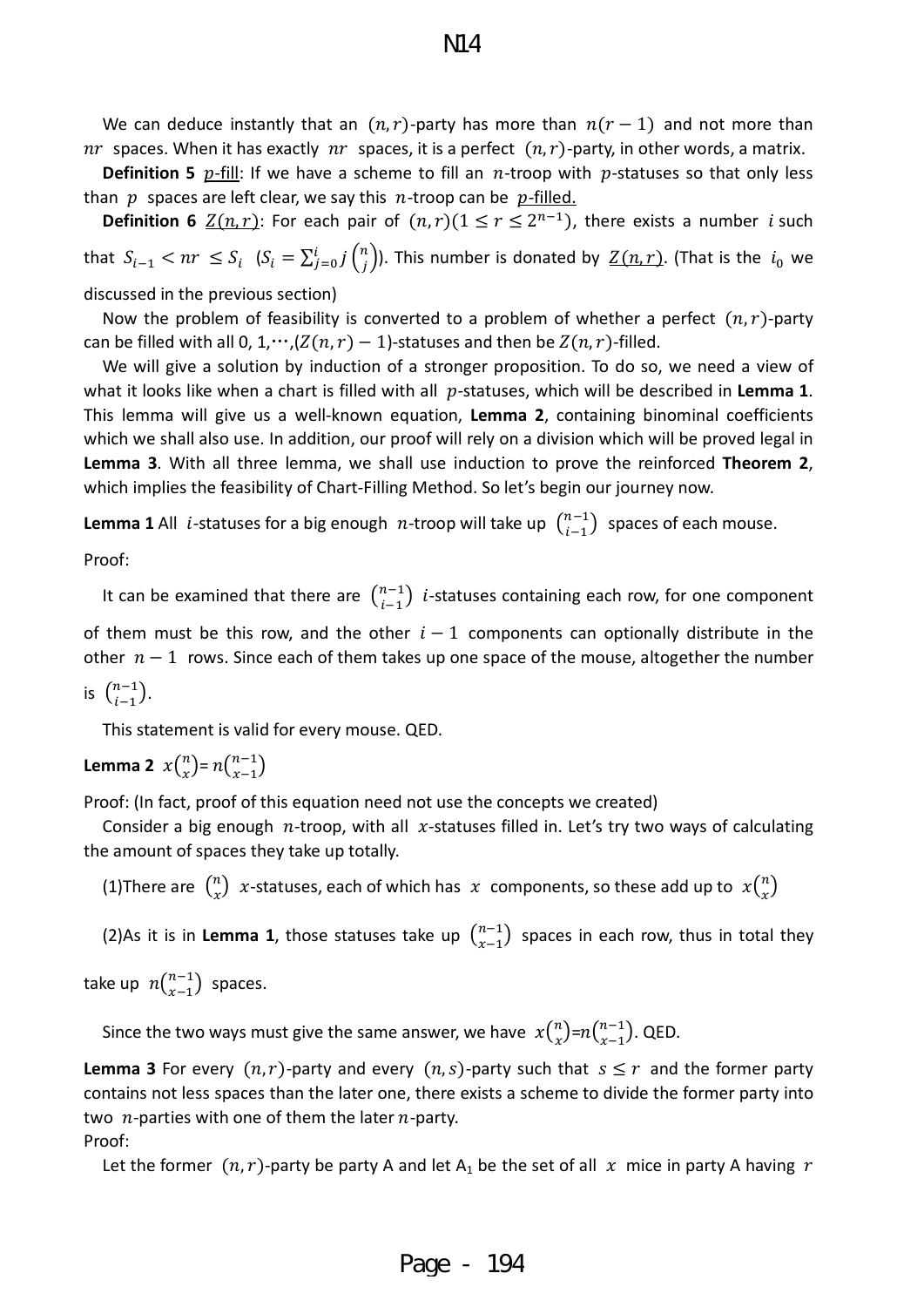spaces, A<sub>2</sub> be the set of all the other  $n - x$  mice in party A having  $r - 1$  spaces. Similarly, donate the amount of mice in the later party having  $s$  spaces by  $y$ .

If we have  $r > s$ , and  $x \ge y$ , we can find y mice in A<sub>1</sub>. Let these y mice contribute s spaces each, and the other  $n - y$  mice contribute  $s - 1$  spaces, and we have a requested  $(n, s)$ -party. After this manipulation, there are still  $x - y$  mice having  $r - s + 1$  spaces and  $n - x + y$  mice having  $r - s$  spaces left. Thus party A is divided into a requested party and another  $n$ -party as well.

If  $r > s$  and  $x < y$ , we let  $y - x$  mice from  $A_2$  and all x mice from  $A_1$  contribute s spaces each, while the other  $n - y$  mice contribute  $s - 1$  spaces, similarly we get the requested party and what left is a  $n$ -party also.

If  $r = s$ , since party A must be bigger than the requested party, we get  $x \geq y$  directly. Thus we can make it using the same manipulation carried out in the situation of  $r > s$ ,  $x \ge y$ .

 In one word, no matter what situation we encounter, a means of doing the requested job is always guaranteed. QED.

**Theorem 2** An  $(n, r)$ -party which has  $x$  spaces can be *i*-filled if  $1 \le i \le n$ ,  $1 \le x \le i{n \choose i}$ .

 The following proof is a little complicated, so we will introduce our idea at the beginning of it. The main idea is to use induction. We are to prove ' $n = k + 1$ ' situation under the assumption that ' $n = k'$  is done. Some points are to be made in advance, namely special cases of i, and some inequalities which will be used(Those inequalities seem useless considering their somewhat silly meanings, while they are necessary in the proof since there are so many special cases and we will miss some if we are careless in dealing with those inequalities). Then in the core step, we will try dividing the original party into three parts,  $X_1$ , B and C. To make sure it can be divided as we wish, conditions are studied and special cases are worked out independently. Last but not least, we will fill up B and C separately using ' $n = k'$  hypothesis and add  $X_1$  to the scheme of B to finish our proof.

Proof:

Perform induction on  $n$ . a)When  $n = 1$ ,

 $\therefore 1 \leq i \leq n = 1$   $\therefore i = 1$ 

 $\therefore 1 \leq x \leq i{n \choose i} = 1 \quad \therefore x = 1$ 

So we have only one space now, and of course it can be 1-filled.

b) Assume this proposition holds when  $n = k$  ( $k \ge 1$ ). When  $n = k + 1$ , it can be proved by the following six steps:

I. In this step we consider the special cases of  $i = 1, n$ . According to **Definition 4**, we have  $n(r - 1) < x \leq nr$  ……(1)

As a result, when  $i = 1$ ,  $n(r - 1) < x \leq i \binom{n}{i}$  $\binom{n}{i} = n$ , so  $r = 1$ .

Therefore the only possibility is that there are  $x$  mice having one space while the other having nothing. Filling in blanks one by one gives the desired solution.

Similarly, when  $i = n$ , the only possibility is that  $x \leq n$ ,  $r = 1$ . If  $x < n$  in this case, filling is not needed. If  $x = n$ , filling in the only *i*-statuses solves the problem.

So we assume  $2 \le i \le n-1$  in the next five steps.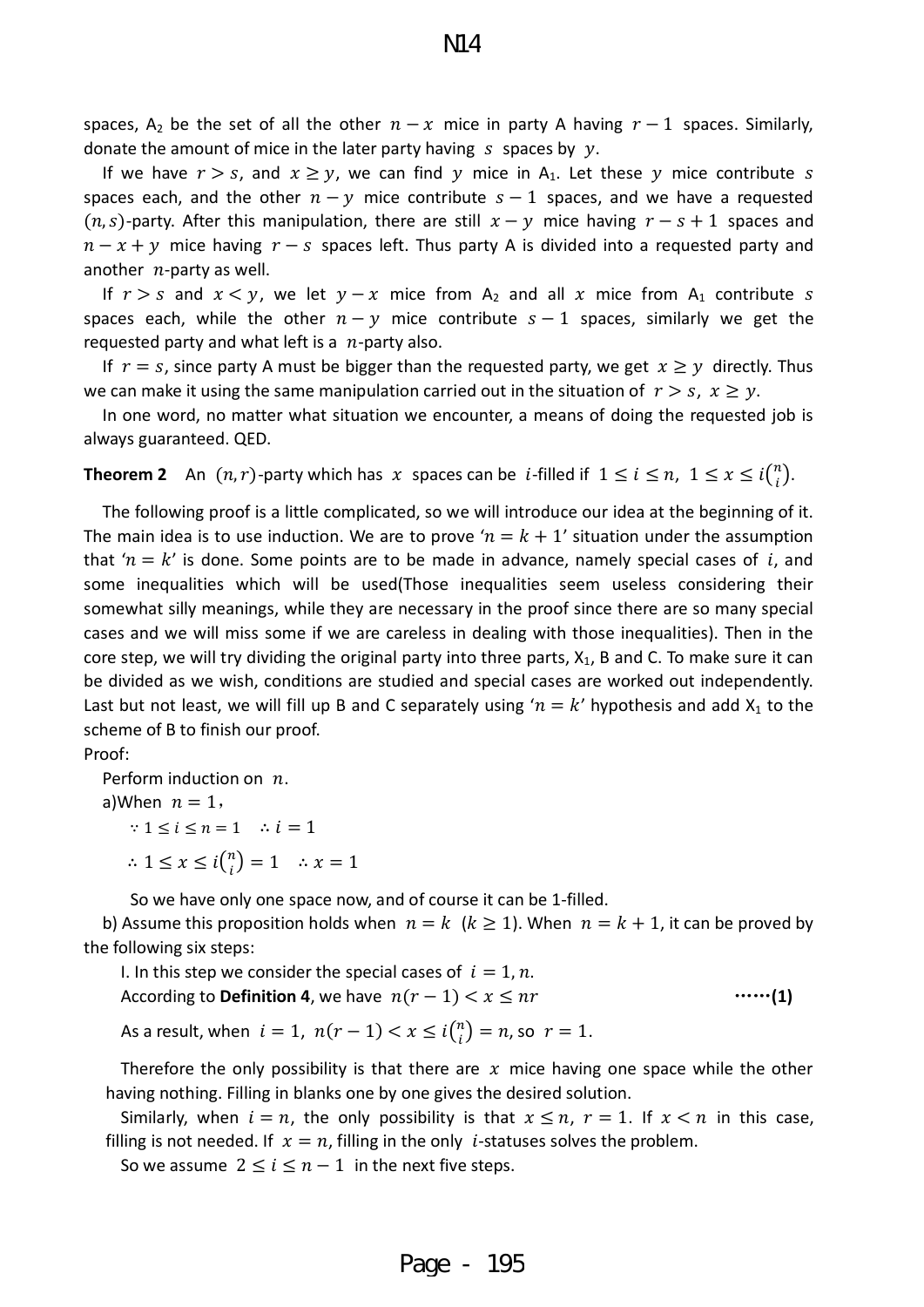II. This step is performed to get some important inequalities in order to make it easier when we are trying to work out other inequalities in the following steps.

According to (1) and the conditions of this theorem, we have  $n(r - 1) < x \leq i{n \choose i}$ .

Use **Lemma 2** and we get  $n(r - 1) < i {n \choose i} = n {n-1 \choose i-1}$   $\therefore r - 1 < {n-1 \choose i-1}$ 

Since each side of the inequality is integer,  $r \leq {n-1 \choose i-1}$ . −1 �. ……**(2)**

From **(1)**, we have  $r \geq \frac{x}{n}$ . ……**(3)**

III. This step gives one of the parties which we are going to divide our original party into since we intend to use division to perform induction.

Let  $r(i - 1) \equiv y (mod\ n - 1)$   $(1 \le y \le n - 1)$ , so  $n - 1|r(i - 1) - y$ .

Take out one row of r spaces, namely  $X_1$ , from the original  $(n, r)$ -party, we get an  $(n - 1)$ -party A, which has  $x - r$  spaces.

Now think of an 
$$
\left(n-1,\frac{r(i-1)-y}{n-1}+1\right)
$$
-party B,  $y$  rows of which has  $\frac{r(i-1)-y}{n-1}+1$  spaces.

\nB has  $y\left(\frac{r(i-1)-y}{n-1}+1\right) + (n-1-y)\frac{r(i-1)-y}{n-1} = r(i-1)$  spaces in total.

\n $\therefore i \leq n-1$   $\therefore \frac{r(i-1)-y}{n-1} < \frac{r(i-1)}{n-1} < r$ 

Since we have  $\frac{r(i-1)-y}{n-1} \in N_+$ , again integers are recognized at both sides,

$$
\therefore \frac{r(i-1)-y}{n-1} \le r-1, \text{ in other words, } \frac{r(i-1)-y}{n-1} + 1 \le r \qquad \qquad \text{......(4)}
$$

IV. In this step we will consider a special case in which the party to be divided turns out to be even smaller than the desired party we are to get by division.

If the amount of spaces B has,  $r(i - 1)$ , is bigger than that of A,  $x - r$ , we have  $r(i - 1) > x - r$ , which gives us  $x < ir$ . While  $i \leq n - 1$ , according to (1),  $i(r - 1) <$  $n(r-1) < x < ir$ 

Thus the original  $(n, r)$ -party can only accommodate  $r - 1$  *i*-statuses, so the problem is converted to whether we can fill it with  $r - 1$  different *i*-statuses.

Observe that we can fill a perfect  $(n, r - 1)$ -party with  $r - 1$  *i*-statuses by adding one -status to each 'column' so that they can be designed freely and separately. According to **(2)** we have  $\binom{n}{i}$  $\binom{n}{i} = \binom{n-1}{i} + \binom{n-1}{i-1} > \binom{n-1}{i-1} - 1 \geq r - 1$ , so these  $r - 1$  *i*-statuses can be distinct, which implies an  $(n, r)$ -party which contains a perfect  $(n, r - 1)$ -party can also be filled with  $r - 1$  distinct *i*-statuses. The proof is already finished in this case.

V. This section will illustrate how we are to use division in proving the theorem.

Else we have  $r(i - 1) \leq x - r$ , which, according to (4), indicates A and B satisfy the condition of Lemma 3. As a result, A can be divided to B and another  $(n - 1)$ -party C. According to (2),  $r(i - 1) \leq (i - 1) {n-1 \choose i-1}$ , and  $1 \leq i \leq n-1$ , so B satisfies the condition of **Theorem 2** when  $n = k$  and  $i' = i - 1$ . Thus this party can be  $(i - 1)$ -filled and there will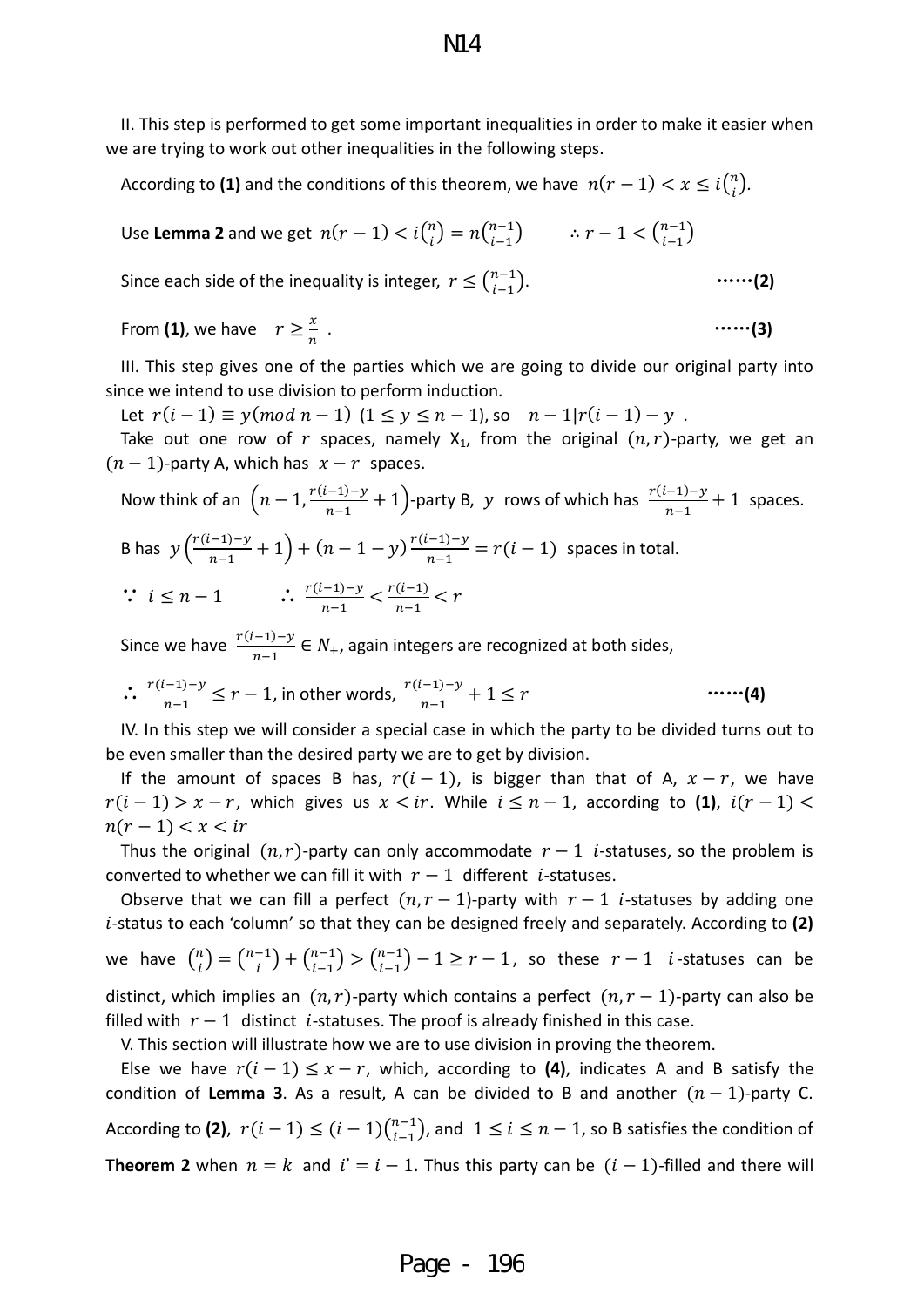not be a single space left because the number of spaces in B is divisible by  $i - 1$ . Append these  $(i - 1)$ -statuses with component  $X_1$  and we have r *i*-statuses now which fill in  $X_1$  and B perfectly. Assuming party C can be *i*-filled, we now have  $B+X_1$  and C filled separately. As no *i*-status filling C has component  $X_1$  while all other *i*-statuses have, these *i*-statuses are distinct, which gives a solution finally to  $i$ -fill A. So the only thing we are to prove is C can be -filled.

VI. In the final step, we will finish the proof by proving the other part of the division which we did not consider is also conquerable.

Since  $1 \le i \le n-1$ , and there are  $x - r - r(i-1) = x - ir$  spaces in C, perform **Lemma 2** and (3) gives  $x - ir \le x - i\frac{x}{n} = \left(1 - \frac{l}{n}\right)x \le \left(1 - \frac{l}{n}\right)i{n \choose i} = i{n \choose i}$  $\binom{n}{i} - i\frac{l}{n}\binom{n}{i} =$  $i\binom{n}{i} - i\binom{n-1}{i-1} = i\binom{n-1}{i}$ 

Therefore C satisfies **Theorem 2** when  $n = k$  and  $i' = i$ , which indicates that it can be *i*-filled. So **Theorem 2** when  $n = k + 1$  is proved.

Combining a) and b) gives the proof of **Theorem 2**. QED.

**Theorem 2** guarantees that perfect  $(n, r - \sum_{i=1}^{Z(n,r)-1} \binom{n-1}{i-1}$ -party can be  $Z(n, r)$ -filled, which implies that perfect  $(n, r)$ -party can be filled with all  $0, 1, \dots, (Z(n, r) - 1)$ -statuses (Considering **Lemma 1**) and be  $Z(n, r)$ -filled, that is, feasibility of Chart-Filling Method. The proof also indicates a way of constructing such a scheme by recursion.

#### <span id="page-13-0"></span>**2.2.3 Conclusions and Other Variations**

 In this chapter we solved **problem 2** by proving a stronger proposition as to Chart-Filling Method we developed specially for this problem. The concept of status can be seen as a generalization of binary solution to the original problem in chapter 1, which is so important that it is the core concept of this whole chapter. From this concept we get a closer view of how schemes are made and how to examine whether they will work properly. This concept will also be employed in the next few sections.

 Now that **problem 2** has been solved, let's consider what will happen if we do more than one experiments. If we try it with the idea of generalizing the concept of status, we will reach a new concept that each digit of the status can have not only 0 and 1 two possible values. However, this does not throw light on the question since it is too complex. So we try to understand it in another way, that is, take each experiment as one chart. Thus the generalized problem becomes a Cube-Filling problem. Generalizing restrictions of the problem as well gives two different versions of it considering whether a mouse will die after taking the poison: In the death version, each status has at most one component in one 'mouse plane'(in contrast to 'mouse row' in **problem 2**) while in the athanasia version each status is allowed to have one component in each 'mouse row' of each experiment.

 The previous generalization can be generalized again if we consider the abstract concept of  $n$ -dimensional-cube-filling without using concrete concepts such as mouse and poison. However, none of these widen problems can be solved according to skills we developed, as division method used in proof of **Theorem 2** cannot be generalized to more than two dimensions.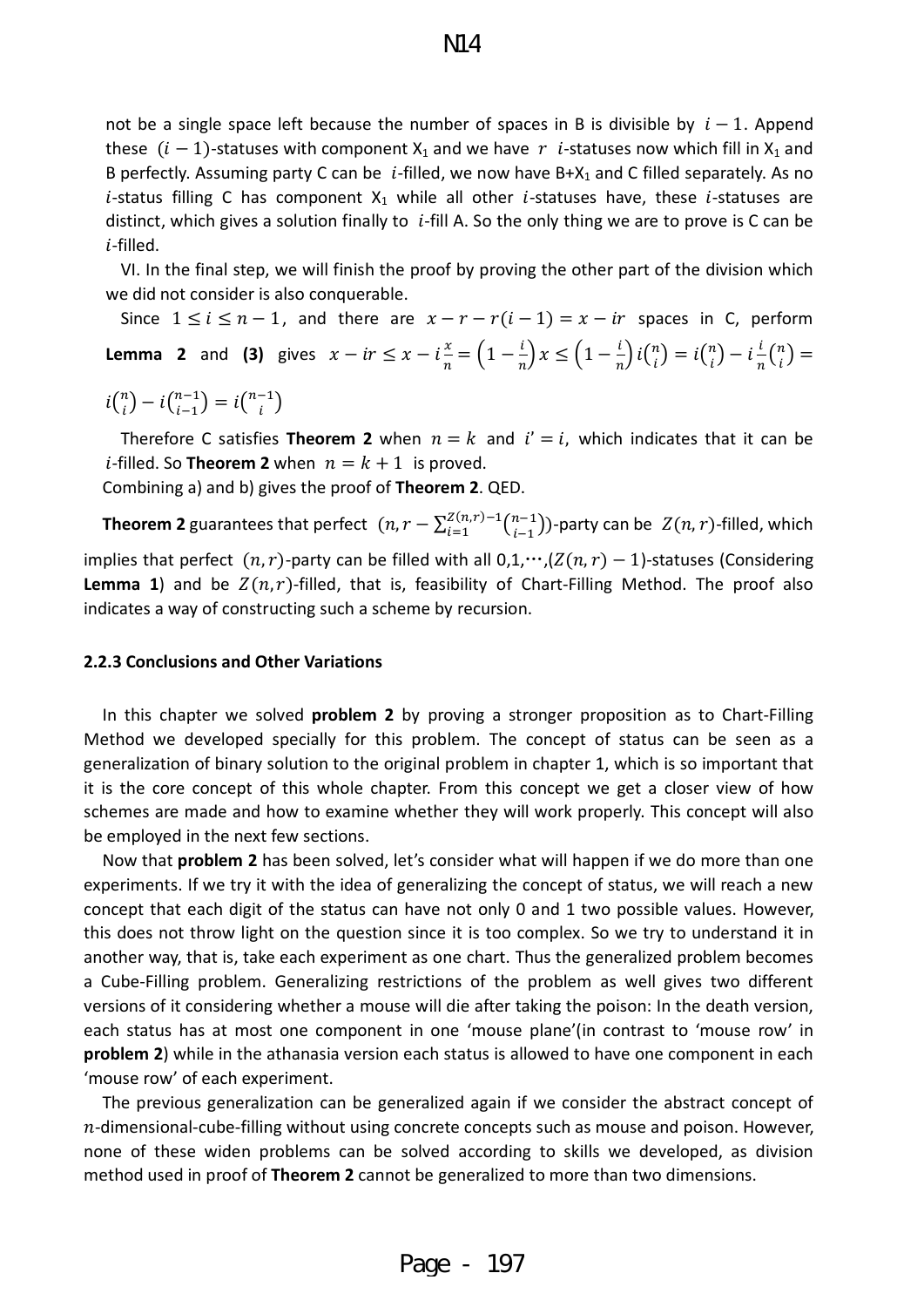## <span id="page-14-0"></span>**2.3 Two-Poison Replacement and Grouping-Coordinate Scheme**

#### <span id="page-14-1"></span>**2.3.1 Coordinate Scheme**

In this chapter, we will try the 'two-poison' problem:

**Problem 3** There are plenty bottles of medicine with two of them poisoned. A mouse will die if it takes the poison, otherwise it will remain alive. With  $n$  mice and one experiment, we can check out that some proportion of those medicines is nontoxic. What is the maximum ratio of nontoxic proportion we are able to get? (The maximum ratio is noted  $c(n)$ )

 We are to introduce the 'Coordinate Scheme', which was first given by yac using the example of  $n = 10$ .

 First of all, divide the ten mice into two groups, and all the bottles into 25 groups evenly (This is the reason why we assume there are 'plenty of' bottles, or we will have to examine the number's divisibility by 25). Put these groups of medicines as follow, and let each mouse take all the medicine of its row/column.

|          | Mouse 6 | Mouse 7* | Mouse 8 | Mouse 9* | Mouse 10 |
|----------|---------|----------|---------|----------|----------|
| Mouse 1  | safe    | safe     | safe    | safe     | safe     |
| Mouse 2* | safe    | hazard   | safe    | hazard   | safe     |
| Mouse 3  | safe    | safe     | safe    | safe     | safe     |
| Mouse 4* | safe    | hazard   | safe    | hazard   | safe     |
| Mouse 5  | safe    | safe     | safe    | safe     | safe     |

Provide that mouse 2,4,7,9 die, the medicines they took contain poisons. As a result, the poisons are in the four 'hazard' districts, while they are not located exactly.

 According to this, we can always find at most four districts containing the poisons, therefore the nontoxic proportion is  $\frac{25-4}{25} = 84\%$ .

This method can be reinforced a little, and then we have:

|          | Mouse 6 | Mouse 7* | Mouse 8 | Mouse 9* | Mouse 10 |      |
|----------|---------|----------|---------|----------|----------|------|
| Mouse 1  | safe    | safe     | safe    | safe     | safe     | safe |
| Mouse 2* | safe    | hazard   | safe    | hazard   | safe     | safe |
| Mouse 3  | safe    | safe     | safe    | safe     | safe     | safe |
| Mouse 4  | safe    | safe     | safe    | safe     | safe     | safe |
| Mouse 5  | safe    | safe     | safe    | safe     | safe     | safe |
|          | safe    | hazard   | safe    | hazard   | safe     | safe |

In this scheme, we leave one row and one column untested. Assuming mouse 2 is the only unlucky one among the first five mice, we have row 6 a dangerous row also. So we can, again, always determine at most four districts which are hazarded, therefore the nontoxic proportion is

$$
\frac{36-4}{36} \approx 88.9\%.
$$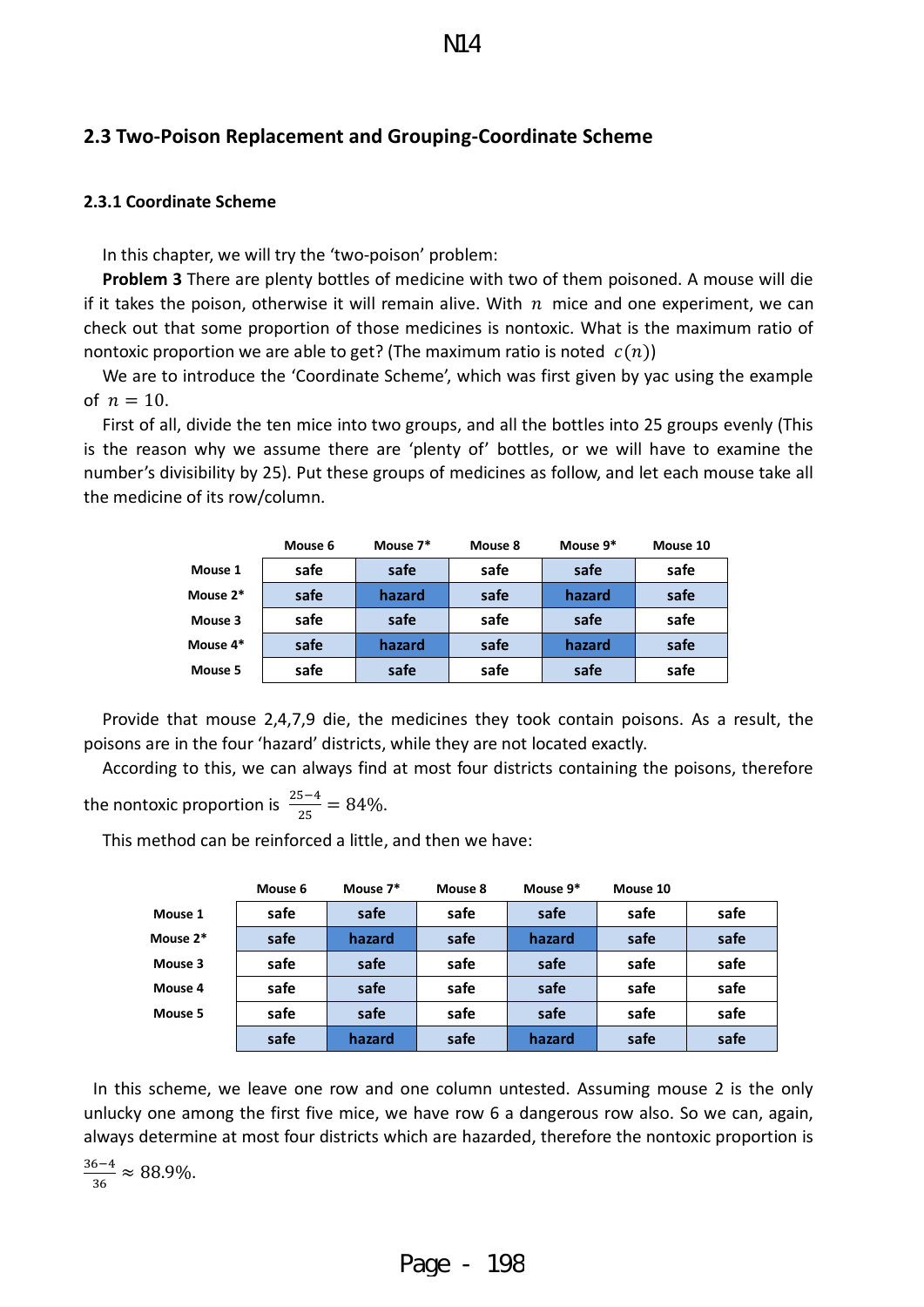But that is still not the end! If we divide those 10 mice into three groups, namely 3, 3, 4, and adopt the same manipulation (This time it is three dimensional), we will have a nontoxic proportion of  $\frac{4 \times 4 \times 5-8}{4 \times 4 \times 5}$  = 90%. This is because each group will locate two 'planes', therefore we have eight intersected districts instead of four, and in each group we leave out one 'plane' untested, which is why there are  $4 \times 4 \times 5$  districts in total.

 It can be seen that the more groups we divide our mice into, the more uncertainty we will have. In general, an  $m$ -dimensional (Each group can be seen as a dimension, in other words, they are separate coordinates, which is the reason this scheme is named) scheme gives us  $2<sup>m</sup>$ hazard districts. So in the case of  $n = 10$ , this three dimensional scheme gives the best answer.

Now we can easily conclude a general method out of this, that is to divide  $n$  mice into  $k$ groups, namely  $a_1, a_2, ..., a_k$ , and we can determine a nontoxic proportion of  $1 - \frac{2^k}{\prod_{i=1}^k (a_i+1)}$ . To make it optimal, we should have  $a_i$  evenly, which is why we divide 10 mice into 5 and 5 instead of 4 and 6 or other groups. The value of  $k$  remains arbitrary, while we can determine it within  $n$  try (Let  $k$  vary from 1 to  $n$ ), so obtaining the optimal solution will not be very hard.

#### <span id="page-15-0"></span>**2.3.2 Grouping Method and Coordinate-Grouping Scheme**

 The previous scheme by the website writer is really skillful, while we have a seemingly less graceful but more general idea. The thought involved is quite easy, that is, to divide all medicines into several groups, and use some schemes similar to those we used when examining one poison to determine the exact location of the two poisons. Notice that we said 'some schemes' instead of a definite one, which makes it quite mysterious. This is because, for example, in a simple situation of  $n = 5$ , we cannot even work out easily whether there exists a manipulation better than having five mice examine one group each and leave the sixth group untested. This difficulty raises **problem 3\***:

**Problem 3\*** There are some bottles of liquid with two of them poisoned. A mouse will die if it takes the poison, otherwise it will remain alive. Now we have  $n$  mice to check out which bottle contains the poison within one experiment. What is the maximum number of bottles we are able to deal with? (The answer is noted  $f(n)$ )

 In fact, there is still a difference between Grouping Method and **problem 3\***, as two poisons can unfortunately be divided to the same group. In this case, if we insist in finding two groups containing the two poisons, the result can be confusing. The way to mediate this dissension is to accept a solution locating two groups containing the poisoned group, and try to find one group if the result is confusing. Further description and feasibility of this measure will be discussed in the next section.

 Perhaps readers of this section will be impatient since Grouping Method has not yet given an answer and probably can never fight against the sophisticated Coordinate Scheme. However, what gives us courage to continue studying the Grouping Method is that this method can be added into the Coordinate Scheme! Notice that in Coordinate Scheme, we use each group as an independent coordinate, and in each of these coordinates, we actually set a scheme to determine the exact two 'planes' the poisons are in. Thus if we employ Grouping Method in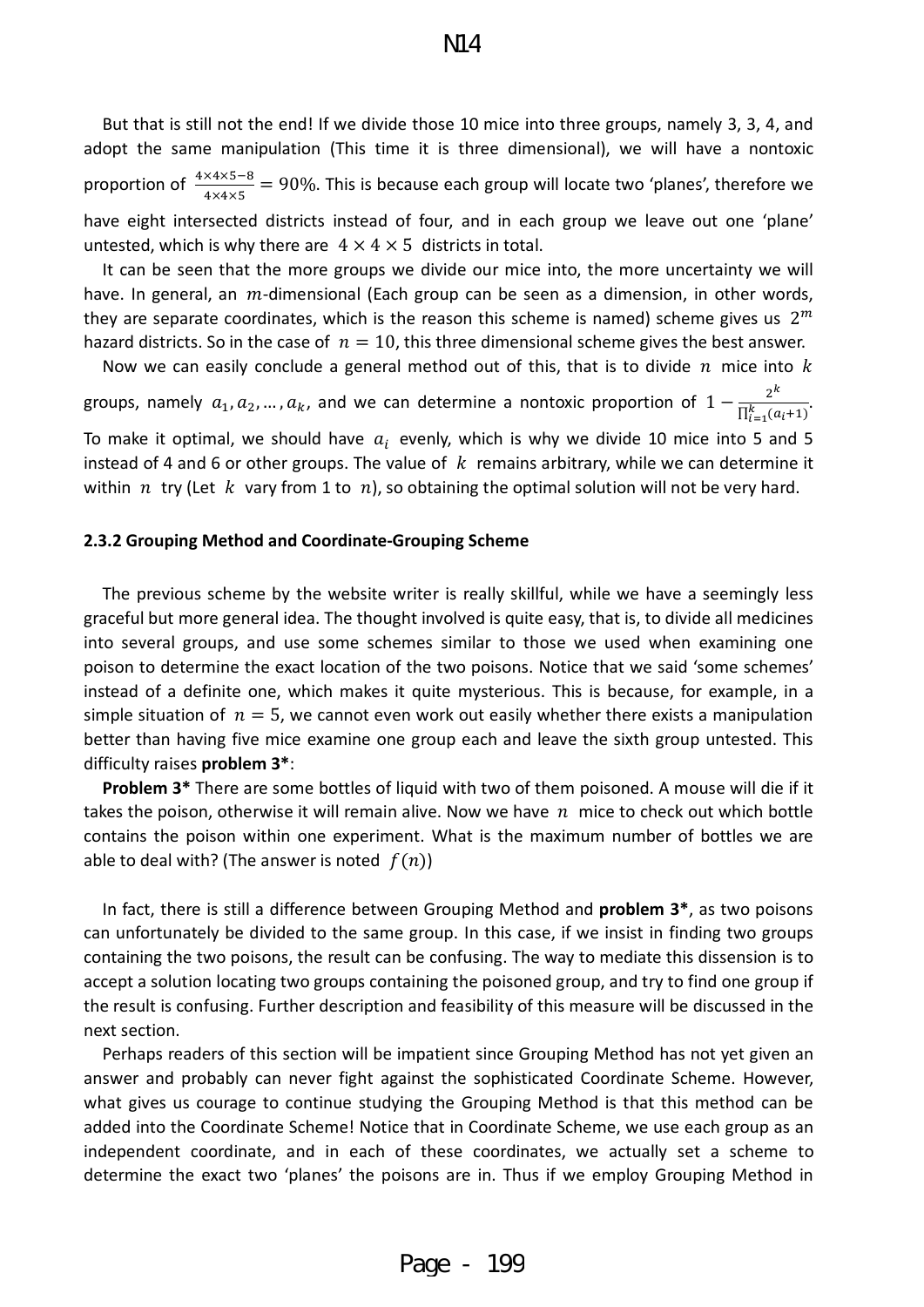each group, Coordinate-Grouping Scheme is now reached!

In general, this scheme can be written as follows: divide  $n$  mice into  $k$  groups, namely  $a_1, a_2, ..., a_k$ , and we can determine a nontoxic proportion of  $1 - \frac{2^k}{\prod_{i=1}^k f(a_i)}$ . Since attrbutes of  $f(n)$  are unknown now, we cannot take for granted that groups should be divided evenly in this scheme.

#### <span id="page-16-0"></span>**2.3.3 New Problem and Compatibility**

In this section, we will work out a route to develop  $f(n)$  as well as to solve the compatibility problem raised in the previous section(two poisons in one group) between  $f(n)$  and the original problem.

Attempts of small scale tell us  $f(n)$  is quite difficult to find. We can deduce  $f(n) \ge n + 1$ easily by letting each mouse tests one group and leave the last group untested. We can also claim that  $f(n)$  is monotonically increasing, as one more mouse can test one more group while the other  $n-1$  mice do the same as checking  $f(n-1)$  groups. A trivial upper bound can as well be reached from  $f(n + 1) \leq 2f(n)$ , since we can divide the statuses into two groups considering whether the last digit is 1 and claim that each group has not more than  $f(n)$ statuses. But further study is difficult, which we shall show in the next three sections. Our aim is to (1) try giving a nontrivial upper bound and lower bound for  $f(n)$ , (2)give some nontrivial examples of small scale probably by computer.

As it is very important, we donate the attribute that  $f(n)$  is monotonically increasing by **Lemma 4**.

 First of all, we should give some notation in order to describe the problem. It is a good idea to use the same concept we used in the previous chapter, which is 'status'. Each group has a 'status' which describes how it is fed to mice and what the result will be if it is poison. But now we have two poisons, therefore we probably will get an integrated result for two groups. Thus we can define a new calculation between two statuses:

**Definition 7** Or/Union: For two status  $a$  and  $b$ , let ' $a$  or  $b'$  be an  $n$ -digit binary number whose *i*th digit is 1 as long as digit 1 appears at the same digit in one of the two statuses. This is also called the union of  $\alpha$  and  $\beta$ .

'a or  $b'$  is actually an informatics concept having the same meaning, besides it is also similar to the concept of 'union' in the theory of set, which leads to a possibility of converting this problem to other problems.

 Now we can claim that the statement 'able to determine two poisons' is same to 'for all pairs of status,  $(a,b)$ ,  $a$  or  $b$  are distinct', since a test works if and only if different cases give distinct results.

 Now let's focus again on the compatibility problem which concerns two poisons in one group. If the result differs from every possible answer a two-group union gives, we happily accept the fact that the two poisons are in the same group. Since we already have all the unions different, it is apparent that statuses themselves are distinct. Therefore we can determine which group the two poisons are in. Thus the only problem turns out to be, if we really determine two seemingly

Page - 200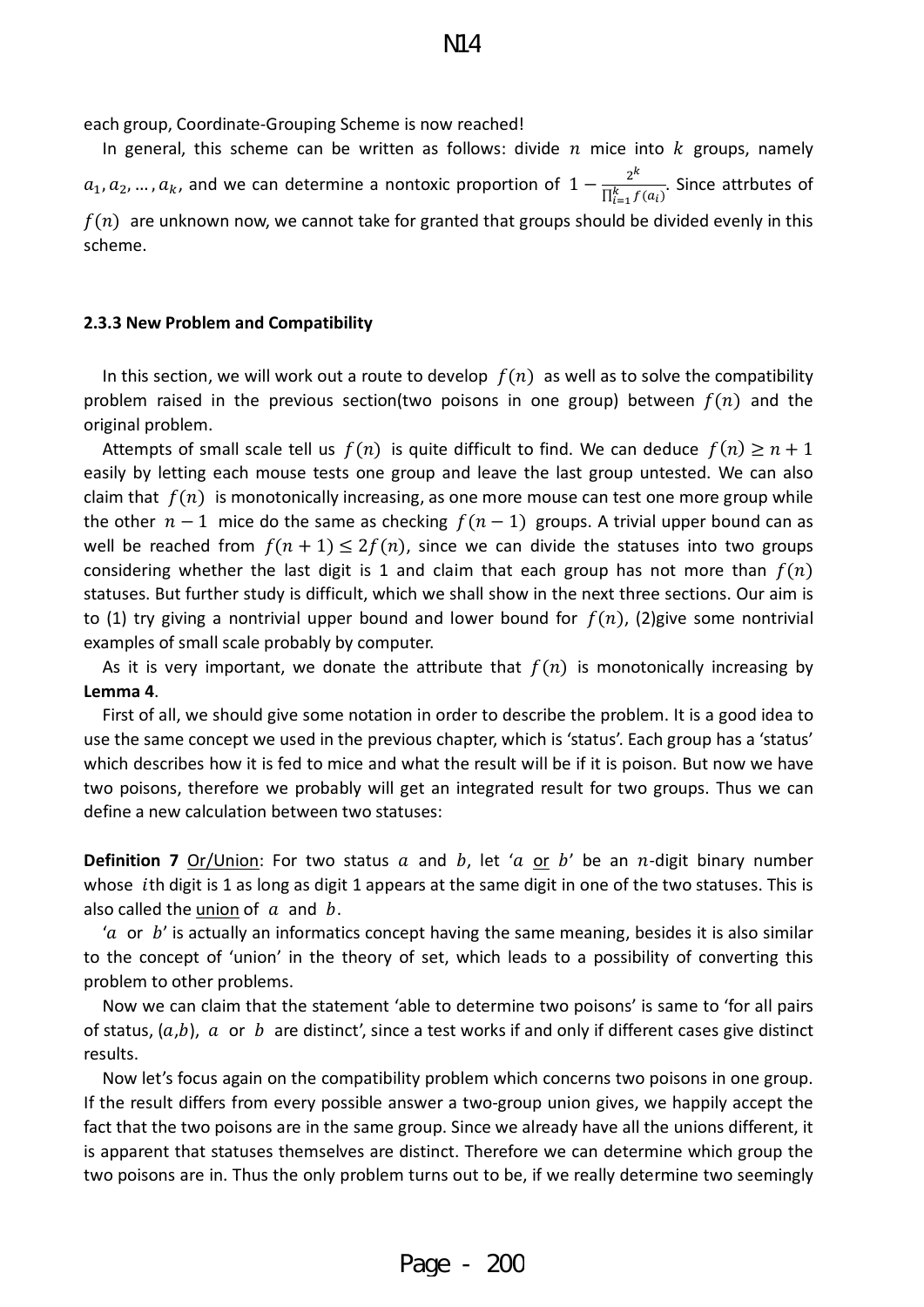hazard groups,  $\alpha$  and  $\beta$ , while the poisons are in fact in one group,  $c$ , can we miss it? Since  $\alpha$ or b, a or c should be distinct if  $b \neq c$ , and we have a or  $b = c$  as a condition, a or  $c =$ a or (a or b)=a or b, contradiction. Thus we cannot miss c. In all, when two poisons are in one group, we can always find at most two groups containing the hazard group, which solves the dissension finally.

#### <span id="page-17-0"></span>**2.3.4 Qualitative Analysis of**  $f(n)$

We will give an exponential upper bound first by calculating the maximum amount of statuses possible.

**Theorem 3** 
$$
f(n) \leq 2^{\frac{n+1}{2}}
$$

Proof:

 Similar to proof of **Theorem 1**, we notice that since unions of all pairs of statuses give distinct answers, there are altogether  $\binom{f(n)}{2}$  such answers. The amount must not be more than the amount of all *n*-digit binary numbers, which is  $2^n$ . Therefore we have  $\binom{f(n)}{2} \leq 2^n$ , thus  $f(n) \leq \frac{1+\sqrt{1+2^{n+3}}}{2} < \frac{1+(1+\sqrt{2^{n+3}})}{2} = 1 + 2^{\frac{n+1}{2}}$ . As both sides are integer,  $f(n) \leq 2^{\frac{n+1}{2}}$ . QED.

The experience of attempting to get a nontrivial answer reaching  $f(n)$  tells us this upper bound is very high indeed, and the method we used in proving it has nothing to do with how to make an example. So this theorem only gives us a border, saying  $f(n)$  cannot raise faster than exponential function.

 Though this proof of upper bound seems to be not complicated enough to work out a satisfying answer, we honestly can not improve it significantly since situations can not be easily assorted and structures can not be recognized. Moreover, we conjecture  $f(n)$  to grow exponently due to our lower bound and computer generated data (and instinct).

 Attempt of giving a lower bound using similar manipulation proved to be too difficult for us, but it is possible that we give a nontrivial lower bound by constructing a new example from a known one, in other words, by recursion.

**Theorem 4**  $f(n+2\lceil \log_2(f(n)+1) \rceil) \geq 2f(n)$ 

Proof:

Let k be  $\lceil \log_2(f(n) + 1) \rceil$ . Assuming we have an example in the case of n, which are  $f(n)$ statuses satisfying the union-distinct condition. Now we will give  $2f(n)$   $(n + 2k)$ -digit binary numbers, all unions of which are distinct as well.

For the first half, add 2k digits to these  $f(n)$  status, and let the first k ones be zero, the  $(k + 1)$ th to the 2kth be the binary representations of one till  $f(n)$ (the reason why we choose k digits is that this is the least amount to show the binary representation of  $f(n)$ ). To generate the second half, we simply produce the added part by exchanging the first  $k$  digits and the last  $k$  ones produced in the first half.

An example is showed as follows.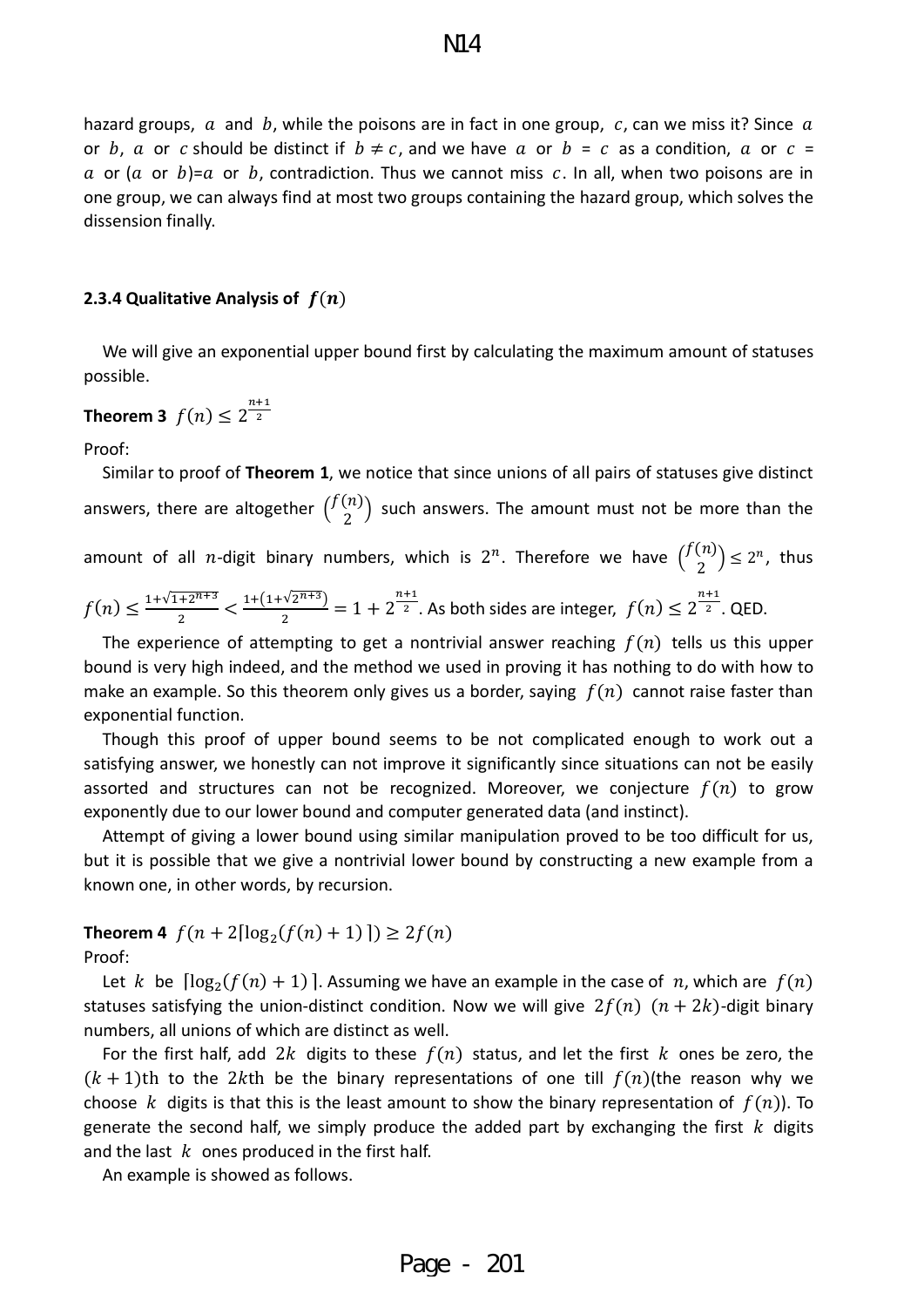| Group1           | Group <sub>2</sub> |
|------------------|--------------------|
| 000000 0000 0001 | 000000 0001 0000   |
| 000011 0000 0010 | 000011 0010 0000   |
| 010101 0000 0011 | 001100 0011 0000   |
| 001100 0000 0100 | 010101 0100 0000   |
| 011010 0000 0101 | 011010 0101 0000   |
| 100110 0000 0110 | 100110 0110 0000   |
| 101001 0000 0111 | 101001 0111 0000   |
| 110000 0000 1000 | 110000 1000 0000   |

The first six figures are from an example of  $n = 6$ , and the following eight ones are new digits we added. Notice that in order to show '8' in binary representation, we need four digits instead of three even though  $\log_2 8 = 3$ , since zero is not included.

If two statuses are chosen from the same group, we can first use whether the last  $k$  digits are zero to determine which group they are in. Then, as we suppose the first  $n$  digits come from a proper example of  $n$ , distinctness is guaranteed. If these two statuses are from different groups, it is even easier since we can tell which one they are by transferring the last  $2k$  digits to binary numbers and choose the corresponding status in each group directly.

Therefore the recursion holds, QED.

#### Now let's get a closed form of lower bound from **Theorem 4**.

Because logarithm and ceiling function are used, we shall first generate a better recursive form to make it easier to deal with. For every  $x \in [1, +\infty)$ , let

$$
f(x) = (\lfloor x \rfloor + 1 - x) f(\lfloor x \rfloor) + (x - \lfloor x \rfloor) f(\lfloor x \rfloor + 1)
$$
  
which is the function we get connecting adjacent discrete points. Observe that  

$$
log_2(p + 1) \le log_2 p + 1 \ (p \ge 1)
$$

We can get

 $[2 log<sub>2</sub>(p+1)] \leq 2 log<sub>2</sub>(p+1) + 2 \leq 2 (log<sub>2</sub> p+1) + 2 = 2 log<sub>2</sub> p + 4 (p \geq 1),$ Therefore, with the help of **Lemma 4**, which will be cited every now and then without claiming in this chapter, we have

$$
f(x + 2\log_2 f(x) + 4) \ge f(x + [2\log_2(f(x) + 1)])
$$
  
\n
$$
\ge f(n + [2\log_2(f(n) + 1)])
$$
  
\n
$$
\ge 2f(n)
$$
  
\n
$$
> 2f(x - 1) \quad (x \ge 2, n = |x|)
$$

Thus,  $2f(x) < f(x + 1 + 2\log_2 f(x + 1) + 4) \le f(x + 1 + 2(\log_2 f(x) + 1) + 4) = f(x + 1)$  $2log_2 f(x) + 7(x \ge 1)$ , because  $f(x + 1) \le 2f(x)$  considering the last digit separately. The inequality has been adjusted for real number now.

Let  $g(x) = log_2 f(x)$ , then we have  $2^{g(x)+1} < 2^{g(x+2g(x)+7)} (x \ge 1)$ , so  $g(x) + 1 < g(x +$  $2g(x) + 7$ .

We can prove the following theorem, which leads to a lower bound of traditional form with the help of function  $q$ .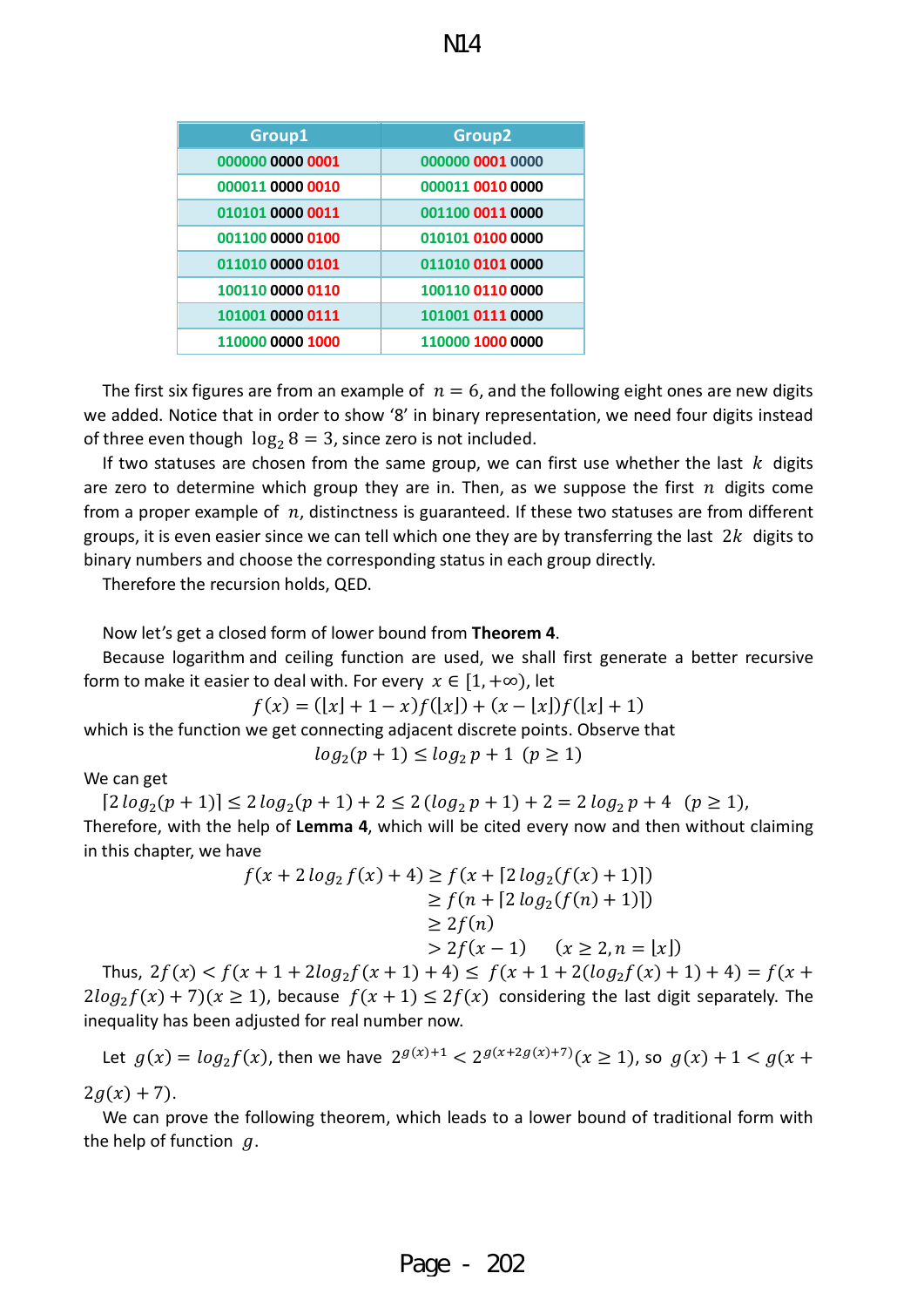**Theorem** 5  $f(x) > 2^{\sqrt{x+3}-4}$ 

Proof:

- Let  ${a_n}$ :  $a_1 = 1, a_{n+1} = a_n + 2n + 7$ , we will prove by induction that  $g(a_n) \ge n$ .
- (1)  $g(a_1) = g(1) = log_2 f(1) = 1$   $(f(1) = 2$  is quite obvious), so  $n = 1$  holds.

(2) Assuming  $g(a_n) \ge n$  when  $n = k$ , when  $n = k + 1$ , we have  $g(a_{k+1}) = g(a_k + 2k + 7) \ge g(x + 2k + 7) = g(x + 7)$  $2g(x) + 7$ ) >  $g(x) + 1 = k + 1$ , where  $g^{-1}(k) = x \le a_k$  because **Lemma 4** guarantees that  $g(x) = log_2 f(x)$  has inversion, and  $g^{-1}(k)$  exists because  $f(x)$  for real number is continuous, which can be easily noticed considering the manipulation used.

Combining (1) and (2) gives  $q(a_n) \ge n$ 

 $a_n = a_{n-1} + 2(n-1) + 7 = a_{n-2} + 2(n-2) + 7 + 2(n-1) + 7 = \cdots = a_1 + 7(n-1)$  $1) + 2(n - 1 + n - 2 + \cdots + 1) = n^2 + 6n + 6,$ 

∴  $f(n^2 + 6n + 6) \ge 2^n$ .

Let  $n^2 + 6n + 6 \le x < (n+1)^2 + 6(n+1) + 6$ ,

 $\therefore f(x) \geq 2^{\left[\sqrt{x+3}-3\right]} > 2^{\sqrt{x+3}-4}$ . QED.

In fact, the initialization (where our recursion starts) can be updated with the data we will get from computer programs in section 2.3.5, and this can improve the lower bound somewhat.

#### <span id="page-19-0"></span>**2.3.5 Further Study of Lower Bounds**

Still, the lower bound we worked out can be improved, since we can do some further refinements on the way we generate new examples from  $f(n)$  given statuses of  $n$  digits.

Our first thought on it is to use definite amount of digits to label some 'groups'. For instance, '10' and '01' can be added to two groups so that we can easily recognize whether the statuses for an union are from the same group (If not, these two digits will be '11'). And if they are, apparently we can see which group they are from as well.

If two statuses are from the same group, then the problem is already solved due to our heritage, else, as we think it will not be hard to work out what the two statuses (first  $n$  digits) are from their union (further study of this will be discussed after several paragraphs), the only problem is to see if these two are A from Group 1 and B from Group 2, or A from Group 2 and B from Group 1. This is not very difficult since the scheme below will help:

Group 1: A0, B1, C0

Group 2: A0, B0, C1

In this scheme (Assuming now we are sure these two statuses are not from the same group), not only A and B can be parted according to groups, but B and C, C and A can be parted as well. Observing that it can also be used to three groups instead of three statuses only, we can add more digits using the same method to distinguish more pairs, for different digits are independent. The example of 9 statuses using 2 digits is showed below:

Group 1: A00, B01, C00, D10, E11, F10, G00, H01, I00

Group 2: A00, B00, C01, D00, E00, F01, G10, H10, I11

In this example, If the two statuses are from different sections of (ABC), (DEF) and (GHI), they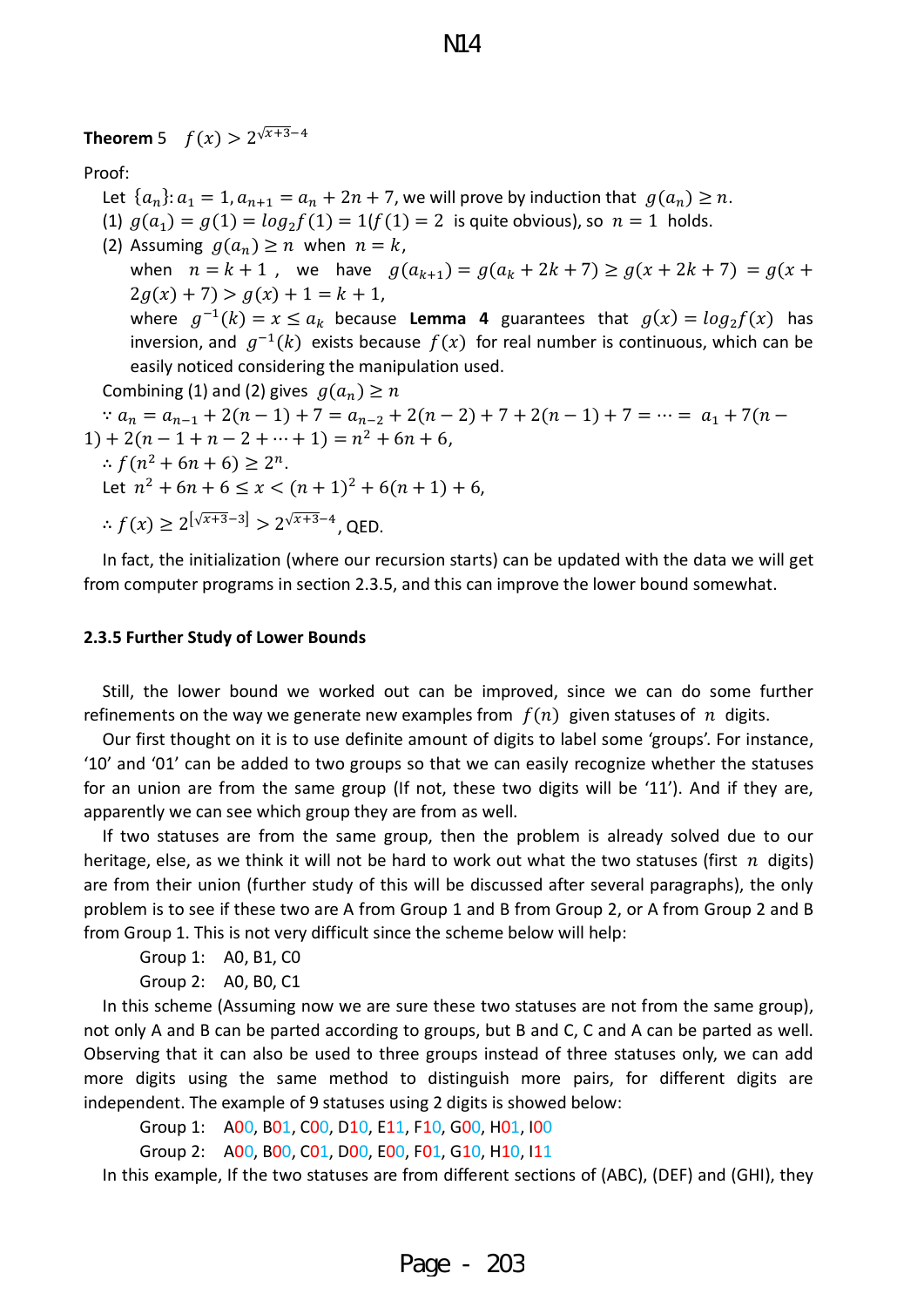can be distinguished with the first digit considering a group as one thing([Group1 (ABC) or Group2(DEF)] is different from [Group2(ABC) or Group1(DEF)] by the last but one digit, 'or' here means union), else they are from the same group, say, (ABC), and can be parted with the second digit. Consequently, *n* digits can be used to part  $3^n$  statuses using the same manipulation somewhat similar to radix 3 representation.

Generally, this method can be carried out as follows.  $3^n$  statuses can be numbered by radix 3 representation. Then we write those statuses twice in two groups. In the first group, we add '01' to it and then the radix 3 representation with '2' written '0' to get our Group 1(When n=2, it gives exactly the preceding example. For instance, number for C should be  $(02)_3$  but as '2' is written '0', it is '00' actually). Statuses in the other group is produced similarly, we add '10' to it and the radix 3 representation where '1' is written '0' and '2' is written '1'.

Now we are nearly finished with one last problem. Considering there are some situations where  $a$  or  $a = a$  or  $b$ , we can not always tell from their union what the two statuses exactly are since they can be the same status from two groups. Hence our scheme requires statuses' unions being different from statuses themselves. This can also be satisfied by adding another digit. Define  $\alpha$  or  $b=a$  as  $\alpha$  'includes'  $b$ , then we can divide all statuses into two groups, A= $\{x \mid x$  is not contained by any other statuses in our scheme} and B= $\{x \mid t$  here exists at least one status in our statuses that contains  $x$ }. Inclusion will not exist in B since if  $a$  contains  $b$ ,  $b$ contains c and b, c belongs to B, we have a or  $c = a = a$  or b, contradiction. As A's definition also forbids inclusion's existence, we can add a digit '0' to all statuses in A and a digit '1' to all statuses in B to make inclusion extinct, for statuses in A cannot contain statuses in B any longer due to the added digit. Now that unions and statuses are all distinct, we can tell exactly what two statuses are by looking only at their union. This can also be a solution to the 'two poisons in one group' problem if we want the most precise location and are willing to pay one more mouse for it.

We have altogether used 1 digit to annihilate inclusion, 2 digits to distinguish groups and  $[log_3 f(n)]$  digits to recognize status in distinct groups. Thus  $f(n + 3 + \lfloor log_3 f(n) \rfloor) \geq 2f(n)$ .

Using the same method in obtaining **Theorem 5** from **Theorem 4**, we have a similar answer

which acts like  $3.4^{\sqrt{x}}$  but looks more frightening. The main steps are as follows.

We generalize this inequality to real number and get

$$
f(x + 4 + \log_3 f(x)) \ge 2f(x - 1).
$$

Let  $t = x - 1$  and we have

 $f(t + 5 + log_3 2 + log_3 f(t)) \ge 2f(t)$  since  $f(x + 1) \le 2f(x)$ .

Let  $g(t) = log_3 f(t)$  and we can deduce that

 $g(t + 5 + log_3 2 + g(t)) \ge log_3 2 + g(t).$ 

Let  ${a_n}$ :  $a_1 = 1, a_{n+1} = a_n + 5 + (n+1)log_3 2$  and perform induction using the function inequality, we can get  $g(a_n) \geq n \log_3 2$ .

Convert it back to  $f(n)$  gives an answer similar to the one we got in the previous section but much more complex. For convenience, we take it as  $f(x) \ge 3^{\sqrt{1.26x + 34.1} - 5.95}$ .

Cite  $f(20) \ge 220$  (Computer generated in section 2.3.5) and let  $a_1 = 20$  to improve it (this requires  $x$  to be big enough, but because we are considering a tendency, a restriction such as

 $x > 20$  is not big deal), we have  $f(x) \ge 3^{\sqrt{1.26x+79.25}-5.95}$ , which is the strongest answer we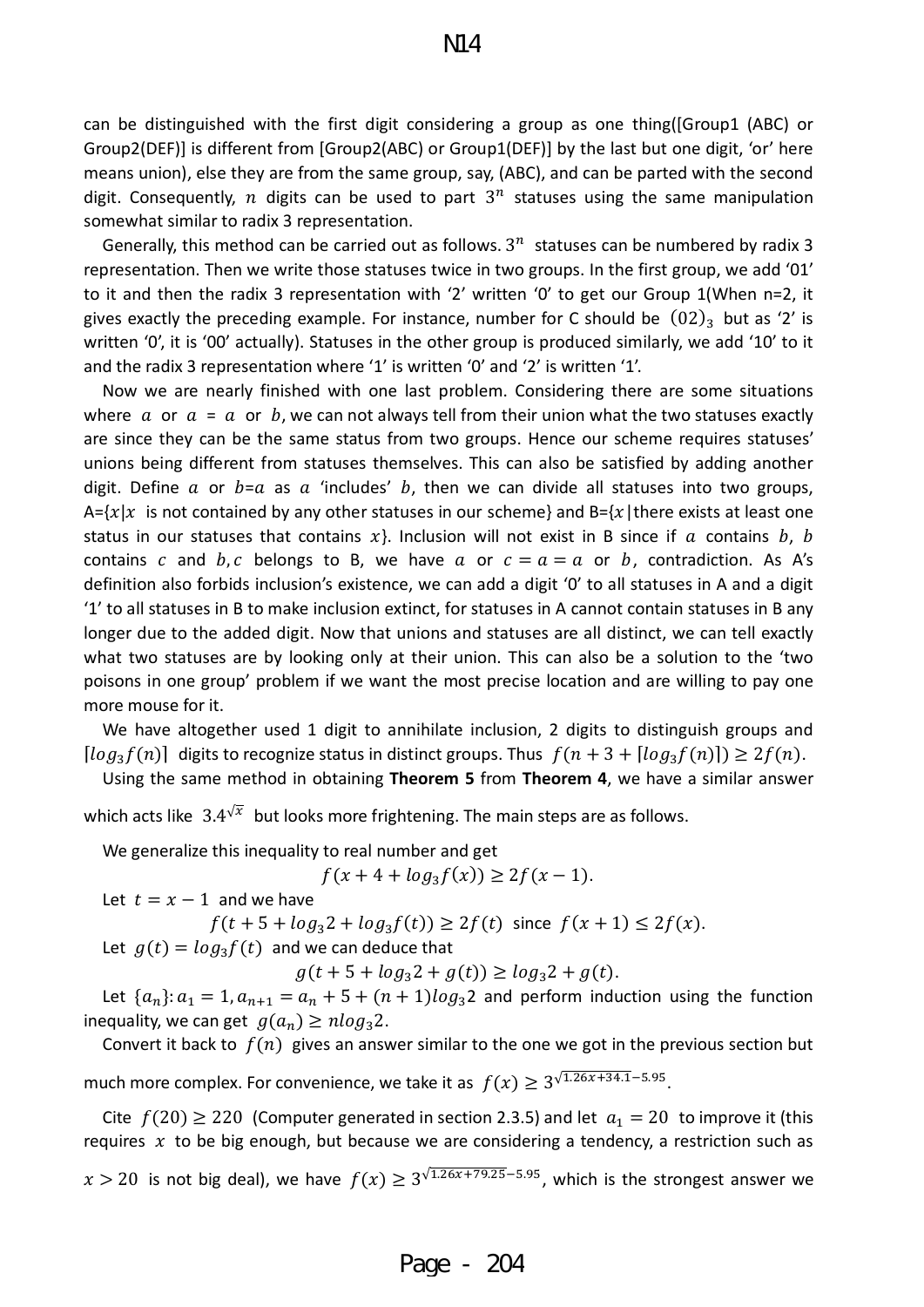are able to get now. The exact form of it is  $f(x) \geq 3^{\sqrt{4ax+b^2-4ac}-5-3a}$ , where  $a = \frac{\log_3 2}{2}$ ,  $b = a + 5 + log<sub>3</sub>110$ , and  $c = 15 - 2a - log<sub>3</sub>110$ .

Further generalization can also be thought of by making more groups than two. If we have  $m$ groups, there will be  $m$  digits used to distinguish which group or which two groups the statuses are from through their union. To avoid inclusion, we still need only 1 digit. Now we have the group numbers and first  $n$  digits of the two statuses, so we only need to tell apart what looks like Aa, Bb and Ab, Ba.

In fact, we have a way of requiring  $[log_3 f(n)][log_2 m]$  more digits to do it.  $[log_3 f(n)]$ digits are considered a 'squad' as it is in the previous scheme, and different squads are used to compare different pairs of groups. With the first squad, we are to compare Group 1 to  $\left[\frac{m}{2}\right]$  with Group  $\left\lfloor \frac{m}{2} \right\rfloor + 1$  to  $m$  by giving the same squad we used in Group 1 in the previous scheme to

the first half and that of Group 2 to the second half so that if the two statuses come from different halves, we can tell what they are exactly. Similarly, 'Group 1 notation' is adopted in the

second squad of Group 1 to  $\left[\frac{m}{4}\right]$  and Group  $\left[\frac{m}{2}\right]+1$  to  $\left[\frac{3m}{4}\right]$  while those of the others are

'Group 2 notation', and the two statuses can be settled if their group numbers are from different groups in this manner, and so forth. The only main difference between this manipulation and the scheme we discussed previously in this section is that it uses radix 2 representation and is more confusing. Thus  $[log_2 m]$  squads are needed as they are independent. An example of 4 groups and 3 statuses is showed below.

| Group 1: A*100000, B*100011, C*100000 |  |
|---------------------------------------|--|
| Group 2: A*010000, B*010010, C*010001 |  |
| Group 3: A*001000, B*010001, C*010010 |  |
| Group 4: A*000100, B*000100, C*000111 |  |

In this example, '\*' means the digit for inclusion and the 4 digits after it is representation of groups. The next digit acts as the first squad with which we can compare Group 1,2 with Group 3,4 and the last digit represents the second squad.

But look at the  $m$  digits for groups closely, we find it not necessary. The aim of these digits is only to tell which two groups the two statuses belong to, and we need only  $m + 1$  digits to deal with  $f(m)$  groups (The extra '1' is for avoiding inclusion).

Conclusion for all above is that besides the *n* digits our original  $f(n)$  statuses require, we need 1 more digit to avoid inclusion,  $m + 1$  digits to build  $f(m)$  groups (Look out! Not only m groups now!), and  $[log_3 f(n)][log_2 f(m)]$  digits to tell the exact answer. Thus we have  $f(m + n + 2 + \lfloor log_3 f(n) \rfloor \lfloor log_2 f(m) \rfloor) \ge f(m) f(n)$ . Take a step backward and let both logarithms have the same basis 2, and we have  $m$  and  $n$  of the same status (not 'status' in our concept). Comparing it with Coordinate-Grouping Scheme, we have  $m$  and  $n$  two independent coordinates. Hence the result can be taken as getting the exact location by refining Coordinate-Grouping Scheme. So now even the scheme with uncertainty is also connected with lower bound of  $f(n)$ .

Thus still more coordinates can be added. When adding a new coordinate, we take the former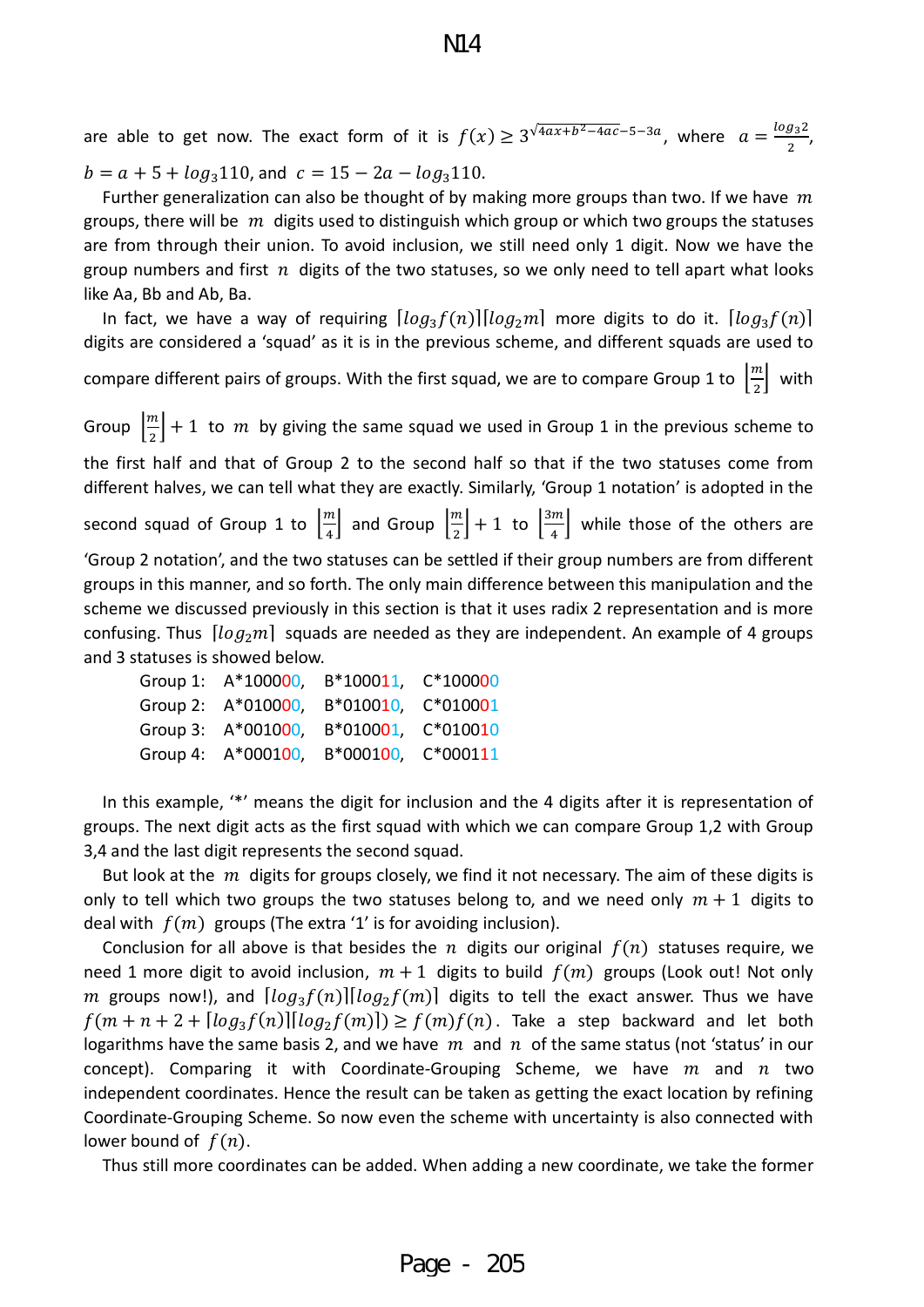N14

ones as a whole, and similarly we need  $m_i$  more digits for group label, 1 more digit for inclusion, and  $log_3(\prod_{j=1}^{l-1} f(m_j)) log_2 f(m_i)$  digits more to avoid uncertainty as  $log_3 \prod_{j=1}^{l-1} f(m_j)$  digits are considered one squad to compare two groups of 'hyper planes' now. Hence, we have

$$
f[\sum_{i=1}^{p} m_i + p + \sum_{1 \le i < j \le p} \log_3 f(m_i) \log_2 f(m_j)] \ge \prod_{i=1}^{p} f(m_i)
$$

This is the general situation of our lower bounds. From it, an ocean of stronger lower bounds can be made out in theory. We can also use something like  $n$  groups instead of concrete numbers. However, we still cannot break the limitation of the lower bound acting like  $a^{\sqrt{x}}$ while the upper bound grows exponently, because there are multiplications of logarithms in this inequality, and a lower bound exists only when degrees of both sides are the same.



 This graph shows the upper bound and the two lower bounds we got in this section. Now we have achieved the goal of finding nontrival upper bounds and lower bounds. However, the upper bound still grows much faster as it rises exponently, which means space for improvement is still huge.

#### <span id="page-22-0"></span>**2.3.6 Quantitative Computation of**  $f(n)$

This section is aimed at finding a method to compute  $f(n)$ . The problem is so complicated that we can only get the precise value of  $f(n)$  for very small  $n$ , and have to use an approximate algorithm to achieve a relatively good result. In the programs, we treat statuses as binary numbers and store each status as an integer. Bitwise operation 'or' is used to calculate the union of two statuses.

For small  $n$ , we can use a brute-force method, backtracking algorithm. In each step, we start with an existing scheme and try adding statuses to it. The process is as follows: the program enumerates all the  $n$ -digit 0-1 strings as the new status, and tests if the scheme remains valid after adding this status. If so, the program adds this status to the scheme and goes on trying to add more. If no status can be added, the program deletes the status that is added last and backtracks. We start from an empty scheme, and when the program terminates, it has traversed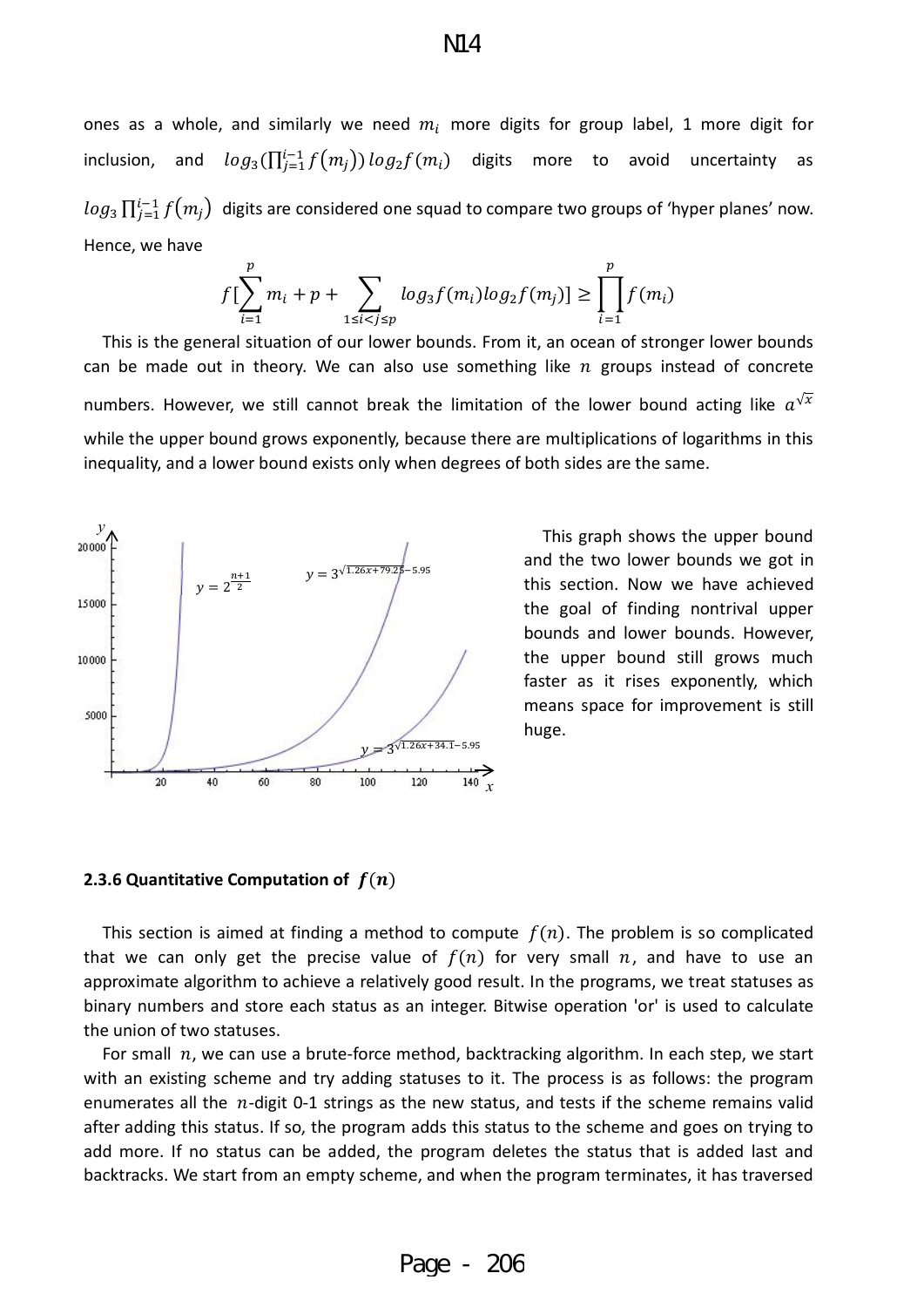all possible schemes. Then we pick the one that contains the most statuses as the result. The complexity would be  $O(2^{nl} \times l)$ , where l stands for the upper bound of the answer.

 After a little bit of thinking, we find an obvious optimization. We can express each scheme as a 0/1 matrix, with each row corresponding to a status, and each column corresponding to a mouse. And the problem changes to, given the number of columns in a matrix,  $n$ , and construct as much rows as possible, under the restriction that the 'union' of each pair of rows must be different. Then, it is easy to discover that changing the order of the rows arbitrarily won't affect the validity of the matrix. So each matrix can be represented by it is 'standard form', where the rows in the matrix are sorted according to their lexicographic order, i.e. ascending order if we treat them as binary numbers. Thus, all we have to do is to find all 'standard matrices'. In the program, we guarantee that every time we try to add a status, its lexicographic order must be after all the statuses in the existing scheme. Each standard matrix stands for *l!* matrices, where

l is the height of the matrix. So, now the complexity would be  $O(\frac{2^{n_k} \times l}{l!})$ .

The program did all the work from  $n = 1$  to  $n = 6$  in roughly 1 second, while it used 62 seconds for  $n = 7$ . We tried  $n = 8$ , but for a whole day the program gave no result. (Those times are observed on a computer whose performance parameters are showed in Appendix III) It still needs optimization.

 Apparently, columns in the matrix can also be sorted as rows can. While surprisingly, the rows and columns can be 'co-sorted', that is, we can rearrange the rows and columns of the matrix to obtain a 'uniform matrix', where both the rows and the columns are sorted according to their lexicographic order. In fact, we can accomplish this by performing these two operations alternatively:

a. sort the rows according to their lexicographic order if they are not already sorted

b. sort the columns according to their lexicographic order if they are not already sorted

 When the process stops, we achieve our 'uniform matrix': The lexicographic order of the first row and the first column cannot get bigger after each operation, so they can only decrease and then remain unchanged after a certain time. After that time, the lexicographic order of the second row and the second column cannot get bigger, and so forth. After finite operations, the whole matrix is stable, and uniform matrix is obtained.

After introducing this optimization, we reduce the complexity to  $O(\frac{2^{nL} \times l}{n! \times l})$ . Things get better,  $n = 7$  is done within a second, and the program worked out  $f(8) = 13$  in 1474 seconds. But for bigger  $n$ , it is still too ineffective. Since we have almost reduced the matrices that are needed to concern to minimal amount,  $n = 8$  would be the limit for such algorithms. The results so far are:

| $\boldsymbol{\eta}$ |  |  |  |  |
|---------------------|--|--|--|--|
| $\sim$<br>$\cdot$   |  |  |  |  |

Another approach is approximate algorithm. Instead of enumerating all possible schemes, now we add statuses randomly under certain rules to construct schemes. The process is as follows: as before, we start with an empty scheme. Now for each step, we choose one status randomly from all valid statuses and add it to the scheme. If there is no status available, choose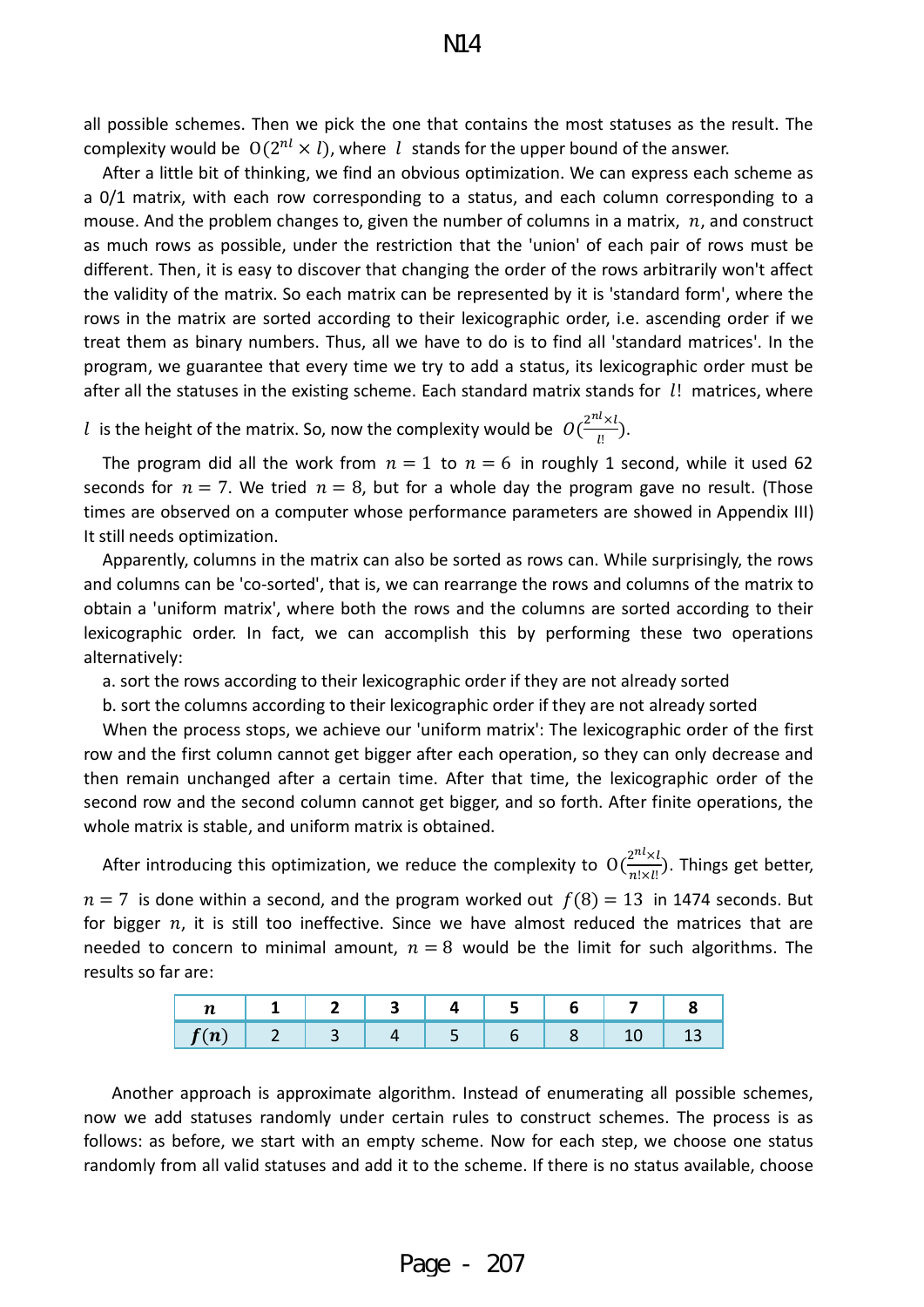several statuses randomly from the scheme and delete them. To avoid being trapped in a bad solution, there is a counter, if the solution has not been improved for an amount of time, the process will be aborted and the program will restart from empty scheme. Besides, noticing that a status having too many '1' in it is unlikely to be part of the optimal solution, we limit the amount of '1' in a status.

We achieved the following results:

| $\boldsymbol{n}$ |          | 12 | 13 | 14 | 15 <sup>7</sup> | 16               | 17  | 18   |     | 20  |
|------------------|----------|----|----|----|-----------------|------------------|-----|------|-----|-----|
| result           | $-22$ 31 | 46 | 54 | 67 | 83              | 100 <sup>°</sup> | 119 | 138. | 175 | 12C |

This program works well so far, but we can never be sure whether we have the the optimal answer or how much time we are expected to spend to get a good enough answer.

Some details in the implementation and the source code can be found in the appendix. More data of the programs such as time data of the random program are also available.



#### <span id="page-24-0"></span>**2.3.7 Informatics method and upper bound for**  $c(n)$

After this long journey of research on  $f(n)$ , we should come back to  $c(n)$  in respect for our original problem. What we did can be seen as schemes of this problem, while we want a limit for such manipulations as well. Therefore in this section, we will focus on the upper bound of  $c(n)$ .

Due to our using descriptions such as 'big enough', estimation of  $c(n)$  becomes quite tough as finite methods can not be performed easily. Thus we employ entropy method in informatics to solve this problem.

 Assuming that we know nothing about which bottle contains the poison, which mouse will die or whatever connection between any of these events, all of these pieces of information are considered as independent random variables. Therefore we can assume that each bottle has  $p = \frac{2}{x}$  possibility of being poisoned, and the possibility for whether or not a mouse will die after the experiment is supposed  $\frac{1}{2}$ . As a consequence, informatic entropy for each bottle is  $E_1 = -p \log_2 p - (1-p) \log_2(1-p)$  bit, the same thing for each mouse is 1 bit because mice here are considered typical dichotomous variables.

Assuming there are altogether x bottles, after the experiment  $x[1 - c(n)]$  bottles of them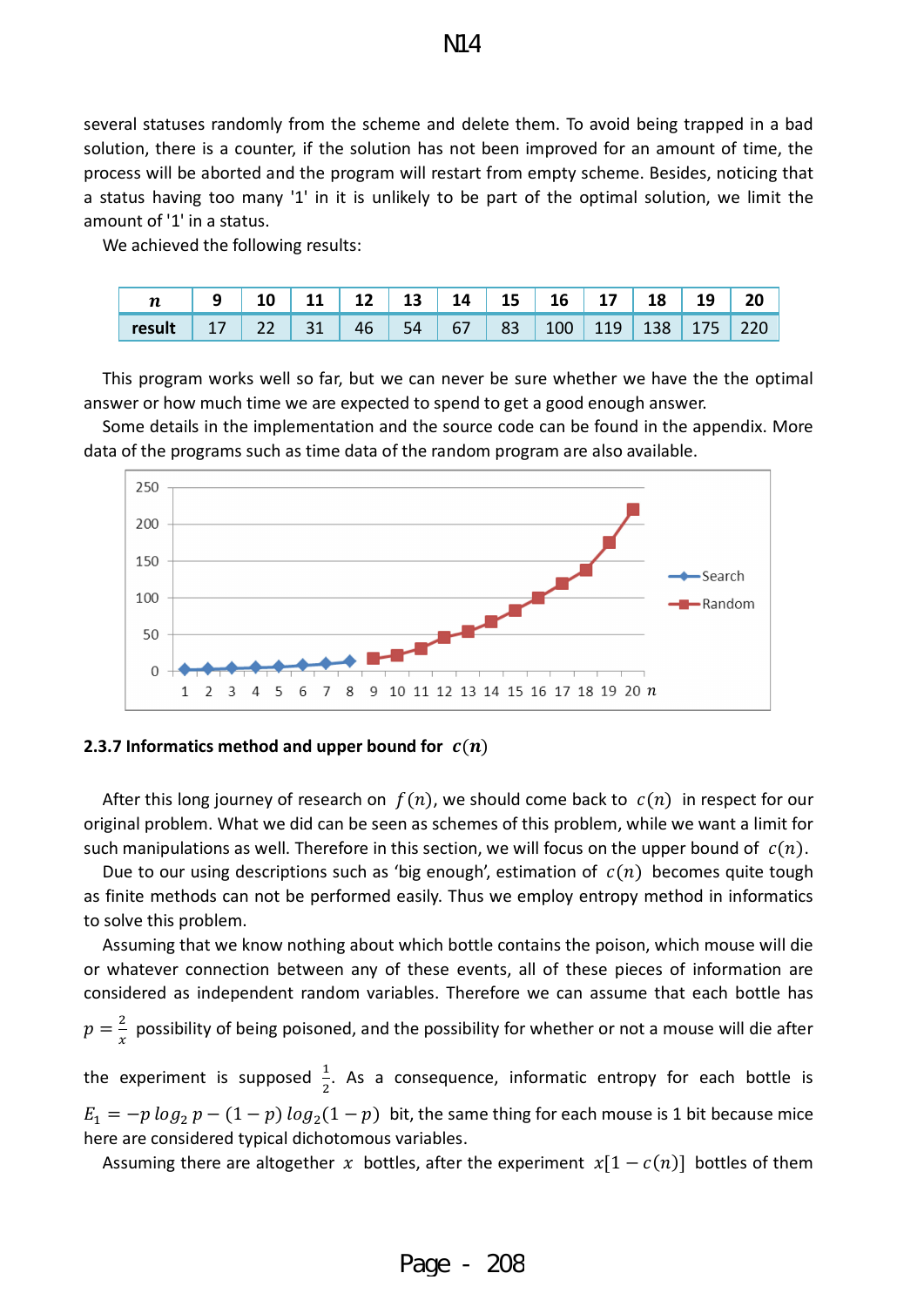are confirmed safe while others are assumed totally unknown, we have  $x' = [1 - c(n)]x$ ,  $p'=\frac{2}{x'}$  and  $E'_1=-p'\log_2 p'-(1-p')\log_2(1-p')$ . Informatic entropy for all medicines reduces from  $E = xE_1$  to  $E' = x'E_1' = 2 log_2 \frac{11 - c(n)x}{2} + \{[1 - c(n)]x - 2\} log_2 \frac{11 - c(n)x}{[1 - c(n)]x - 2}$ . As the  $E-E'$  bit information is given by  $n$  mice,  $n \geq E-E'$ . Since  $x$  is very big, we now consider  $\frac{x}{x-2}$  and  $\frac{[1-c(n)]x}{[1-c(n)]x-2}$  to be 1, and a new inequality is obtained,  $2 log_2[1-c(n)] \leq n$ . Hence  $c(n) \leq 1 - 2^{-\frac{n}{2}}$ .

If we suppose Grouping Method will reach this upper bound, we can get  $f(n) = 2^{\frac{n+2}{2}}$ , which is very similar to the upper bound. This indicates if  $f(n)$  grows exponently, Grouping Method will be a quite good manipulation in trying to solve this problem.

#### <span id="page-25-0"></span>**2.3.8 Summarization**

 In this chapter, we first raised **problem 3**, and introduced two methods, Grouping Method and Coordinate Scheme. Then we combine these two methods and get the Coordinate-Grouping Scheme. The more concrete **problem3\*** is then raised and we tried to estimate an important function  $f(n)$  in order to study it. Finally we come back to **problem 3** and gave further estimation to end the research.

The main part of this chapter is about  $f(n)$ . As we can see easily, there are lots of problems left, such as the true growth rate of  $f(n)$ . This function can also be generalized to, for instance,  $f(n, m, k, p)$ , which means the maximum amount of bottles we are able to examine when we have *n* mice, *m* experiments, *k* poisons among all medicines, and will be satisfied with p bottles of them confirmed safe.

 Comparing Grouping Method with Coordinate Scheme again will show some surprising facts. If we take the estimated answer by the random program as true value, Grouping Method gives

 $c(10) \geq \frac{f(10)-2}{f(10)}$  ≈ 90.9%, which is a little higher in contrast to 90%, the best solution given by

more than one dimensional Coordinate-Grouping Schemes. We can also see that if  $f(n)$  grows exponently, Grouping Method divides bottles into  $f(n)$  groups and leaves only two of them hazard, while independent coordinates divides the same amount of groups since  $p^a \times p^b =$  $p^{a+b}$ (divide  $a + b$  mice into a and b two parts and let  $f(n) = p^n$ ), but leaves more hazard groups. Hence surprisingly coordinate thought is of no use then.

Function  $c(n)$  is really too arbitrary to have a certain value, and estimation made in the previous section also ignored too much complexity. All of them need improvements somehow.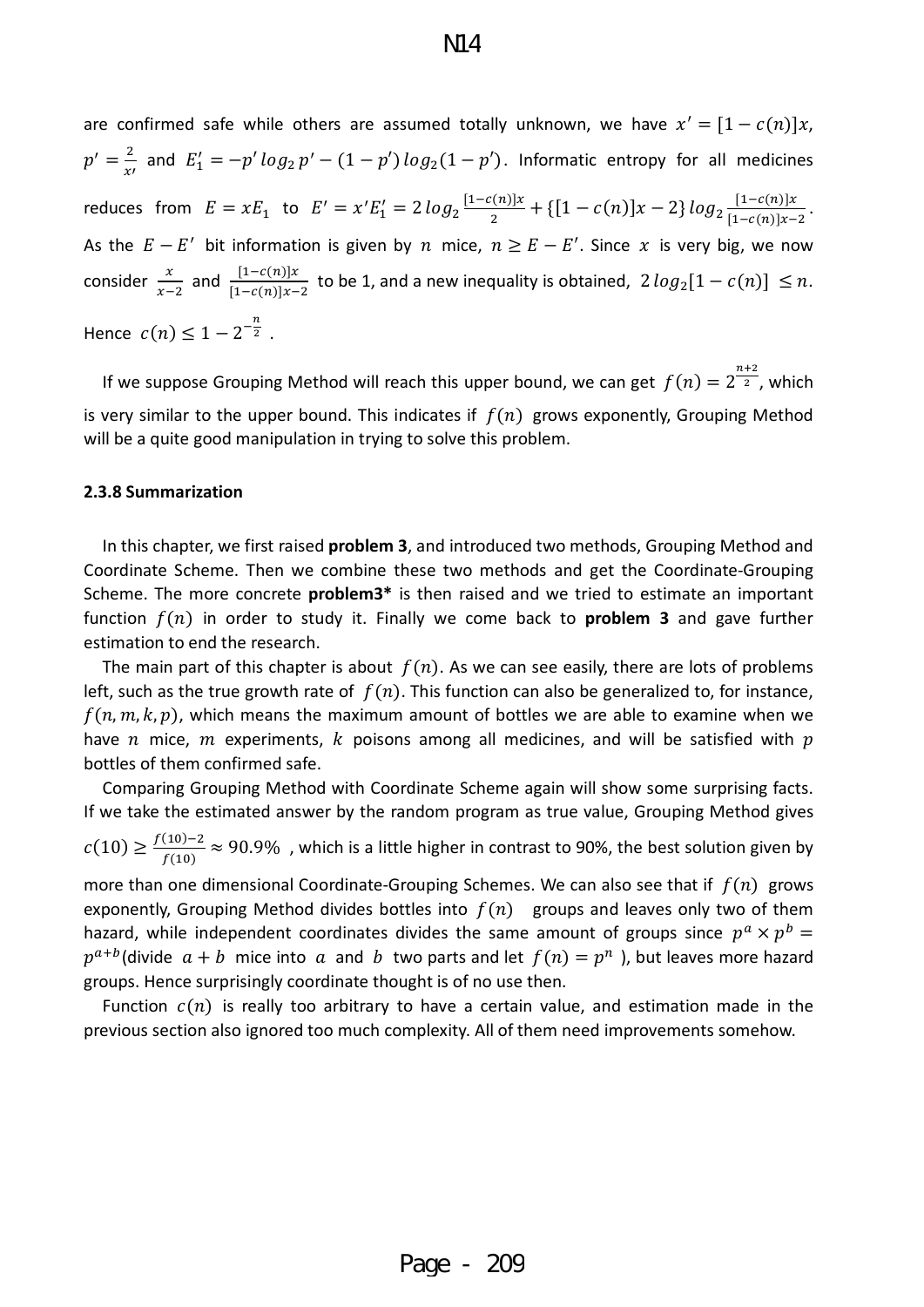## <span id="page-26-0"></span>**3. Conclusion**

 After all those three generalizations, our long journey comes to a temporary end. As a review, we began with the easiest **problem 1** and had an insight into the Radix Scheme by changing one number to variable at a time. This problem was solved completely after proving **Theorem 1**. A restriction was added to reach **problem 2**, and a new solution, Chart-Filling Method was created. This was also settled as a result of **Theorem 2** after a long proving trip, after which we raised some further problems by turning to  $n$  dimensions. Moreover, we considered the seemingly easy **problem 3**, compared and combined two schemes, Grouping Method and Coordinate Scheme, to give a not very satisfying answer. The more concrete **problem 3\*** was raised accordingly, and different functions were studied. Finally, that series of problems was ended with some nontrivial theorems and arithmetics as well as a lot more conjectures.

Notice that the concept of 'status' is considered a thread of the whole passage, and our study can also be taken as studies of this concept. In the first part, our scheme considered all statuses available as well as developed further notation using radix representation. In the second part, a function of status, namely the amount of digit 1 in a status, was considered and a statistic accordingly was studied to show the structure of a set of statuses instead of all. Finally we introduced a calculation (union) of statuses, which raised other problems discussed in the third part. Therefore the three topics are related by means of 'status'.

 Though these problems appear to be only puzzles, they are of importance in some other areas. For instance, if we change the rule of 'or' to 'xor' in our programs of  $f(n)$ , we will reach something related to linear block codes which can correct two digits.

It is quite amazing that we have thought so much from such a simple 'mice and the poison' problem. In fact, there is a big fortune hidden behind uncomplicated facts waiting to be discovered. We not only obtained knowledge and skills but also experienced the charisma of math and enjoyment in researching after this wonderful peregrinate of mathematics.

#### <span id="page-26-1"></span>**Acknowledgement**

We would like to thank the Yau High School Mathematics Awards Association and North East Yucai School first, for they give us such a wonderful opportunity of attending this great competition.

Our gratitude also goes to all our teachers, from whose devoted teaching and enlightening lectures we have benefited a lot and academically prepared for the thesis.

We feel grateful as well to our beloved parents who have always been supporting and encouraging us greatly without a word of complaint.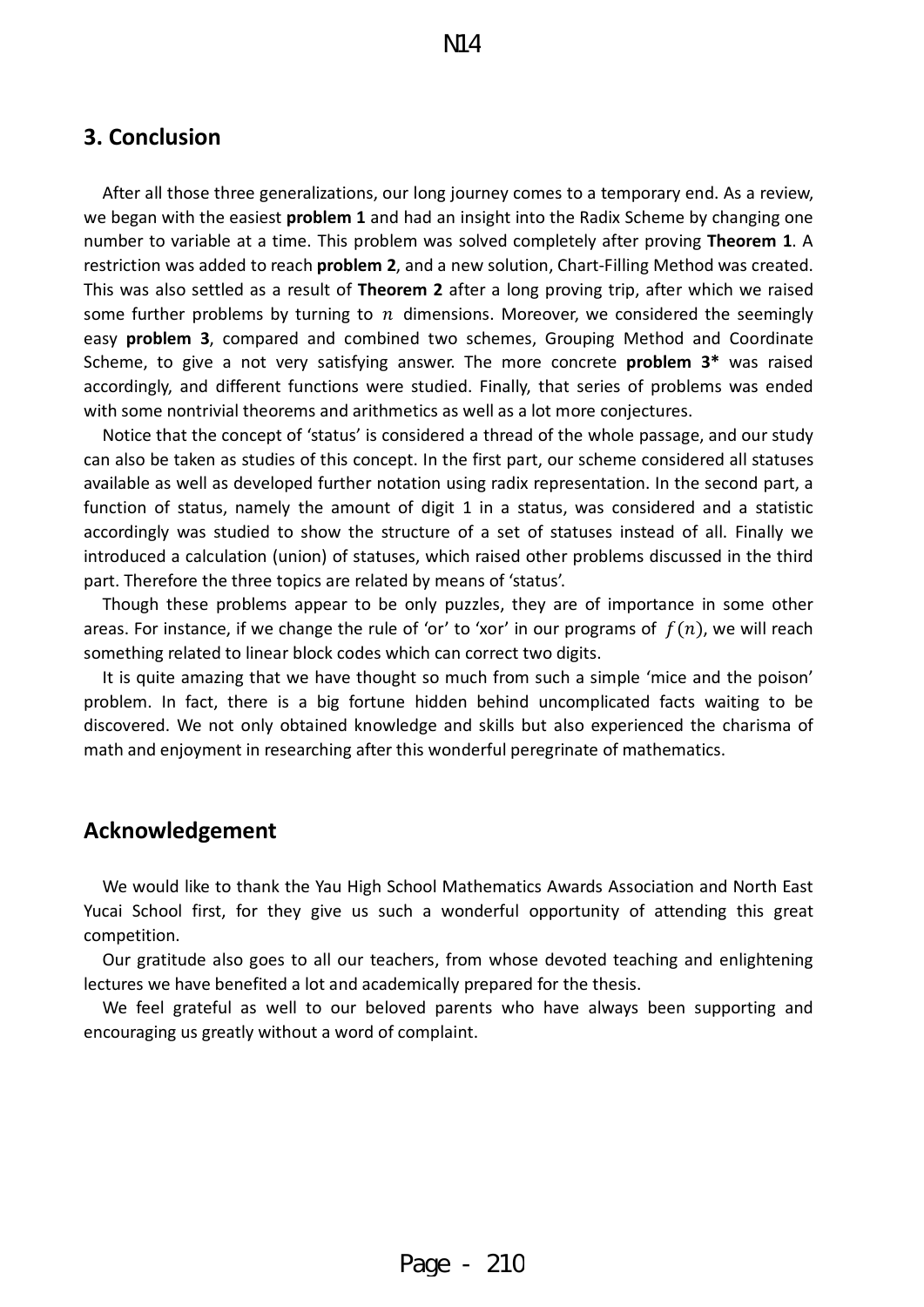N14

## <span id="page-27-0"></span>**Appendix I Source Code of Search Algorithm in C++**

Input *n* first and this program will give  $f(n)$  and one corresponding solution in 'result.txt'.

```
#include <iostream>
#include <fstream>
using namespace std;
ifstream fin;<br>ofstream fout, flog;
ofstream fout,flog; \frac{1}{2} // 'f': flag array, f[i] is true if i is bool f[1048576]; \frac{1}{2} // the bitwise or of some d[j]
bool f[1048576]; \binom{3}{1000}, n, ans; \binom{1000}{1000}, n, ans; \binom{1000}{1000}, n, ans;
                                                                     \frac{1}{100} d': the current scheme
void print(){ \frac{1}{2} // output the current solution to file int i,j;
int i,j;<br>fout.open("result.txt");
 fout << n << ' ' << ans << endl; for (i=0;i<ans;i++){
    for (j=n-1;j>=0;j--)<br>fout << (d[i]>>j)%2;<br>fout << endl;<br>}<br>fout.close();
} 
int add(int x,int z){ // decides if status x can be added<br>int i; // and add it if so
    int i;<br>for (i=0;i<z;i++)<br>if (f[x|d[i]])
        if (fight)<br>
if (f[x]d[i]]=true;
     return z;
} 
void remove(int x,int p){ // deletes status x
    for (p--;p>=0;p--)<br>f[x|d[p]]=false;
} 
void search(int k,int lim,int mask){
                                                                              // 'k' is the current depth<br>// 'lim' is for maintaining the lexicographic
    \frac{1}{2} order of rows and 'mask' for columns int i, j, t;
    if (k>ans){<br>ans=k;<br>print();
    for (i=lim;i<1<<n;i++)<br>
if ((((i | ~ (i >> 1)) | mask) & ((1 << (n-1))-1)) == ((1 << (n-1))-1)){<br>
// a complex bitwise operation<br>
t=add(i,k);<br>
// try and add
            if (t==k){ d[k]=i;<br>d[k]=i; search(k+1,i+1,mask | i ^ (i >> 1));
            \frac{1}{2}<br>
\frac{1}{2}<br>
\frac{1}{2}<br>
\frac{1}{2}<br>
\frac{1}{2}<br>
\frac{1}{2}<br>
\frac{1}{2}<br>
\frac{1}{2}<br>
\frac{1}{2}<br>
\frac{1}{2}<br>
\frac{1}{2}<br>
\frac{1}{2}<br>
\frac{1}{2}<br>
\frac{1}{2}<br>
\frac{1}{2}<br>
\frac{1}{2}<br>
\frac{1}{2}<br>
\frac{1}{2}<br>
\frac{1}{2}<br>
\frac{1}{2}<br>
        remove(i,t);}
} 
int main(){
   \sin \frac{1}{2} n;<br>ans=0;
   search(0,0,0);<br>return 0;
}
```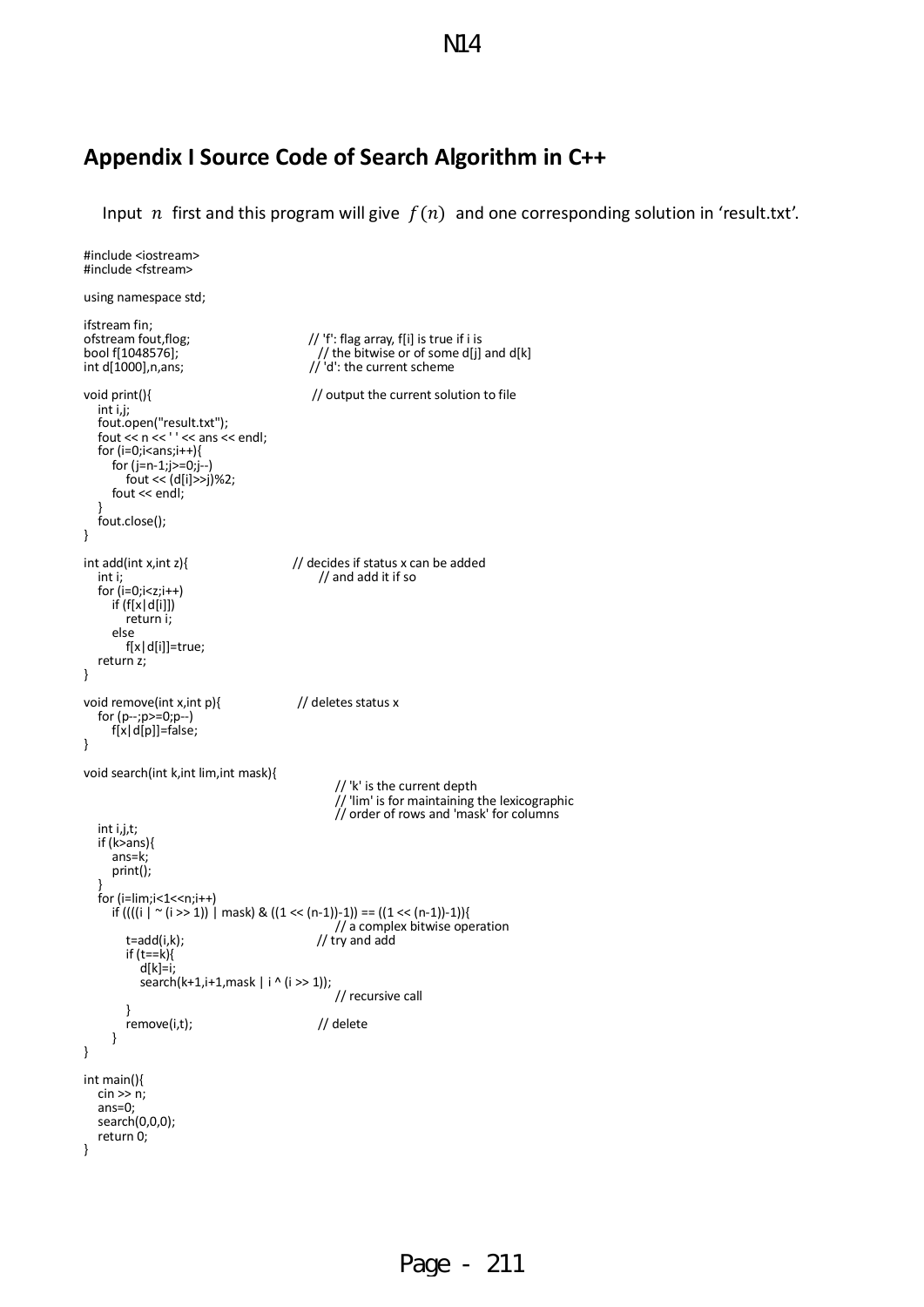## <span id="page-28-0"></span>**Appendix II Source Code of Random Construction in Free Pascal**

 This program should also have been in C++, but we are not quite familiar with the random number generator in it, so we use Free Pascal instead.

N14

 Parameters, namely n, tle, dl, bk, and zz, should be inputted in advance in 'config.txt', and the results are given in a file called 'result.txt'.

tle: the standard time which we uses for deciding whether we are in trouble and should give up the existing scheme

dl: the maximum amount of 1's in one status

bk: how many statuses will be deleted at a time

zz: total times the program will run

The names for them are the same with those in our program.

```
var<br>f,f2:array[0..4194304]of boolean;
    q:array[1..4194304]of longint; \frac{1}{2} // store numbers that contains less '1' d:array[1..10000]of longint;
    n,i,j,t,z,h,ans,mt,ct,fc,s,bk,dl,zz,zt,tle:longint;
     fi,fo:text;
function count1(x:longint):longint; // count the number of '1's in binary representation of x<br>begin<br>x:=(x and $55555555)+((x shr 1) and $555555555);<br>x:=(x and $33333333)+((x shr 2) and $333333333);<br>x:=(x and $0F0F0F0F)+((
        x:= (x \text{ and } $0000FFFF)+ (x \text{ shr } 16);<br>exit(x);
     end;
function check(m:longint):boolean; <br>
var<br>
var i,j:longint; <br>
begin<br>
for i:=1 to z do begin<br>
if f[m or d[i]] then begin<br>
for j:=1 to i-1 do f[m or d[j]]:=false;
        exit(false);<br>
end<br>
else f[m or d[i]]:=true;<br>
end;<br>
for i:=1 to z do<br>
f[m or d[i]]:=false;
    exit(true);<br>end;
procedure add(m:longint); \frac{1}{2} adds m
     var i:longint;
     begin for i:=1 to z do
    f[m or d[i]]:=true;<br>inc(z);<br>d[z]:=m;<br>end:
procedure delete(p:longint); <br>
var<br>
var i:longint; <br>
begin<br>
t:=d[p];<br>
d[p]:=d[z];<br>
d[p]:=d[z];<br>
d[z]:=t; for i:=1 to z-1 do
```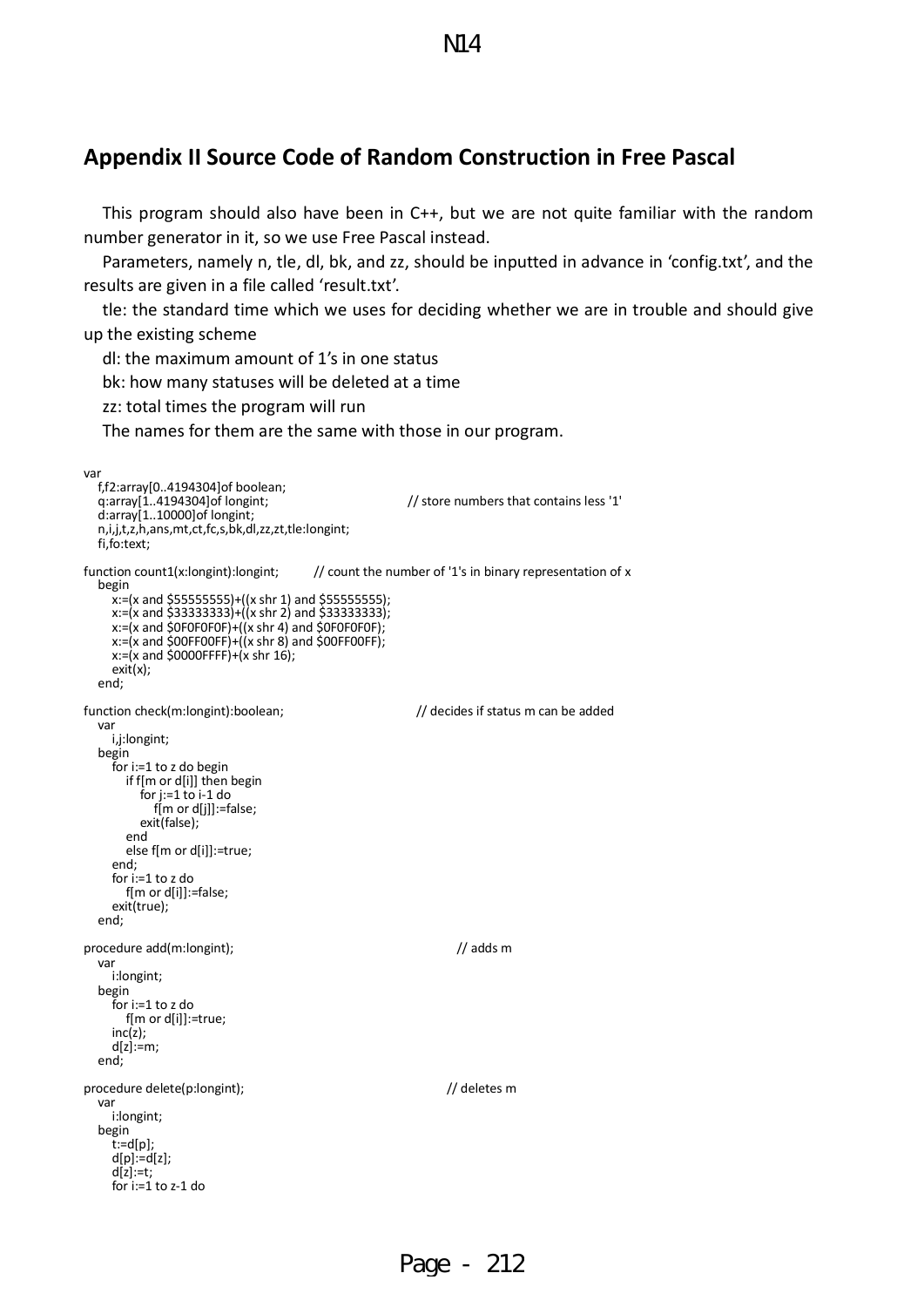```
 f[d[z] or d[i]]:=false;
   dec(z);<br>end;
begin<br>randomize;
   assign(fi,'config.txt');<br>reset(fi);<br>readln(fi,n);<br>readln(fi,tle);<br>readln(fi,dl);
   readln(fi,tle); // tle: the predetermined upper limit for timer<br>readln(fi,dl); // dl: limit of number of '1's<br>readln(fi,bk); // bk: how many statuses will be deleted at a tin
   readln(fi,bk); // bk: how many statuses will be deleted at a time<br>readln(fi,zz); // zz: total times the program will run<br>close(fi);<br>sins:=0;<br>for i:=0 to (1 shl n)-1 do
       if count1(i) <= dl then begin inc(s);
       q[s]:=i;<br>end;
   for zt:=1 to zz do begin<br>fillchar(f,1 shl n,0);
       fillchar(f2,1 shl n,0);<br>z:=0;<br>mt:=0;<br>fc:=0;<br>while true do begin
           ct:=0;<br>
for i:=1 to s do<br>
if not f2[q[i]] then if check(q[i]) then begin<br>
inc(ct);<br>
if random(ct)=0 then h:=q[i];<br>
end
end<br>else f2[q[i]]:=true;<br>if ct=0 then begin if ct=0 then begin<br>for j:=1 to bk do
           if z < 0 then delete(1+random(z));<br>fillchar(f2,1 shl n,0);<br>end
           else add(h);<br>if z>mt then begin
               z \gemt then begin \ge \gemt then begin \ge \gemt:=z;
           fc:=0;<br>end<br>else begin
 else begin // set timer inc(fc);
       if fc>=tle then break; // time out!<br>
end;<br>
end;
 end; if z>ans then begin // output ans:=z; assign(fo,'result.txt');
           rewrite(fo);<br>rewrite(fo);<br>writeln(fo,n,' ',z);<br>for i:=1 to z do begin
            for j:=0 to n-1 do<br>if odd(d[i] shr j) then write(fo,1)<br>else write(fo,0);<br>writeln(fo);<br>end;
        close(fo); end;
    end;
end.
```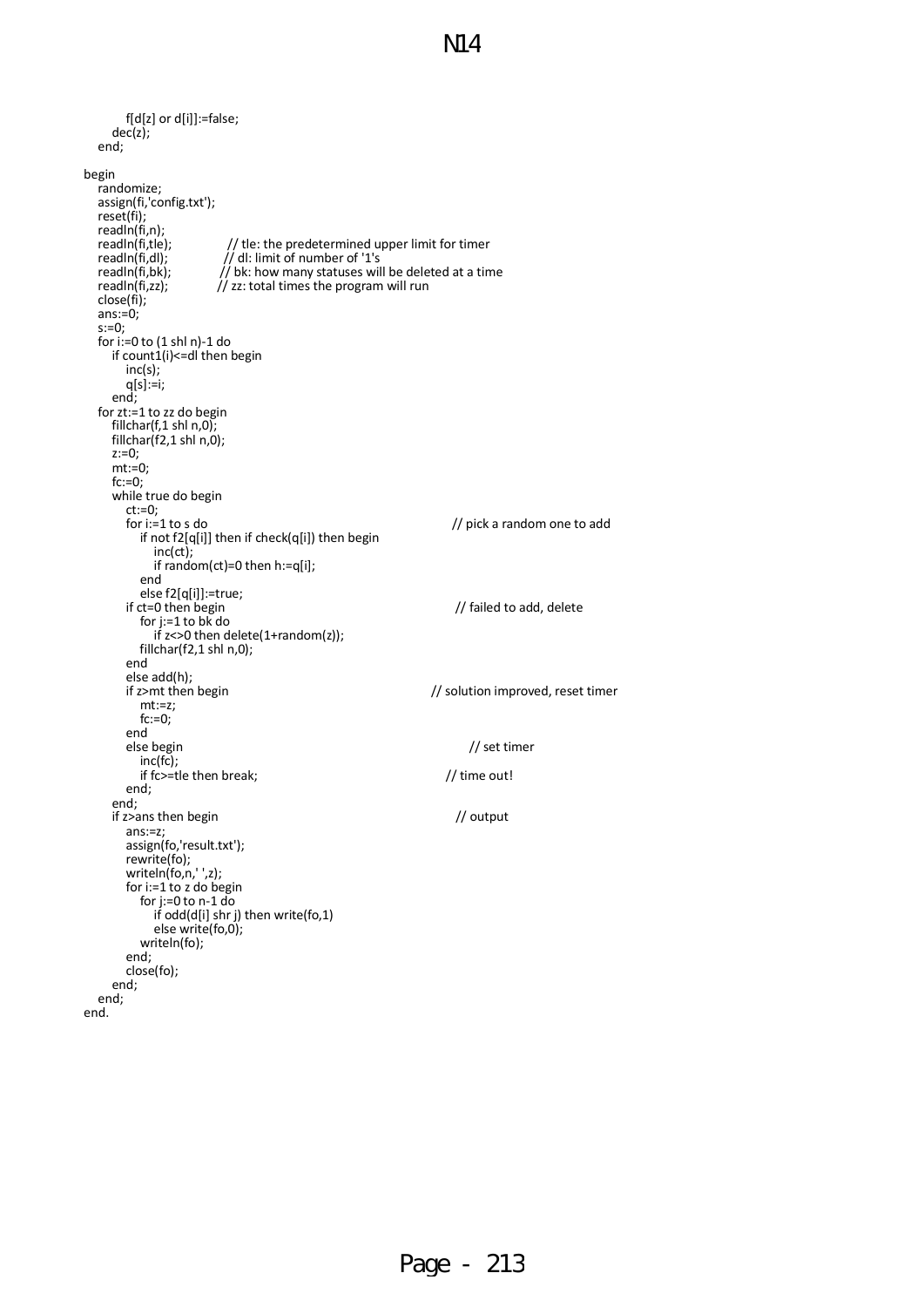## <span id="page-30-0"></span>**Appendix III Time data for Random Program**

Computer environment (The same computer is used to achieve results in the search program):

AMD Phenom 8750 2.41GHz

1.00GB RAM

Microsoft Windows XP SP3

 For this program, the longer you run, the larger chance there is for you to get a better result. Also, the process is random, so it is meaningless to talk about total run time or the answer produced by a specific run. Therefore we'll present the data of the average answer given by the program and average time used for each run in order to show the average ability of our program.

tle: the standard time which we uses for deciding whether we are in trouble and should give up the existing scheme

 dl: the maximum amount of 1's in one status bk here is fixed at 3, so it is omitted.

|      | $n=9$ |        |         |  |  |  |  |  |  |  |  |
|------|-------|--------|---------|--|--|--|--|--|--|--|--|
| tle  | dl    | ans    | time(s) |  |  |  |  |  |  |  |  |
|      | 9     | 11.09  | 0.00269 |  |  |  |  |  |  |  |  |
| 100  | 4     | 11.48  | 0.00131 |  |  |  |  |  |  |  |  |
|      | 3     | 11.98  | 0.00081 |  |  |  |  |  |  |  |  |
|      | 9     | 11. 18 | 0.00466 |  |  |  |  |  |  |  |  |
| 200  | 4     | 11.46  | 0.00235 |  |  |  |  |  |  |  |  |
|      | 3     | 11.97  | 0.00148 |  |  |  |  |  |  |  |  |
|      | 9     | 11. 27 | 0.00995 |  |  |  |  |  |  |  |  |
| 500  | 4     | 11.47  | 0.00524 |  |  |  |  |  |  |  |  |
|      | 3     | 12.14  | 0.00334 |  |  |  |  |  |  |  |  |
|      | 9     | 11.34  | 0.01808 |  |  |  |  |  |  |  |  |
| 1000 | 4     | 11.56  | 0.00983 |  |  |  |  |  |  |  |  |
|      | 3     | 12.25  | 0.00622 |  |  |  |  |  |  |  |  |
|      | 9     | 11.46  | 0.03451 |  |  |  |  |  |  |  |  |
| 2000 | 4     | 11.67  | 0.01955 |  |  |  |  |  |  |  |  |
|      | 3     | 12.32  | 0.0112  |  |  |  |  |  |  |  |  |

| $n=10$       |    |       |         |
|--------------|----|-------|---------|
| tle          | dl | ans   | time(s) |
|              | 10 | 15.09 | 0.00577 |
| 100          | 5  | 15.17 | 0.00348 |
|              | 4  | 15.96 | 0.00217 |
|              | 10 | 15.23 | 0.00993 |
| 200          | 5  | 15.27 | 0.00615 |
|              | 4  | 15.99 | 0.00372 |
|              | 10 | 15.41 | 0.02105 |
| 500          | 5  | 15.49 | 0.01372 |
|              | 4  | 16.1  | 0.00835 |
|              | 10 | 15.59 | 0.03905 |
| 1000<br>2000 | 5  | 15.6  | 0.02541 |
|              | 4  | 16.18 | 0.01597 |
|              | 10 | 15.66 | 0.07362 |
|              | 5  | 15.76 | 0.04844 |
|              | 4  | 16.22 | 0.02938 |

| $n=11$ |    |       |         |
|--------|----|-------|---------|
| tle    | dl | ans   | time(s) |
|        | 11 | 20.42 | 0.0135  |
| 100    | 5  | 20.62 | 0.0062  |
|        | 4  | 22.17 | 0.0038  |
|        | 11 | 20.66 | 0.0231  |
| 200    | 5  | 20.8  | 0.0109  |
|        | 4  | 22.5  | 0.0066  |
|        | 11 | 21    | 0.0495  |
| 500    | 5  | 21.04 | 0.024   |
|        | 4  | 23.21 | 0.0149  |
|        | 11 | 21.17 | 0.0908  |
| 1000   | 5  | 21.21 | 0.0459  |
|        | 4  | 23.57 | 0.0285  |
| 2000   | 11 | 21.2  | 0.1754  |
|        | 5  | 21.18 | 0.0885  |
|        | 4  | 23.73 | 0.0543  |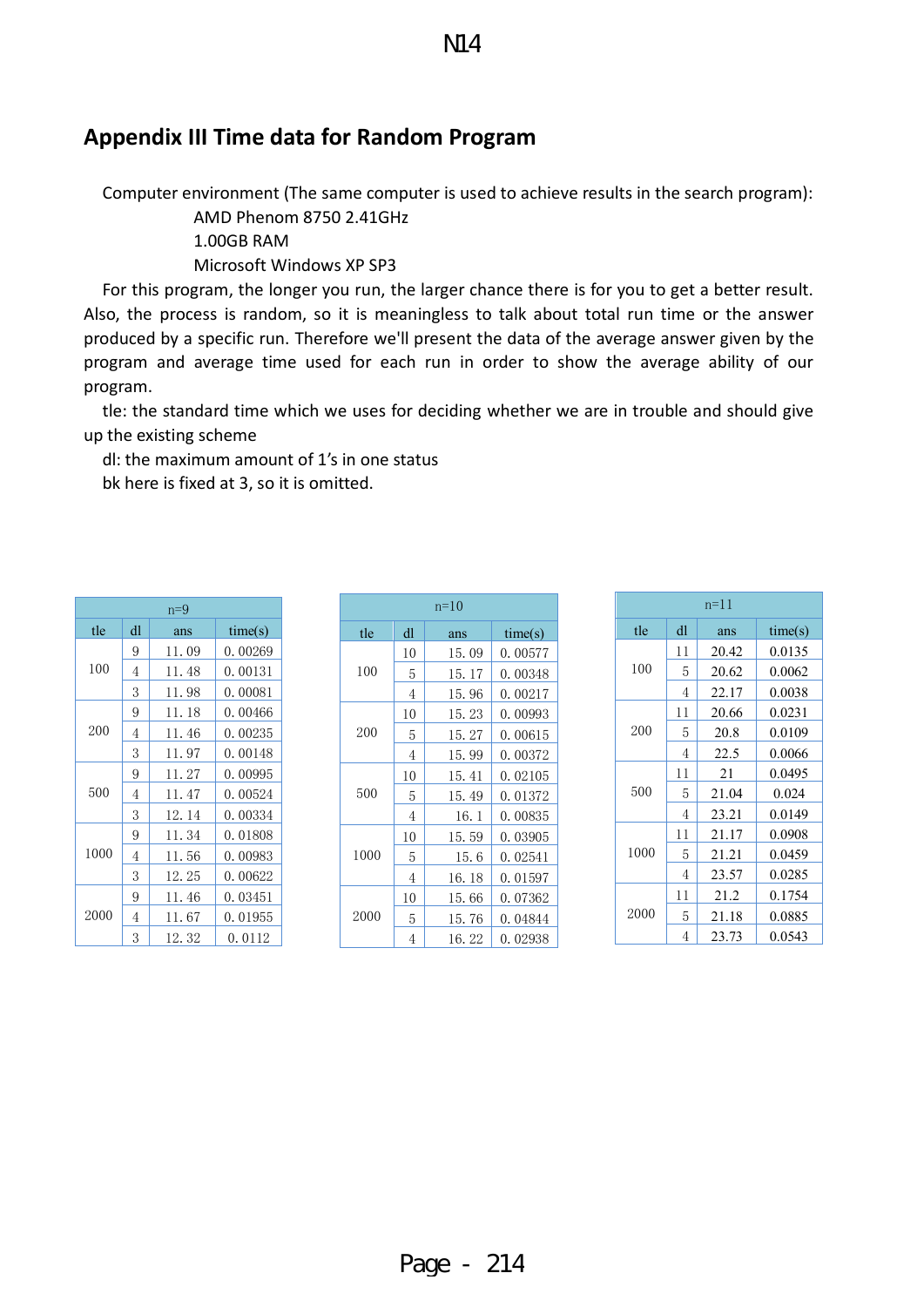| $n=12$ |    |       |         |
|--------|----|-------|---------|
| tle    | dl | ans   | time(s) |
|        | 12 | 26.64 | 0.0319  |
| 100    | 6  | 26.59 | 0.0183  |
|        | 4  | 30.59 | 0.0069  |
|        | 12 | 27.3  | 0.0548  |
| 200    | 6  | 27.25 | 0.0334  |
|        | 4  | 32.6  | 0.0126  |
|        | 12 | 28.12 | 0.12    |
| 500    | 6  | 28.1  | 0.0744  |
|        | 4  | 35.55 | 0.0285  |
|        | 12 | 28.98 | 0.2265  |
| 1000   | 6  | 28.68 | 0.1375  |
|        | 4  | 37.32 | 0.0502  |
| 2000   | 12 | 30.05 | 0.4421  |
|        | 6  | 30.01 | 0.2739  |
|        | 4  | 38.75 | 0.0872  |

| $n = 15$ |    |       |         |
|----------|----|-------|---------|
| tle      | dl | ans   | time(s) |
| 200      | 7  | 58.41 | 0.374   |
|          | 4  | 71.03 | 0.0584  |
| 500      | 7  | 59.98 | 0.8206  |
|          | 4  | 73.31 | 0.1035  |
| 1000     | 7  | 60.71 | 1.4462  |
|          | 4  | 73.98 | 0.1668  |
| 2000     | 7  | 60.86 | 2.5917  |
|          |    | 74.54 | 0.2725  |

| $n=13$ |    |       |         |
|--------|----|-------|---------|
| tle    | dl | ans   | time(s) |
|        | 13 | 34.07 | 0.0739  |
| 100    | 6  | 34.68 | 0.0347  |
|        | 4  | 41.18 | 0.0126  |
|        | 13 | 35.21 | 0.1302  |
| 200    | 6  | 35.3  | 0.0596  |
|        | 4  | 44    | 0.0227  |
|        | 13 | 35.87 | 0.2762  |
| 500    | 6  | 35.95 | 0.1313  |
|        | 4  | 46.45 | 0.0433  |
|        | 13 | 36.38 | 0.4934  |
| 1000   | 6  | 36.28 | 0.2349  |
|        | 4  | 47.01 | 0.0703  |
|        | 13 | 36.59 | 0.9179  |
| 2000   | 6  | 36.5  | 0.4312  |
|        | 4  | 47.29 | 0.119   |

| $n=16$ |    |       |         |
|--------|----|-------|---------|
| tle    | dl | ans   | time(s) |
| 500    | 8  | 76.28 | 2.614   |
|        |    | 89.72 | 0.168   |
| 1000   | 8  | 77.83 | 4.545   |
|        | 4  | 90.51 | 0.26    |
| 2000   | 8  | 78.36 | 8.196   |
|        |    | 91.22 | 0.427   |

|      | $n = 14$       |       |         |  |
|------|----------------|-------|---------|--|
| tle  | dl             | ans   | time(s) |  |
| 200  | 7              | 45.41 | 0.1884  |  |
|      | 4              | 56.72 | 0.0368  |  |
| 500  | 7              | 46.54 | 0.4113  |  |
|      | 4              | 58.94 | 0.0685  |  |
| 1000 | $\overline{7}$ | 46.86 | 0.7305  |  |
|      | 4              | 59.58 | 0.1054  |  |
| 2000 | 7              | 46.9  | 1.302   |  |
|      | 4              | 59.73 | 0.1774  |  |

| $n=17$ |                |        |         |
|--------|----------------|--------|---------|
| tle    | dl             | ans    | time(s) |
| 500    | 8              | 97.72  | 5.874   |
|        | $\overline{4}$ | 108.48 | 0.261   |
| 1000   | 8              | 98.79  | 9.73    |
|        | $\overline{4}$ | 109.88 | 0.408   |
| 2000   | 8              | 100.59 | 18.097  |
|        |                | 110.59 | 0.664   |

| $n=18$ |    |        |         |
|--------|----|--------|---------|
| tle    | dl | ans    | time(s) |
| 1000   | 9  | 125.77 | 34.95   |
|        |    | 131.34 | 0.65    |
| 2000   | 9  | 128.07 | 62.54   |
|        |    | 132    | 0.955   |

| $n = 19$ |    |        |         |
|----------|----|--------|---------|
| tle      | dl | ans    | time(s) |
| 1000     | 9  | 158.8  | 77.45   |
|          | 6  | 167.72 | 9.28    |
| 2000     | 9  | 161.9  | 156.73  |
|          | 6  | 168.3  | 15.272  |

| $n=20$ |    |       |         |
|--------|----|-------|---------|
| tle    | dl | ans   | time(s) |
| 1000   | 10 | 198.6 | 250.42  |
|        |    | 210.9 | 39.06   |
| 2000   | 10 | 204.6 | 462.32  |
|        |    | 213.4 | 67.69   |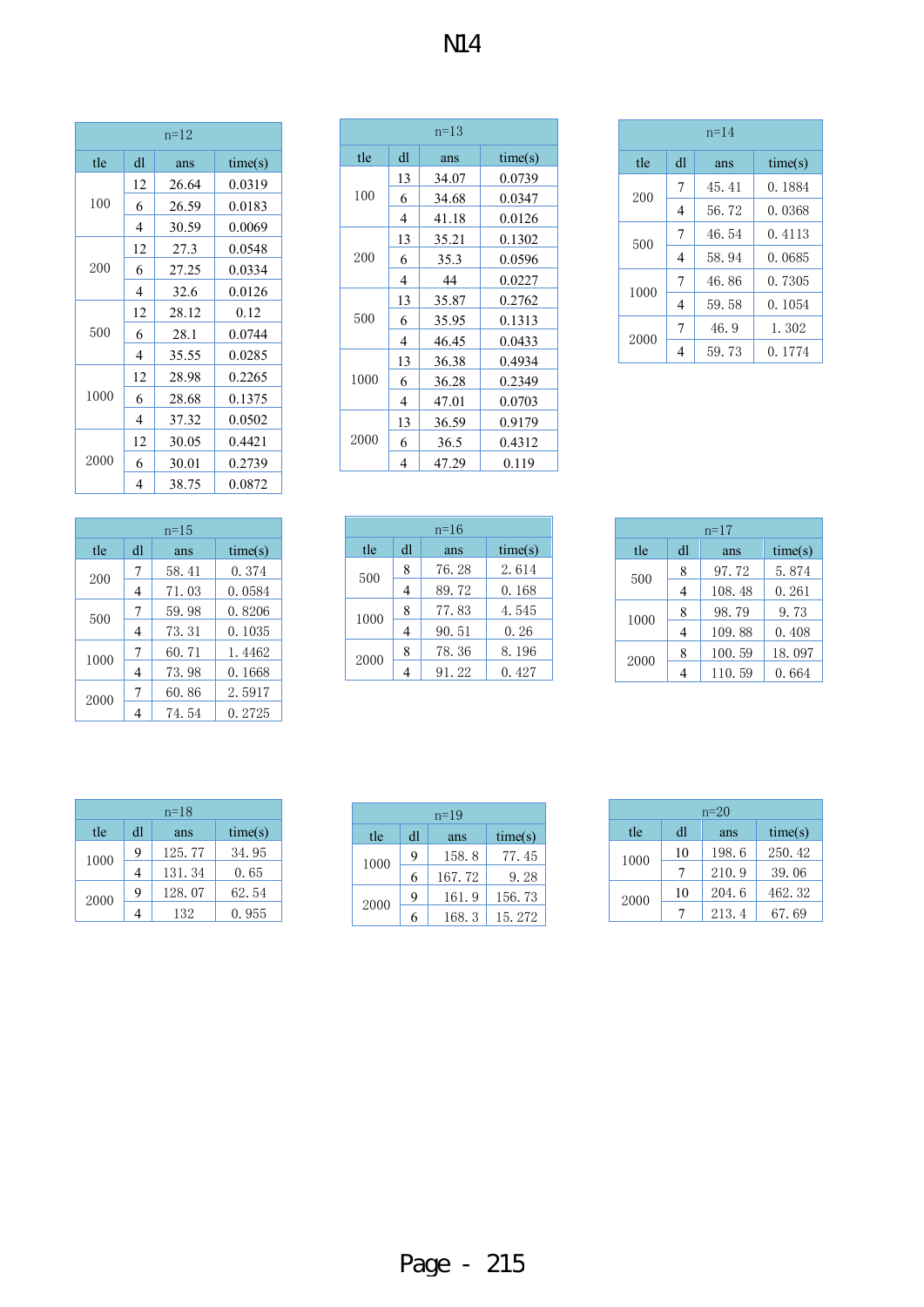<span id="page-32-0"></span>

| Appendix IV Corresponding Solutions for Quantitative Analysis of $f(n)$ |  |
|-------------------------------------------------------------------------|--|
|-------------------------------------------------------------------------|--|

| $n=1$<br>$\mathbf{2}$ | $\boldsymbol{0}$               | $\mathbf{1}$                   |                                |                                |                                |
|-----------------------|--------------------------------|--------------------------------|--------------------------------|--------------------------------|--------------------------------|
| $n=2$                 |                                |                                |                                |                                |                                |
| 3                     | 00                             | 01                             | 10                             |                                |                                |
| $n = \sqrt{3}$<br>4   | 000                            | 001                            | 010                            | 100                            |                                |
| $n=4$<br>5            | 0000                           | 0001                           | 0010                           | 0100                           | 1000                           |
|                       |                                |                                |                                |                                |                                |
| $n = 5$<br>6          | 00000<br>10000                 | 00001                          | 00010                          | 00100                          | 01000                          |
| $n = 6$               | 000000                         | 001100                         | 011010                         | 101001                         | 110000                         |
| 8                     | 000011                         | 010101                         | 100110                         |                                |                                |
| $n = 7$<br>10         | 0000000<br>0000011             | 0000101<br>0001001             | 0010010<br>0100100             | 0111000<br>1001000             | 1010100<br>1100010             |
|                       | 00000000                       | 00010101                       | 01001001                       | 10001010                       | 11000100                       |
| $n = 8$               | 00000011                       | 00100110                       | 01010010                       | 10010000                       | 10100001                       |
| 13                    | 00001100                       | 00111000                       | 01100000                       |                                |                                |
|                       | 100000011                      | 101010010                      | 100011000                      | 010110100                      | 110100000                      |
| $n=9$<br>17           | 011000110<br>000110011         | 000010101<br>010010000         | 001100000<br>011011000         | 101000100<br>011000001         | 000000010<br>010101010         |
|                       | 000101001                      | 000001100                      |                                |                                |                                |
|                       | 0001000111                     | 1010000001                     | 1000000010                     | 0001000100                     | 0101101000                     |
| $n=10$                | 1010010100<br>0100001110       | 0010001101<br>0000100101       | 0100000001<br>1001100000       | 1001001001<br>0010110000       | 1001010010<br>1000111000       |
| 22                    | 1101000100                     | 0100100010                     | 0010100110                     | 0100010000                     | 0111000010                     |
|                       | 0010011010                     | 0000001000                     |                                |                                |                                |
| $n=11$                | 11010001000<br>11001000001     | 10101001000<br>01100000101     | 10001100010<br>00010101001     | 01001011000<br>10100010010     | 00000111010<br>00111100000     |
|                       | 00001001101                    | 00000110101                    | 00100011100                    | 01110010000                    | 01001100100                    |
| 31                    | 11000110000<br>01000010110     | 00011001010<br>10110000100     | 00001010011<br>01100101000     | 00100001011<br>10000000111     | 10100100001<br>00010100110     |
|                       | 10010010001                    | 10000101100                    | 00000100000                    | 01010000011                    | 00011010100                    |
|                       | 01101000010                    |                                |                                |                                |                                |
|                       | 000000111010<br>000101100100   | 000011001001<br>000101011000   | 001000110100<br>100010001010   | 010010000110<br>001011000100   | 000110110000<br>011010010000   |
| $n=12$                | 000100101001                   | 000111000010                   | 101001000010                   | 001010100010                   | 001001010001                   |
| 46                    | 100000100110<br>100110000100   | 100100010010<br>010110000001   | 100101000001<br>100000110001   | 101100100000<br>011000100001   | 100000001101<br>010000101100   |
|                       | 001110001000                   | 110000000011                   | 010000011001                   | 000000010000                   | 011101000000                   |
|                       | 010001000101<br>000001001110   | 000010011100<br>011000001010   | 000001100011<br>000010100101   | 101010000001<br>001001101000   | 010001010010<br>000010010011   |
|                       | 110100001000<br>101000011000   | 111000000100                   | 010100100010                   | 100001010100                   | 010100010100                   |
|                       |                                |                                |                                |                                |                                |
|                       | 1000000100011<br>1000110000001 | 1010100000100<br>0001000001110 | 0011000000101<br>0000100010110 | 0000101000101<br>0100000110100 | 0010000100110<br>0100110000010 |
| $n=13$                | 1000100101000                  | 0001000111000                  | 0001010000011                  | 0001100010001                  | 0010001010010                  |
| 54                    | 1110000000001<br>0100000101010 | 1001101000000<br>0101000100001 | 1100000001100<br>1000001010100 | 0010000110001<br>0101001001000 | 0010110010000<br>0100000000111 |
|                       | 0011010100000<br>0001011000100 | 0100011000001<br>0011100001000 | 1001000100100<br>0000011101000 | 0000010110010<br>0000001011001 | 1001000010010<br>1100010100000 |
|                       | 0000110001100                  | 0110000011000                  | 0000010010101                  | 1100001000010                  | 0000101110000                  |
|                       | 0010100000011<br>0000101001010 | 0100100001001<br>0110010000100 | 0001100100010<br>0000000000100 | 0101010010000<br>1100100010000 | 1000010000110<br>0110100100000 |
|                       | 1000010011000                  | 0010010001010                  | 1001000001001                  | 0101100000100                  |                                |
|                       |                                |                                |                                |                                |                                |

Page - 216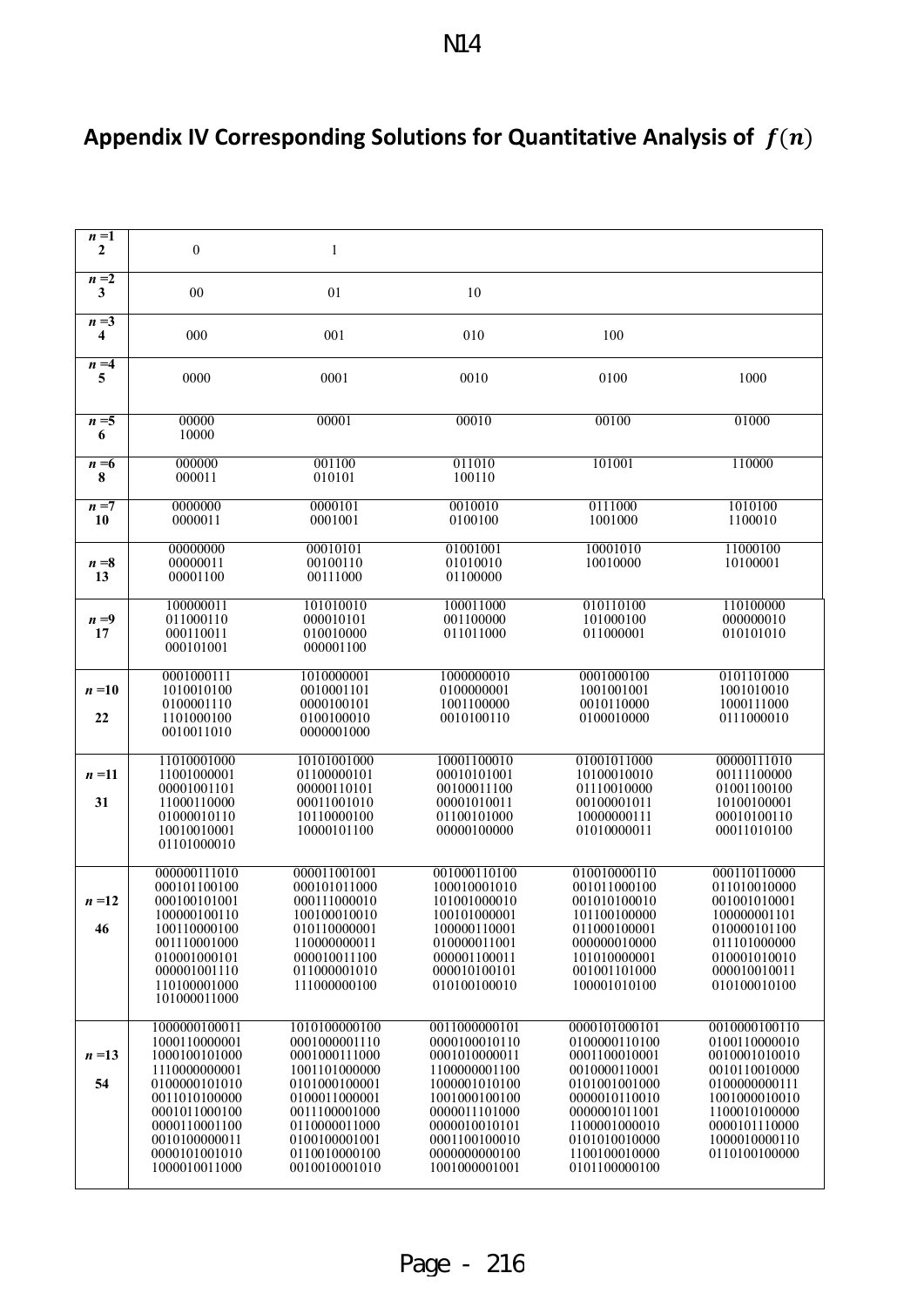|            | 10000000010101    | 10000000111000    | 00110001100000    | 00011000000110    | 00010000011010    |
|------------|-------------------|-------------------|-------------------|-------------------|-------------------|
|            | 00100001010001    | 01000001100100    | 00011001001000    | 00100000110100    | 00100010011000    |
| $n = 14$   | 00101000001010    | 00000010000000    | 10001000100010    | 00000011000011    | 01010100010000    |
|            | 10000000001011    | 00001000010011    | 01000100100010    | 00000001001101    | 01000010001010    |
| 67         | 00001110000010    | 00000001010110    | 10010100100000    | 00011000110000    | 01100011000000    |
|            | 11010010000000    | 01001100000001    | 00100100001001    | 00100110100000    | 10010001010000    |
|            | 00001010010100    | 00000000101110    | 00000110000101    | 10100010000001    | 01111000000000    |
|            | 01000000000111    | 00001100100100    | 10101000010000    | 01001000101000    | 01000010110000    |
|            | 01000101001000    | 10110000001000    | 10000010100100    | 01010001000001    | 00101000100001    |
|            | 00010000101001    | 00010100000011    | 00010011000100    | 11001000000100    | 00110000000101    |
|            | 10000001100001    | 00000011101000    | 11100000100000    | 10001101000000    | 00010010100010    |
|            | 00100101000010    | 00000111010000    | 10011000000001    | 10100000000110    | 10000100001100    |
|            | 10000010010010    | 01001001000010    | 01000000011100    | 00101001000100    | 01100100000100    |
|            | 00010110001000    | 00001100011000    |                   |                   |                   |
|            |                   |                   |                   |                   |                   |
|            |                   |                   |                   |                   |                   |
|            | 100010011000000   | 000110000100100   | 010010010010000   | 000010010000011   | 000011000101000   |
|            | 100000101000010   | 100100000110000   | 000001100000011   | 001010000010001   | 011000001001000   |
| $n =$      | 010010001000010   | 011000000000011   | 000010110001000   | 101000000001100   | 101000001000001   |
| 15         | 000100000000111   | 000011000000110   | 100100010000010   | 000001010110000   | 010010100000100   |
|            | 100100001001000   | 100001100000100   | 100001000100001   | 100000100011000   | 011000110000000   |
| 83         | 010001000000101   | 000000011101000   | 110000000010100   | 010100000001001   | 100000000001011   |
|            | 001000000011010   | 001100010000001   | 000000100110010   | 000000001110100   | 001010010100000   |
|            | 000110001000001   | 001001101000000   | 000100000011100   | 100010000100010   | 000110100000010   |
|            | 000101001000010   | 000010001011000   | 110001000000010   | 100001001010000   | 010001000011000   |
|            | 001010001000100   | 010001001100000   | 110000010000001   | 000000110100001   | 001101000010000   |
|            | 010000010100010   | 000100101100000   | 001000011000010   | 000101100001000   | 000100110010000   |
|            | 000000001100011   | 000100000101010   | 000000000100000   | 000001001001001   | 010100000010010   |
|            | 100000010100100   | 001001000100010   | 101000010010000   | 010100001000100   | 000000010010110   |
|            | 011011000000000   | 001000000100101   | 010000101000001   | 010000000110001   | 110110000000000   |
|            | 000101010000100   | 000000100001110   | 011100000100000   | 000000111000100   | 110000000101000   |
|            | 000010000001101   | 000011100010000   | 000000010011001   | 101000100100000   | 001110000001000   |
|            | 001100100000100   | 000001010001010   | 100010100000001   |                   |                   |
|            | 0010000000111000  | 0010100001000010  | 0101001000001000  | 0000001101010000  | 0100000010101000  |
|            | 0000011000110000  | 0100001100000100  | 0010010100000010  | 0010000000100101  | 0100010000010010  |
|            | 0001010010000010  | 0010001000001001  | 1001100001000000  | 0110001000010000  | 0001000100001010  |
| $n=16$     | 0000011001001000  | 0001011100000000  | 0000001100101000  | 1000000010001100  | 0000011000000110  |
|            | 0000100101100000  | 0110010000000100  | 0000101100000001  | 0001100000101000  | 1000100010100000  |
| <b>100</b> | 1001010000000001  | 0011110000000000  | 1100101000000000  | 0100010001000001  | 1000000100110000  |
|            | 0100110000100000  | 0000001000100011  | 0001000010000101  | 1000100000000110  | 0110000001100000  |
|            | 1010010000010000  | 1000001000010100  | 0100010110000000  | 0100001010000001  | 0000110010010000  |
|            | 1100010000001000  | 0001000001000011  | 0000000100000000  | 0010000001010001  | 0000000101000110  |
|            | 1100000000100001  | 1000010000100010  | 1110000100000000  | 1010100000001000  | 0000000000001111  |
|            | 0001100110000000  | 0100100100000010  | 1000000100000011  | 1000000001011000  | 1000001000001010  |
|            | 0111000000000010  | 1001000000010010  | 0001000100100001  | 0100000100001001  | 1011000010000000  |
|            | 0010100100010000  | 1100000001000010  | 1010001001000000  | 0000010010100001  | 0000100000011010  |
|            | 0001010001100000  | 0010010010001000  | 0110100010000000  | 0000000011110000  | 0000010100010001  |
|            | 0000000010010011  | 0100100001001000  | 0011001000000100  | 0101000101000000  | 0000100001000101  |
|            | 1000001110000000  | 0010000001001100  | 0100000010010100  | 0001101000000010  | 0000100000110100  |
|            | 0000110100001000  | 1001001000100000  | 0000000110100010  | 0001000001010100  | 0010000010000110  |
|            | 1001000100000100  | 1000010011000000  | 0000000100011100  | 0000001001100100  | 0101100000000001  |
|            | 0101000000110000  | 0000001011000010  | 0001010000011000  | 0010101000100000  | 0001001010010000  |
|            | 0000101010001000  | 0001000011001000  | 0100000000100110  | 0010000110000001  | 1000100000010001  |
|            |                   |                   |                   |                   |                   |
|            | 01000011001000000 | 00101001010000000 | 00000001000011100 | 00100110000010000 | 00101000101000000 |
|            | 00100100100000001 | 10010000010000001 | 00111000000100000 | 11000000010001000 | 10001000000100010 |
|            | 00000001010100010 | 10110000000001000 | 00001000010010100 | 11000010000010000 | 00001001100010000 |
|            | 00001010010000010 | 00000011000101000 | 00000001000100101 | 10100010000100000 | 00010101000000010 |
| $n = 17$   | 00110000001000001 | 00000010100010010 | 00000010000010101 | 10000000100110000 | 00110000010000010 |
|            | 01000000101010000 | 00000010010001001 | 00010110000000001 | 10000010001000100 | 00100001100001000 |
| 119        | 00001000001001100 | 00000000111000100 | 01000000000001110 | 00001000001110000 | 00010001001010000 |
|            | 00000011010010000 | 11000000001000001 | 00010010101000000 | 00010010010100000 | 01110000000000100 |
|            | 00001010100100000 | 00100010000001010 | 01000000000110100 | 00000100001001010 | 10000101000100000 |
|            | 01010001000000001 | 00000001001000011 | 00101010000000100 | 00000100001100001 | 10100000010000100 |
|            | 11010000000000010 | 00000000010010011 | 00011000000000101 | 00001000000000000 | 00001000100001010 |
|            | 00000000010101100 | 00000100000100110 | 01100010010000000 | 01100001000000010 | 10100000001000010 |
|            | 00010100000011000 | 00100001000110000 | 00100000010100001 | 00000110011000000 | 00000011100000100 |
|            | 01000110000000010 | 10001011000000000 | 10000000000001101 | 10011000100000000 | 00100000100100010 |
|            | 01000000000101001 | 00010000100010001 | 01001001000100000 | 01101100000000000 | 00100000000010110 |
|            | 00010000100001100 | 10000100000000011 | 00101000000000011 | 00000101000010001 | 00000010001011000 |
|            | 10000001100000001 | 10000000000011010 | 00001000011000001 | 01001010000000001 | 01000001010000100 |
|            | 00000101101000000 | 01000000100000011 | 11000100000000100 | 01000100010000001 | 00001000000011001 |
|            | 00000100010110000 | 01100000001100000 | 10000000011100000 | 00110011000000000 | 00001001000000110 |
|            | 01001000000010010 | 00001110000001000 | 00001100110000000 | 10000110100000000 | 10010001000000100 |
|            | 01010010000001000 | 00010000001101000 | 01000100100001000 | 01000000110100000 | 10100000000010001 |
|            | 01010100001000000 | 00100101000000100 | 10000000101001000 | 00100100000101000 | 00010100100100000 |
|            | 00000100001010100 | 00000010000100011 | 00010000000110010 | 01010000010010000 | 00000000110011000 |
|            | 00010100010000100 | 00010000001000110 | 10001100000010000 | 00011000010001000 |                   |

N14

Page - 217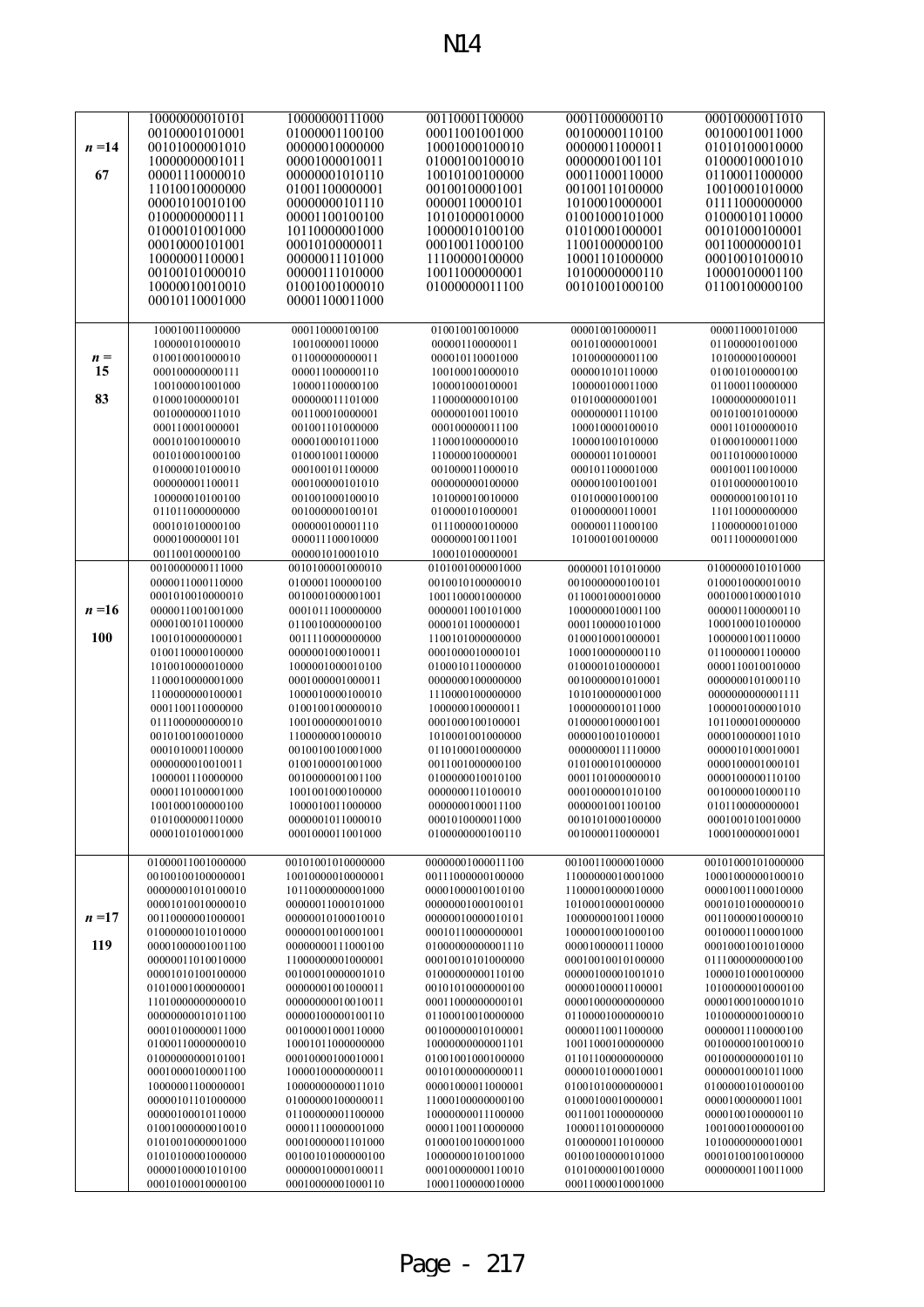|          | 000101010001110101  | 000000110100111100  | 000000101011101000  | 111010000101001001  | 000011010000101000  |
|----------|---------------------|---------------------|---------------------|---------------------|---------------------|
|          | 010000101100100110  | 000101110001011000  | 001001000100100110  | 100010111000100000  | 101010001000101100  |
|          | 100001101100000101  | 011001001000111000  | 101000001011010100  | 010000010111001001  | 100000011110110000  |
| $n=18$   | 000100011000010010  | 110001100001000000  | 000110011100000001  | 000111000110100010  | 000000000100011011  |
|          |                     |                     |                     |                     | 011010100001000000  |
|          | 000110000001101110  | 100001010001101100  | 011111010000000100  | 111100010000100010  |                     |
| 126      | 101110100011100000  | 010011001001001001  | 000001110010001001  | 100111000100000100  | 001010100100010101  |
|          | 101000110001101000  | 100000110100010001  | 011010010000001110  | 100010110001000011  | 110000000001010101  |
|          | 000011100000100101  | 101100001100110001  | 100110010001100001  | 011001011010010000  | 010010010011110000  |
|          | 010101000101000110  | 100001100010100100  | 001001011100001100  | 000001101000101110  | 011110000000101001  |
|          | 000100110011000010  | 000011000101110000  | 011101000001001000  | 011100101010110000  | 001000001001110101  |
|          | 000001000001000111  | 011001000011100001  | 010010011001010100  | 000110000000110111  | 100010001111000010  |
|          | 100111000000100011  | 100000000111001100  | 000101000110001101  | 000100001100101000  | 001000000110110010  |
|          |                     |                     |                     |                     |                     |
|          | 000000101010000011  | 000001011101010001  | 001100001101000001  | 000001111111000000  | 101100010100010100  |
|          | 010010100100011000  | 001101100010100001  | 001000010010100100  | 001111110110000000  | 010110100000001010  |
|          |                     |                     |                     |                     |                     |
|          | 100110010000011000  | 010000010001111010  | 011000100011011010  | 010000011110000100  | 100000001010001001  |
|          | 000001101000010000  | 101001010000000101  | 110001010100110001  | 110101000000101100  | 010000010010000011  |
|          | 111001001000000011  | 000100001011001110  | 001111001000000110  | 100010111101001000  | 001100110100000011  |
|          | 010110000110000000  | 100001010100000010  | 001011111000000000  | 110100001010001100  | 000010100101000110  |
|          | 100010010010000110  | 000010000010011100  | 000010010000000101  | 010000010100101101  | 011010010100100000  |
|          |                     |                     |                     |                     |                     |
|          | 000000000100000000  | 110001010010001000  | 001100101000001010  | 001000010001010000  | 000011001001100010  |
|          | 100010101010010010  | 010000001000001000  | 111100001011000000  | 000000100111100011  | 000100100110010100  |
|          | 001100000000011101  | 101010100110001000  | 010010001100010001  | 000011010010010010  | 100100100000110001  |
|          | 011000100010000111  | 010001110000000110  | 001010001010010001  | 000100010101001100  | 010100000000110000  |
|          |                     |                     |                     |                     |                     |
|          | 101001000110001010  | 100001001001011010  | 101000100000110110  | 010100101000000001  | 100000001000110111  |
|          | 010000001010011110  | 001011000000011010  | 001000000011001011  | 000010100100101011  | 110000100100101000  |
|          | 100101000010000000  |                     |                     |                     |                     |
|          |                     |                     |                     |                     |                     |
|          |                     |                     |                     |                     |                     |
|          |                     |                     |                     |                     |                     |
|          |                     |                     |                     |                     |                     |
|          |                     |                     |                     |                     |                     |
|          | 0110001000000001100 | 0000100001000100011 | 0100000000011100010 | 1001101100001000000 | 0000101001010001000 |
| $n = 19$ | 0010100011010000001 | 0001000011100000100 | 0000110010001001010 | 0000010100000000011 | 0101001011001000000 |
|          | 0101101000010010000 | 0001001010000001010 | 0010100000001100100 | 1000010011000000001 | 1000100111010000000 |
| 175      | 1000100011100000010 | 0000110100010000110 | 0100000111000100001 | 1111010000000000100 | 0001000101010000011 |
|          | 1000000000110100001 | 0011110000001000000 | 0000100001100110000 | 0010001001001000101 | 1101100000000001001 |
|          | 0000100101001001001 | 0011000001000110001 | 0101000010110100000 | 0000001000110100110 | 0000000011011100000 |
|          |                     |                     |                     |                     |                     |
|          | 0010001000111000100 | 0000001010001000011 | 1001100000010100010 | 1100001000100001010 | 1000100000001110000 |
|          | 0100101100000000010 | 1001000100010011000 | 0000001001000011011 | 0100010000101001001 | 0010000000100100111 |
|          |                     |                     |                     |                     |                     |
|          | 1010010001000000010 | 0000001000101110001 | 0100000000010001101 | 0100000001111000100 | 0010001010100100010 |
|          | 1000100010100000101 | 0010000010011011000 | 0100000000010110001 | 0101000000000100110 | 0011011001000000000 |
|          | 1000000110001010100 | 1110000111000000000 | 0000101101100000100 | 0000100100100010010 | 0010000001000011100 |
|          | 0100001100000100100 | 0001001000101000010 | 1010000001110001000 | 0011000011000010010 | 0100110010011000000 |
|          | 0110000110100000001 | 0000000010100011101 | 1000010101010100000 | 1000000010010010110 | 0101011000000011000 |
|          | 0100101010100000000 | 0000010000000111010 | 0011100101000000100 | 1000010000110010000 | 0000010001011000001 |
|          |                     |                     |                     |                     |                     |
|          | 1010001001100010000 | 0100000011010011000 | 0000000101001100101 | 0000001101110010000 | 1100010010000101000 |
|          | 1100000100110000100 | 0001010000100010100 | 0001001010001110000 | 0110100010000001010 | 0010111000000100010 |
|          | 0101010010000010001 | 0011100000000001110 | 0101000100001000001 | 0001100010001000001 | 0010100000111001000 |
|          | 0001000000110001010 | 0000010001101010010 | 1000110000001000110 | 1100001000001000100 | 1000000001001101000 |
|          |                     |                     |                     |                     |                     |
|          | 0000001110000011000 | 0100000010001010010 | 0001010110001100000 | 0000100001011000010 | 1110000000010100100 |
|          | 0000101100000010001 | 0001000100000101011 | 0000010010110001100 | 0001110001100000010 | 0100010100100100001 |
|          |                     |                     |                     |                     |                     |
|          | 1010111000000001000 | 1000010101000011000 | 1100001010010000000 | 1110001000000000011 | 0110011000010000010 |
|          | 0110000000001010001 | 0110000001000100101 | 1001011100100000000 | 0100010001000001110 | 1100110000000010010 |
|          | 1000000101100000110 | 1001101000000101000 | 0001100010010000100 | 0010010011001000100 | 0011000000110010001 |
|          | 1000001110000100000 | 0000001011010000100 | 0000001101001000110 | 0010101000001010010 | 1000000000011011010 |
|          | 0011000010011000010 | 0000000111100010001 | 0000011100010001001 | 0000010000000101101 | 0000111000010100001 |
|          | 0000110000100100100 | 0000001100011110000 | 1100000100000110010 | 0001000001010100101 | 0111000001100001000 |
|          | 0100011001110000000 | 0000101010000110100 | 1000010010010100010 | 0010011110010000000 | 0100100100001011000 |
|          | 0100100010010000011 | 0000000110111000000 | 1101001001000100000 | 0000111001000010000 | 0000010100101000101 |
|          |                     |                     |                     |                     |                     |
|          | 0100000000100010110 | 0101101000000000101 | 0000000000000001000 | 1010011000100000001 | 0000001001100101000 |
|          |                     |                     |                     |                     |                     |
|          | 0000000010000101110 | 0001100110100100000 | 1010000000011000000 | 1001000000000010011 | 0000101000001101001 |
|          | 1011000100000100000 | 1010100001010010000 | 0010010100000010101 | 1000011000000010101 | 0110100010000010100 |
|          | 0010001001010100010 | 0110010100000001000 | 1110100000100000000 | 0100000101000000000 | 0001100011000101000 |
|          | 0001001100001001100 | 0011000000101000101 | 0000010010101100010 | 0001011000011000000 | 0010000100001001010 |
|          | 1001000001000001100 | 0100011010000000110 | 1001000010100010000 | 1101000000001010000 | 1100110000001000001 |
|          | 0000011100100001010 | 1000000000001011101 | 1011010000100001000 | 0100110000001101000 | 1000001100010000101 |
|          |                     |                     |                     |                     |                     |